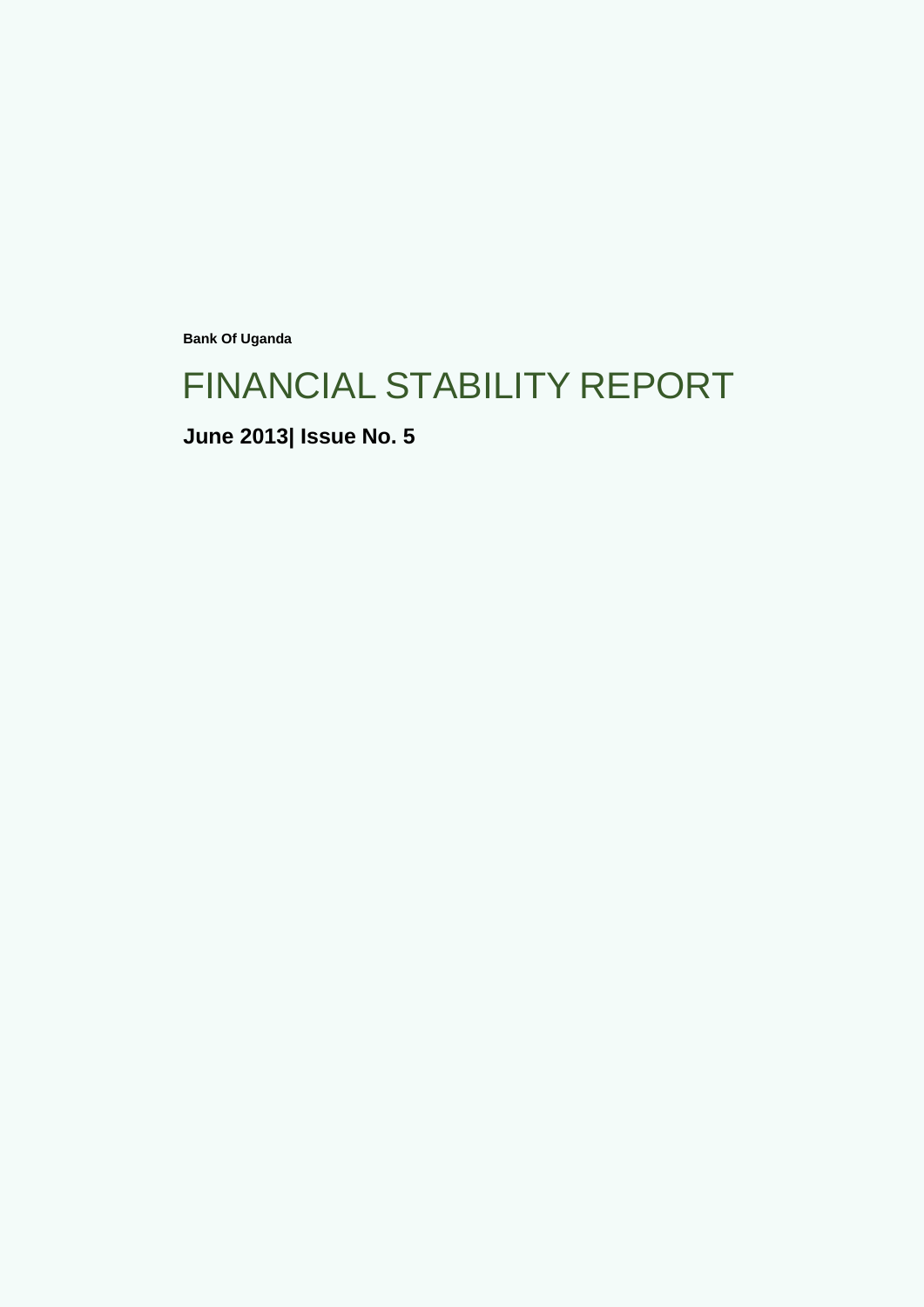## **© Bank of Uganda 2013**

| Address:           | 37-43 Kampala Road     |
|--------------------|------------------------|
| Postal:            | P.O. Box 7120, Kampala |
| Tel:               | +256 414 258 441-6     |
| Fax:               | +256 414 233 818       |
| Email:             | info@bou.or.ug         |
| Web:               | www.bou.or.ug          |
| <b>ISSN</b> print: | 2079-6293              |
| <b>ISSN</b> web:   | 2079-6307              |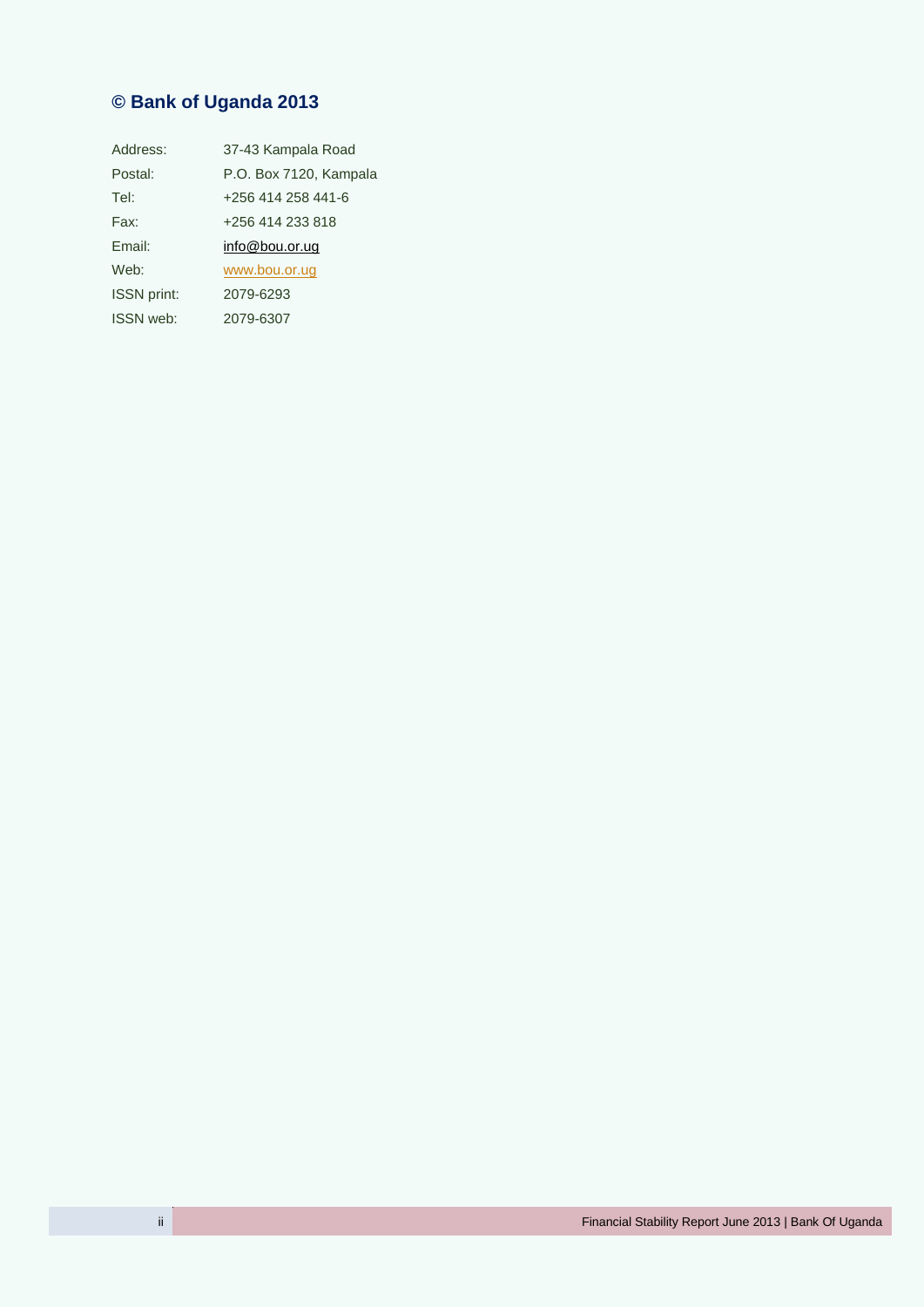## **Contents**

| 1.   |                                                                                       |     |
|------|---------------------------------------------------------------------------------------|-----|
| 1.1. |                                                                                       |     |
| 1.2. |                                                                                       |     |
| 1.3. |                                                                                       |     |
| 1.4. |                                                                                       |     |
| 1.5. |                                                                                       |     |
| 1.6. |                                                                                       |     |
| 1.7. |                                                                                       |     |
| 2.   |                                                                                       |     |
| 2.1. |                                                                                       |     |
| 2.2. |                                                                                       |     |
| 2.3. |                                                                                       |     |
| 2.4. |                                                                                       |     |
| 2.5. |                                                                                       |     |
| 2.6. |                                                                                       |     |
| 2.7. |                                                                                       |     |
| 2.8. |                                                                                       |     |
| 2.9. |                                                                                       |     |
| 3.   |                                                                                       |     |
| 3.1. |                                                                                       |     |
| 3.2. |                                                                                       |     |
| 3.3. |                                                                                       |     |
| 4.   | SPECIAL TOPIC: Identifying Domestic Systemically Important Banks (D-SIBS) in Uganda23 |     |
| 4.1. | Introduction                                                                          | .23 |
| 4.2. |                                                                                       |     |
| 4.3. |                                                                                       |     |
| 4.4. |                                                                                       |     |
| 4.5. |                                                                                       |     |
| 4.6. |                                                                                       |     |
| 5.   |                                                                                       |     |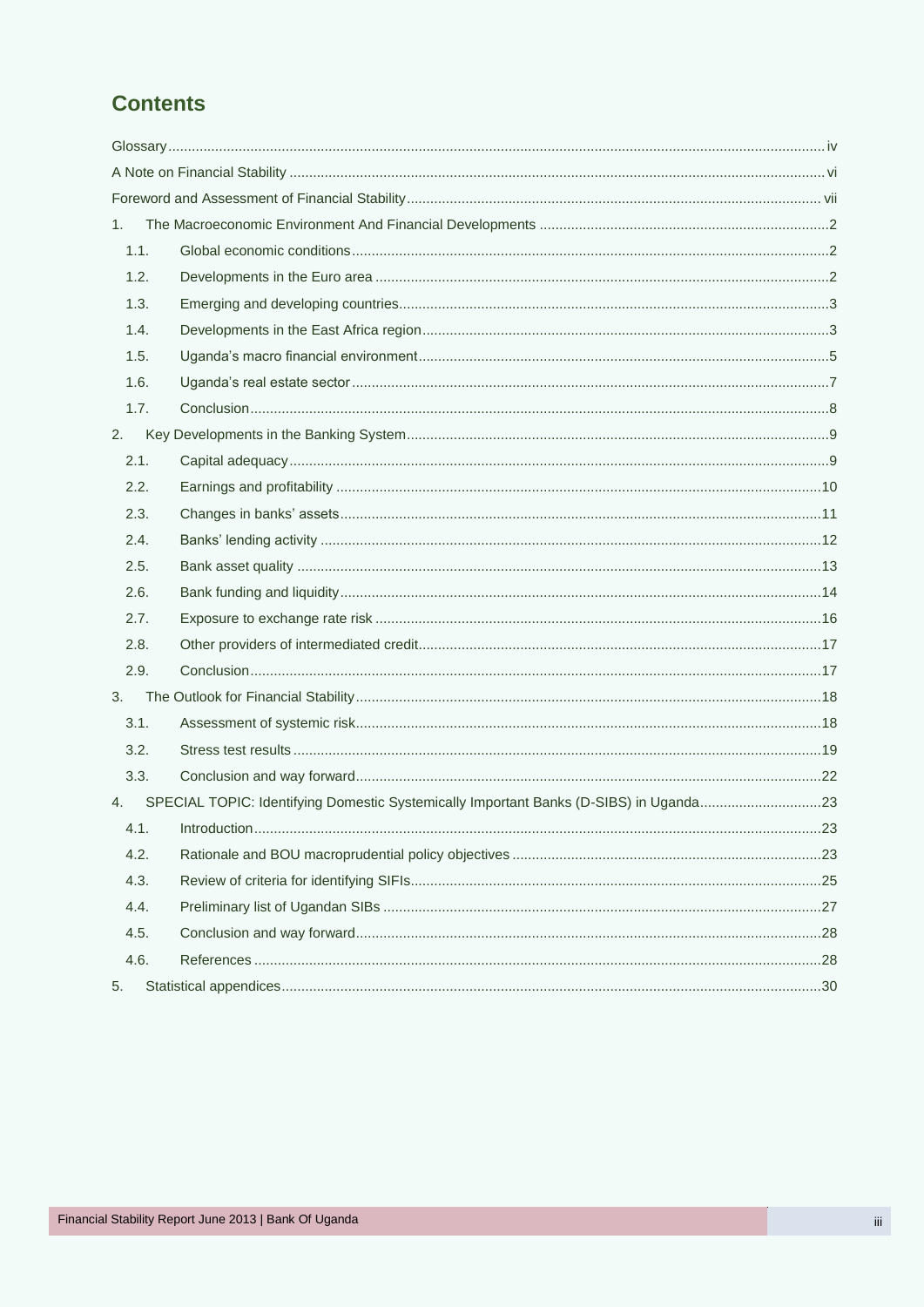## <span id="page-3-0"></span>**GLOSSARY**

| ALSI         | All Shares Index                                       |
|--------------|--------------------------------------------------------|
| BCBS         | Basel Committee on Banking Supervision                 |
| CAR          | Capital adequacy ratio                                 |
| ССВ          | Countercyclical capital buffer                         |
| СI           | Credit insititution                                    |
| D-SIB        | Domestic systemically important bank                   |
| EAC          | East African Community                                 |
| ECB          | European Central Bank                                  |
| EMEs         | Emerging market economies                              |
| EU           | European Union                                         |
| FSB          | <b>Financial Stability Board</b>                       |
| <b>FSR</b>   | Financial stability report                             |
| GDP          | Gross domestic product                                 |
| GFSR         | Global financial stability report                      |
| G-SIB        | Global systemically important bank                     |
| IMF          | <b>International Monetary Fund</b>                     |
| LCR          | Liquidity coverage ratio                               |
| MDI          | Microfinance deposit-taking institution                |
| <b>MFPED</b> | Ministry of finance, planning and economic development |
| <b>NPLs</b>  | Non-performing loans                                   |
| NSE          | Nairobi stock exchange                                 |
| RHS          | Right hand side                                        |
| ROA          | Return on assets                                       |
| ROE          | Return on equity                                       |
| <b>RWA</b>   | Risk-weighted asset                                    |
| SI           | <b>Statutory instrument</b>                            |
| SIFI         | Systemically important financial institution           |
| <b>UBOS</b>  | Uganda Bureau of Statistics                            |
| UGX          | Uganda shilling                                        |
| URA          | <b>Uganda Revenue Authority</b>                        |
| USE          | Uganda Securities Exchange                             |
| USD          | US dollar                                              |
| <b>WEO</b>   | World Economic Outlook                                 |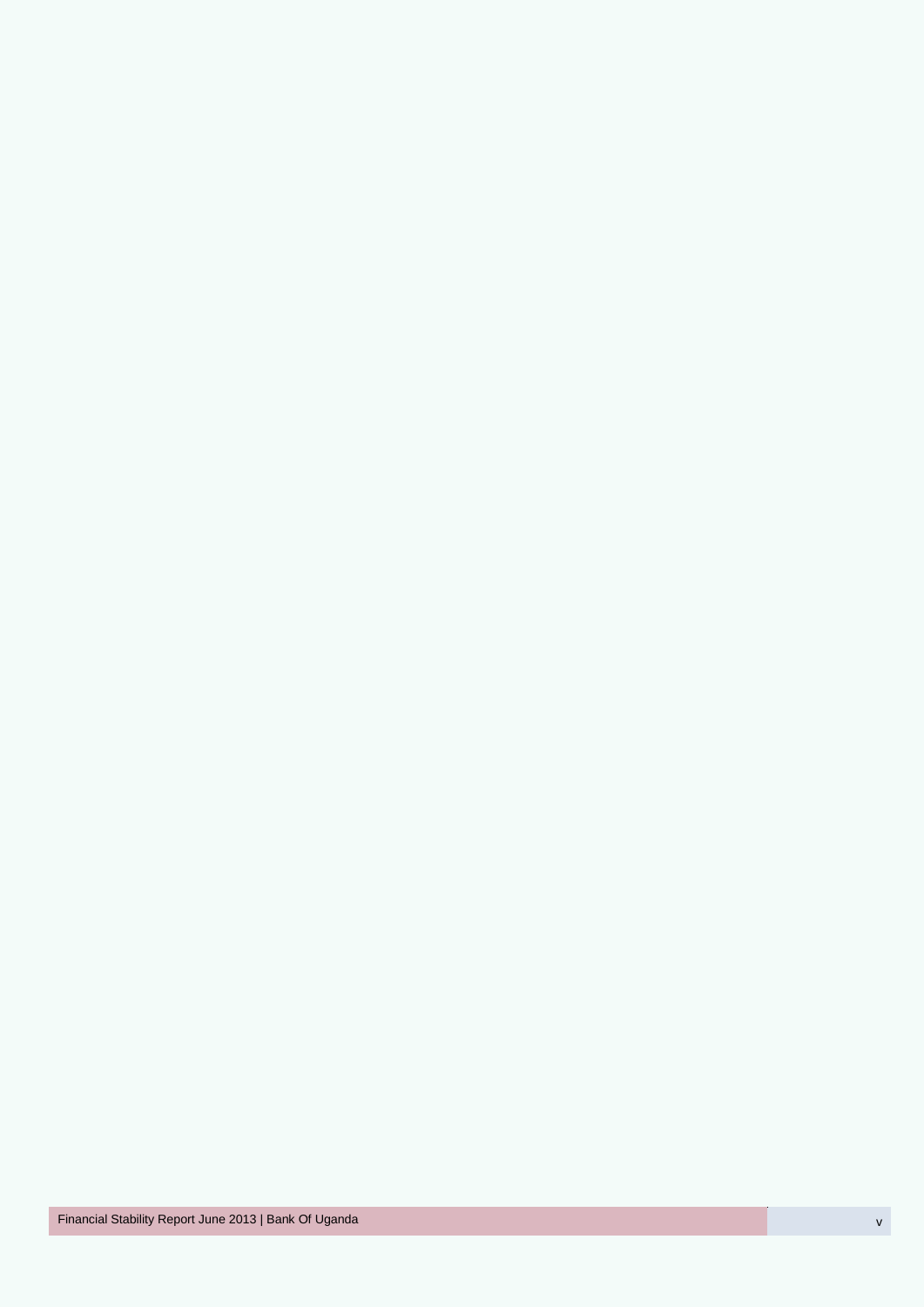## <span id="page-5-0"></span>**A NOTE ON FINANCIAL STABILITY**

The Bank of Uganda has a mandate to foster macroeconomic and financial system stability. A stable financial system is one in which financial institutions carry out their normal function of intermediating funds between savers and investors, and facilitating payments. By extension, financial instability is a systemic disruption to the intermediation and payments processes, which has damaging consequences for the real economy.

Financial stability analysis involves a continuous assessment of potential risks to the financial system and the development of policies to mitigate these risks. The early detection of risks to the financial system is necessary to give policy makers sufficient lead-time to take pre-emptive action to avert a systemic crisis.

The *Financial Stability Report (FSR)* is intended to enhance the understanding of financial system vulnerabilities among policymakers, financial market participants and the general public. By making the *FSR* available to the public, the Bank aims to stimulate debate on policies necessary to manage and mitigate risks to the financial system. A better public awareness of financial system vulnerabilities may itself serve to encourage financial institutions to curb activities which might exacerbate systemic risks and will also help to promote policy reforms to strengthen the resilience of the financial sector.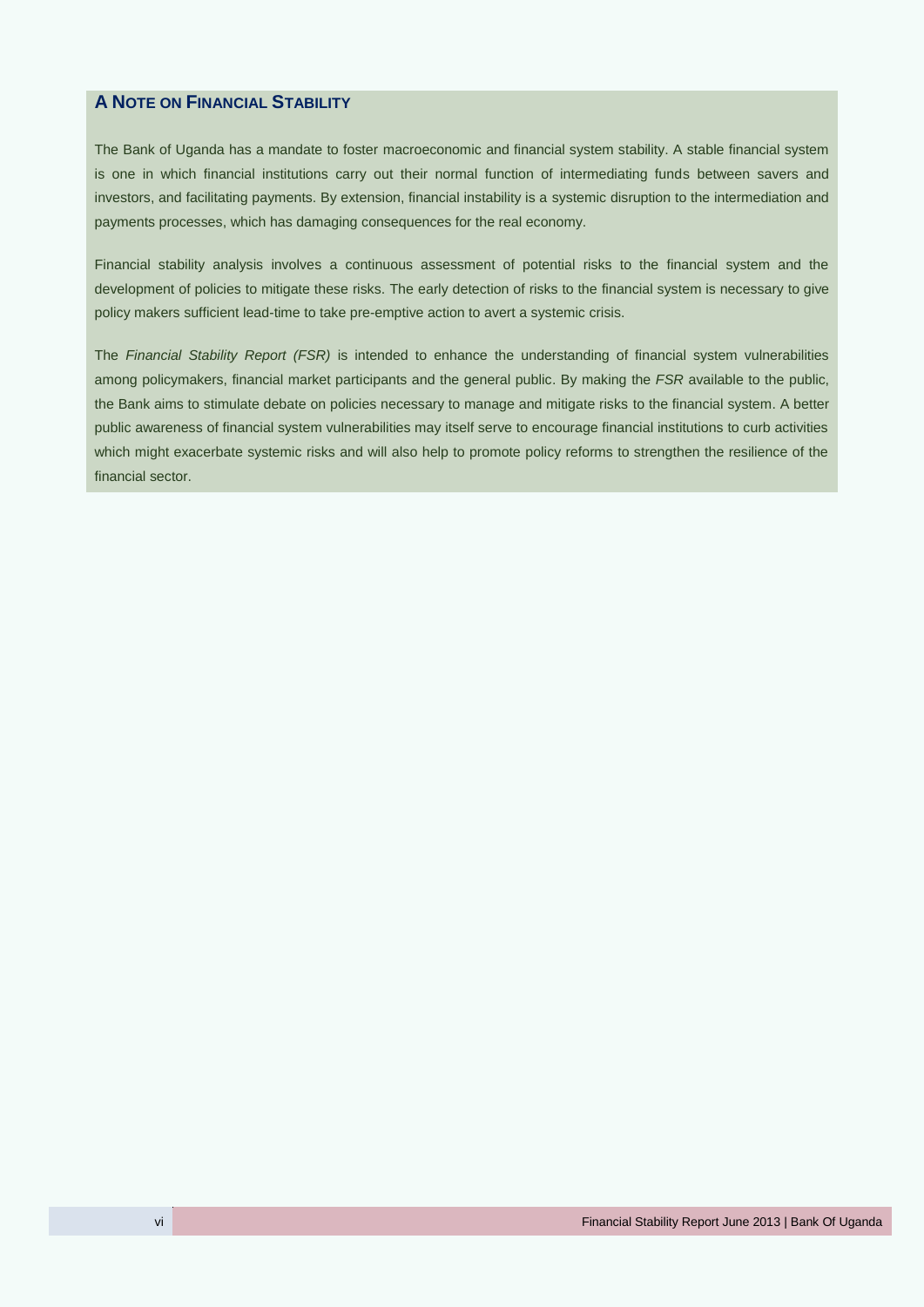## <span id="page-6-0"></span>**FOREWORD AND ASSESSMENT OF FINANCIAL STABILITY**

The *Financial Stability Report* of the Bank of Uganda (BOU) analyses the performance and condition of the Ugandan banking system and assesses threats to systemic stability.

The Ugandan economy improved during 2012/13, with real GDP growth accelerating to 5.8 percent, from 3.4 percent in the previous year and core inflation falling to 5.8 percent in June 2013 from 19.6 percent in June 2012. The recovery of the economy contributed to a strengthening of the financial position of the Ugandan banking system. Non-performing loans as a share of total loans fell to 4 percent in June 2013 from 4.7 percent in September 2013. Strong profitability, combined with capital injections to meet the new statutory minimum paid-up capital of Ushs. 25 billion, which came into force in March 2013, raised the tier one capital adequacy ratio of the banking system to 21.3 percent in June 2013, which is more than double the statutory minimum of 8 percent.

The Government and the BOU have taken several steps to strengthen the regulatory framework in order to enhance the resilience of the banking system. The Honourable Minister of Finance, Planning and Economic Development issued a statutory instrument (SI) in May 2013 to introduce Basel III capital measures, including a capital conservation buffer of 2.5 percent of risk-weighted assets. The SI will also allow the BOU to impose a countercyclical capital charge in periods of excess credit growth, to dampen volatility in the credit cycle, and to impose additional capital charges on domestic systemically important banks (D-SIBs). This Report contains a chapter which outlines how the capital surcharge for D-SIBs will be applied.

The BOU has also strengthened its monitoring and surveillance of factors which might pose potential risks to the banking system. All commercial banks have begun providing data on their non-performing loans broken down by the currency denomination of the loan. In addition, the property price indices that are compiled in collaboration with the Uganda Bureau of Statistics will be published by the BOU on its website and in other publications to improve the availability of financial information for banks and borrowers.

Our overall assessment of financial stability is that there are currently no major threats to the systemic stability of the Ugandan banking sector, given the strong financial condition of the banks and the prevailing financial and economic circumstances. Nevertheless, the BOU will continue to monitor closely the condition of the financial system and tackle any threats to its stability which might emerge in the future.

Emmanuel Tumusiime-Mutebile **GOVERNOR**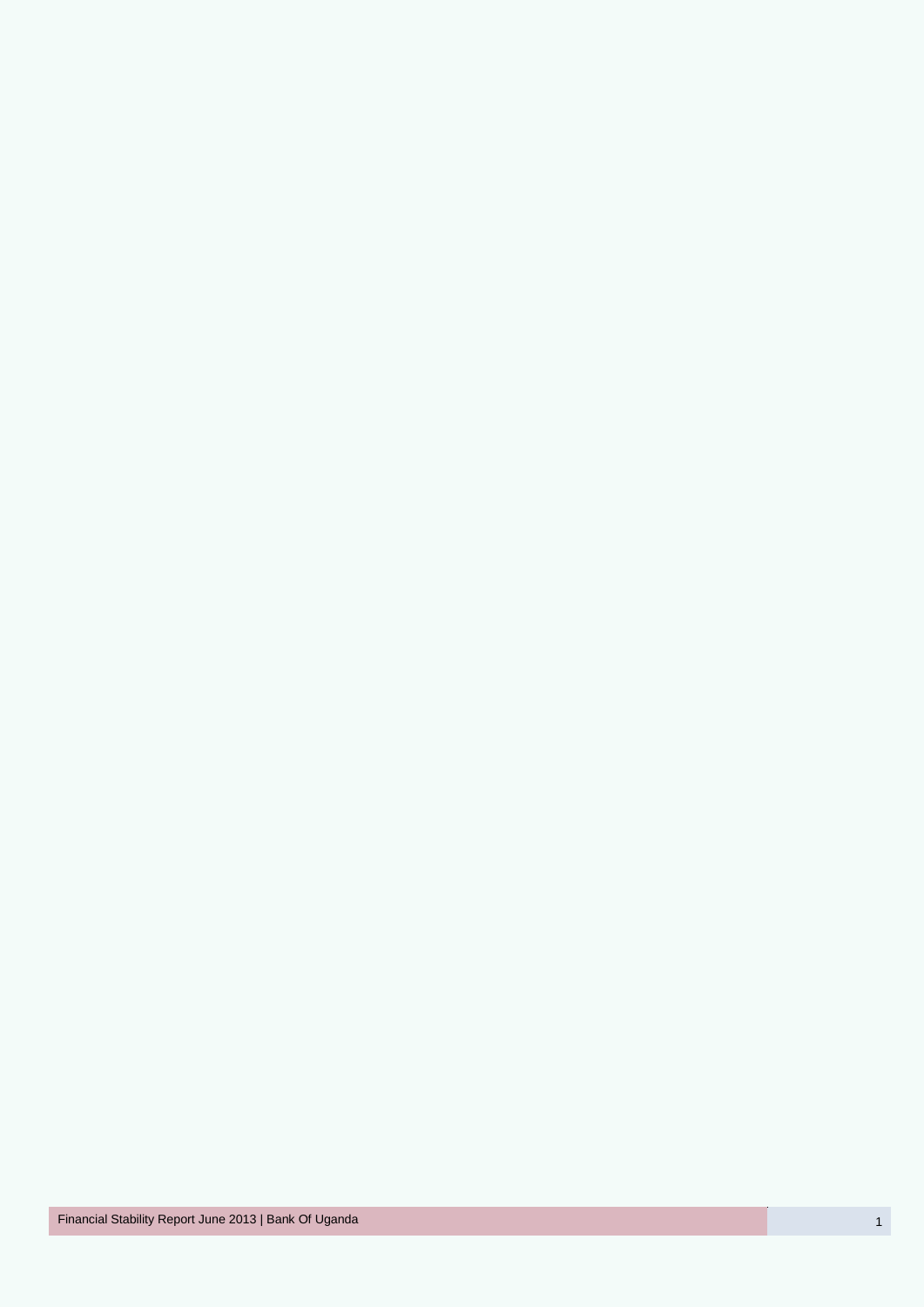## <span id="page-9-0"></span>**1. THE MACROECONOMIC ENVIRONMENT AND FINANCIAL DEVELOPMENTS**

*Global and national economic and financial market sentiment improved over the last year to June 2013. In the East African region, inflation pressures eased and there was increased economic growth. However, there are several key risks stemming from the macroeconomic environment that could lead to financial stress for domestic*  banks. The first is that any renewed economic weakness in Europe could trigger further weakening of export *performance, as well as a decline in financial flows. Secondly, any disorderly adjustment to the credit and property market upswings being experienced in most emerging markets could lead to capital outflows from the region and increase exchange rate depreciation.*

## <span id="page-9-1"></span>**1.1. Global economic conditions**

Global financial and market conditions improved substantially in the first half of 2013. This was due to a combination of renewed monetary stimulus and continued liquidity support which enhanced confidence, and strengthened the economic outlook (IMF WEO April 2013). However, the acceleration of economic growth is still constrained by weak domestic demand, continued fiscal consolidation by European governments, and the protracted recession in the Euro area. The downside risks to global growth also include the possibility of a growth slowdown in emerging market economies, especially given slowing credit and possibly tighter financial conditions if the anticipated unwinding of monetary policy stimulus in the United States leads to sustained capital flow reversals (IMF WEO Update July 2013). In addition, a deeper recession in advanced economies may lead to FDI outflows, with negative implications for Uganda's balance of payments.



#### **Chart 1: Projected annual GDP growth for major regions**

*Notes: 2014, 2015 and 2016 figures are forecasts.*

## <span id="page-9-2"></span>**1.2. Developments in the Euro area**

Despite recent optimistic sentiments that growth in the Euro area is recovering, economic performance remains a concern for global financial stability. Growth for 2013 in the Euro area is still forecast to be negative despite the strong policy action that has led to a reduction in acute short-term stability risks. While price and liquidity conditions in sovereign, bank, and corporate debt markets have improved dramatically, growth is likely to be constrained by the ongoing fiscal adjustments, and high unemployment. The European Central Bank (ECB) has also pointed out the need for Euro banks to raise further capital.





*Source: IMF World Economic Outlook Update, April 2013*

The continued weakness in the Euro area could have a negative impact on Uganda's export industry for which the European Union (EU) is the second largest trading partner with a share of 21 percent of exports in 2012/13. The value of Ugandan exports to the EU dropped by 2 percent to US\$539.2 million in 2012/13. On a similar note, the value of foreign direct investment inflows from Europe reduced by 5 percent from US\$201.8 million in 2010 to US\$193 million in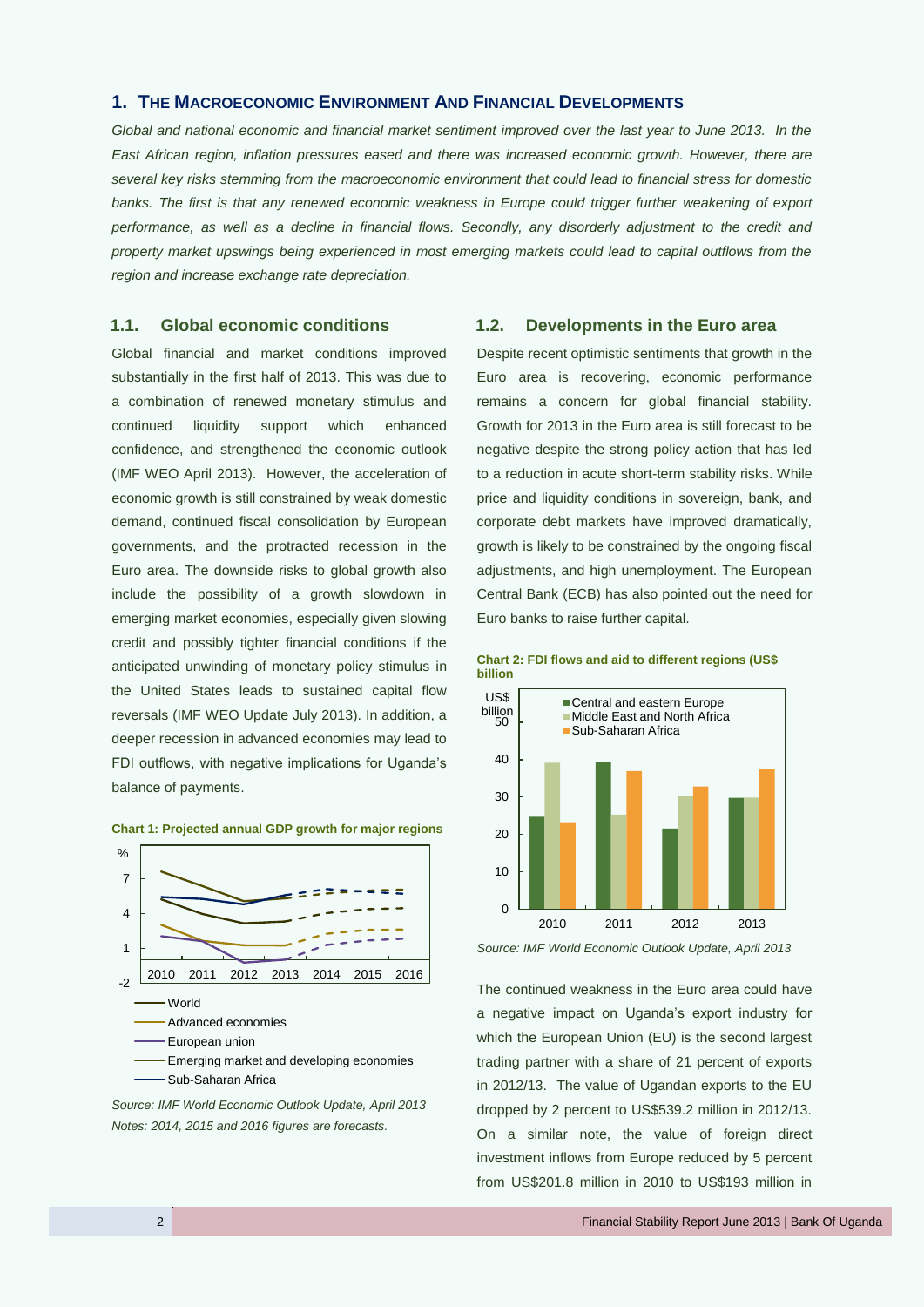2012. The growing unemployment situation in the euro area has led to a decline in the value of remittances sent to Uganda. In 2012, the value of remittances from Europe fell significantly by US\$38.2 million to US\$187 million in 2011 from highs of US\$225.5 million in 2010. Therefore, a downturn or slow recovery in the Euro zone could negatively affect Uganda's financial flows.

## <span id="page-10-0"></span>**1.3. Emerging and developing**

## **countries**

The IMF, in the WEO of April 2013, noted that growth in emerging and developing economies during 2012 was impacted by the sharp deceleration in demand from key advanced economies, domestic policy tightening, and the end of investment booms in some of the major emerging market economies. However, with improved consumer demand and exports reviving, most emerging economies in Asia and sub-Saharan Africa are forecast to witness higher growth as demand from some advanced economies begins to pick up. Growth in sub-Saharan Africa is projected to reach 5.5 percent and 6 percent in 2013 and 2014 respectively (GFSR, 2013).



#### **Chart 3: Export of goods and services across regions**

*Source: IMF World Economic Outlook Update, April 2013*

However, the main risks to the above growth projections for emerging markets are increasingly local rather than external in nature. The recent easing in international commodity prices may possibly intensify, and any such easing is likely to affect the value of Uganda's exports and thus the trade account. More pronounced risks in the sub-Saharan region include the potential for reversal of capital flows and possibility adverse weather shocks (IMF 2013). Many emerging market and developing economies face a trade-off between macroeconomic policies to support weak activity and those to prevent capital outflows. Nonetheless, macroprudential and structural reforms can help make this trade-off less severe.



**Chart 4: Import of goods and services across regions**

*Source: IMF World Economic Outlook Update, April 2013*

## <span id="page-10-1"></span>**1.4. Developments in the East Africa region**

Economic growth during 2012/13 in the East African region rebounded owing to prudent fiscal and monetary policies, with Rwanda registering the highest growth rate of 7.6 percent. Regional growth rates averaged 5.9 percent in 2012/13 and are forecast by the IMF to reach 6.4 percent in 2013/14, aided by natural resource discoveries, improved agricultural performance, and economic diversification.

Regional inflation rates slowed down significantly from highs of 11.5 percent in 2011/12 to 6.7 percent in 2012/13 due to the tight monetary stance by the respective central banks. Unlike Kenya and Uganda, Tanzania did not fight inflation as aggressively and as quickly during the inflationary spike of 2011. This resulted in a slower reduction in inflation rates for Tanzania. In general, the drop in inflation levels impacted positively on financial sector performance which reduced risks to financial stability in the region.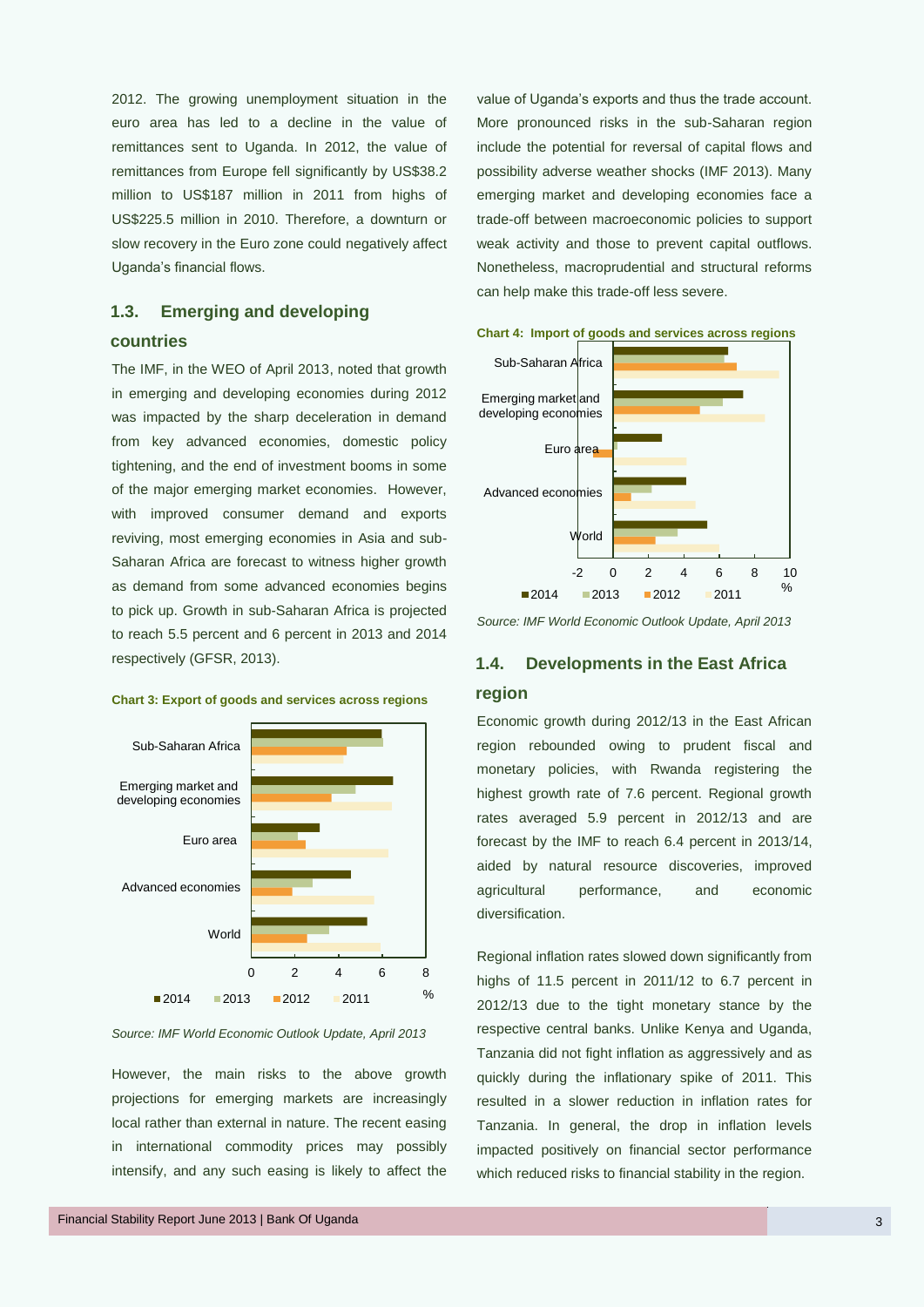**Table 1: East African countries' GDP growth rates (***percent***)**

|                | 2010 | 2011                             | 2012 | 2013 |
|----------------|------|----------------------------------|------|------|
| <b>Burundi</b> | 3.8  | 4.2                              | 4.8  | 4.5  |
| Kenya          | 5.6  | 5.0                              | 5.2  | 5.9  |
| Rwanda         | 7.5  | 8.8                              | 7.6  | 7.6  |
| Tanzania       | 6.5  | 6.7                              | 6.4  | 7.0  |
| Uganda         | 5.9  | 6.7<br>$14150 - 5411 - 54110040$ | 4.2  | 4.8  |

*Source: IMF, WEO Database April 2013*

**Table 2: Annual inflation for East African countries (***percent***)**

|                | 2010 | 2011 | 2012 | 2013 |
|----------------|------|------|------|------|
| <b>Burundi</b> | 4.1  | 14.9 | 10.3 | 9.0  |
| Kenya          | 4.1  | 14.0 | 10.6 | 5.2  |
| Rwanda         | 2.3  | 5.7  | 7.9  | 4.9  |
| Tanzania       | 10.5 | 7.0  | 17.4 | 9.0  |
| Uganda         | 9.5  | 6.5  | 23.4 | 5.5  |

*Source: IMF, WEO Database April 2013*

#### *Financial performance of banks in the region*

Following the easing of inflationary pressures across the EAC region, EAC central banks reduced their policy rates during 2012/13. However, this did not translate into a similar re-pricing of lending rates by banks. Partly as a result of this, coupled with reduced aggregate demand, bank lending in all the East African countries slumped to lower levels for the period 2012/13 as compared to 2011/2012 with Uganda witnessing the least growth in private sector credit at 6 percent for the period under review. The annual growth rate of credit to the private sector in the year to June 2013 reduced to a regional average of 12 percent as compared to 19 percent recorded in June 2012. There is the risk that any continued stagnation of credit growth may translate into low corporate activity and economic growth.

In the period between June 2012 and June 2013, the ratio of non-performing loans (NPLs) to total gross loans rose for all the East African countries with Burundi registering the highest NPL ratio of close to 10 percent. As banks continue to reduce lending rates going forward, it is expected that loan performance will improve.





*Source: EAC Central Banks*

In general, banks in East Africa remained well capitalised with the tier one regulatory capital-to-risk weighted assets ratio averaging 19.9 percent at the end of June 2013. Also, banks' profitability in the region rose with return on assets rising from 2.7 percent to 3.2 percent between June 2012 and June 2013. In contrast, average return on equity dropped from 22.6 percent to 17.3 percent within the same period.

#### *Developments in regional securities markets*

Stock market activity rose significantly across the three regional exchanges during 2012/13 as compared to 2011/2012. This was on account of increased foreign investor activity coupled with the good macroeconomic conditions. The Dar es Salaam bourse witnessed relatively stable activity in the period under review and similarly in Kenya, significant activity was realised after the peaceful presidential elections. In Uganda, the listing of Umeme<sup>1</sup> on the Uganda Securities Exchange (USE) in the first half of 2012/13 coupled with relative stability in the macro environment increased investor activity and improved performance. The shares of the banks listed on the USE; Stanbic bank, DFCU and Bank of Baroda, were relatively stable during the year, partly reflecting very limited trading of these shares as investors preferred to hold.

 $\overline{a}$ 

<sup>1</sup> **Umeme** is an energy distribution network company in Uganda.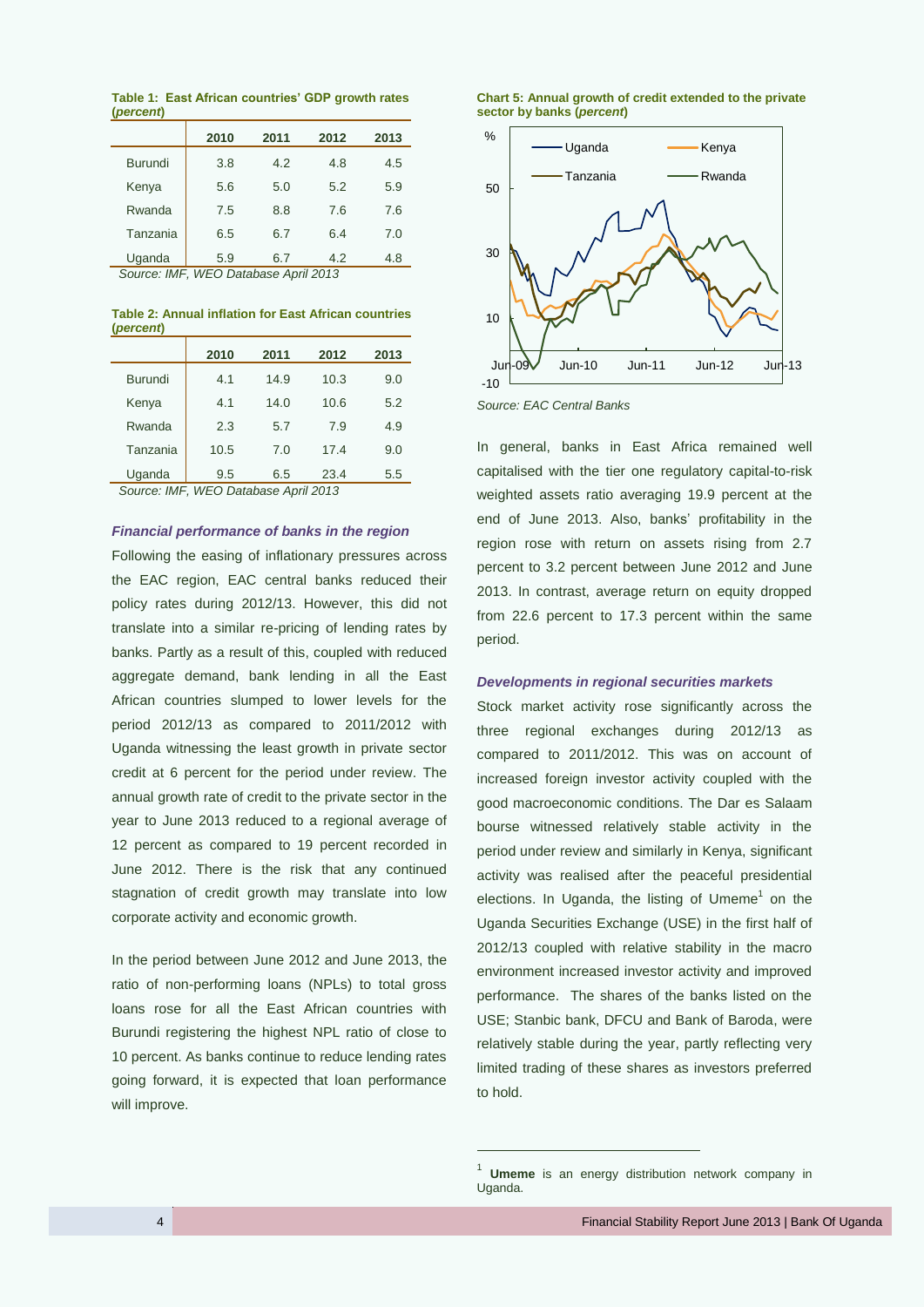

### *Regional Treasury securities markets*

As financial market conditions continued to improve during 2012/13, Treasury bill yields for all East African countries, with the exception of Rwanda and Tanzania, dropped during the period. The 91-day and 364-day Treasury bill rates for Uganda experienced a significant fall from 18.5 and 19.2 percent in June 2012 to 10 percent and 13 percent in June 2013 respectively. In the same period, Rwanda registered the highest Treasury bill rates for 91 days while Tanzania registered the highest rate for 364 days. While the fall in Uganda's treasury yields signals better financial sentiment for Ugandan banks, it may increase the risk of potential capital outflows by offshore yield-seeking investors. Ugandan banks, however, hold adequate funds to withstand any rapid outflows of short-term wholesale funds by offshore institutions.





*Source: EAC Central Banks*





<span id="page-12-0"></span>

## **1.5. Uganda's macro financial**

#### **environment**

Preliminary data shows that real GDP in Uganda grew by 5.1 percent in 2013/14, a significant increase from the 3.4 percent registered in 2012/13 (Ministry of finance, planning and economic development, Background to the Budget June 2013). The strong rebound in economic growth was mainly driven by an increase in net exports. Furthermore, growth of Uganda's economy is expected to improve if the recovery in the advanced economies stays on course. Domestic factors are also forecast to improve including, the expected reduction in inflation to stabilise at 5 percent in the medium-term and, a possible drop in lending rates as banks re-price loans going forward. This is likely to improve business activity and contribute to achieving the forecast real GDP growth of 6.2 percent in 2013/14.



**Chart 9: Annual real GDP growth rates at market prices (***percent***)**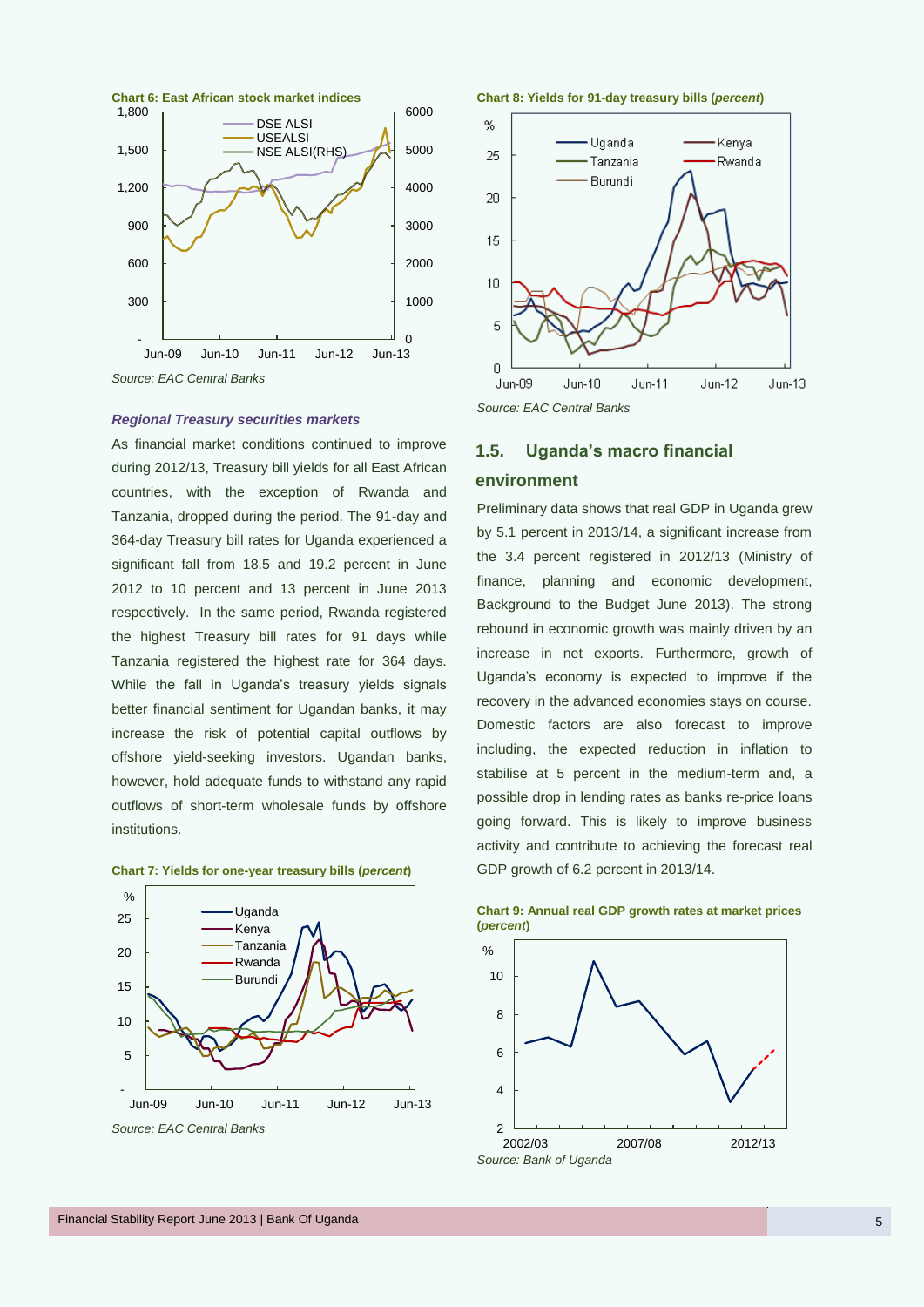#### *Inflation and interest rates*

Inflation declined to 3.4 percent in June 2013 from 16 percent registered in June 2012 in response to the Bank of Uganda's tight monetary stance. As inflationary pressures eased, the central bank rate (CBR), reduced from 19 percent in June 2012 to 11 percent in June 2013. Although the reduction in the CBR was not fully reflected to the same magnitude in bank lending rates, lending rates for shilling loans fell from 27 percent in June 2012 to 23 percent in June 2013. This is expected to lead to an improvement in credit demand moving forward.

#### **Chart 10: Monthly interest rates (***percent***)**







*Source: Bank of Uganda*

#### *Foreign exchange market*

During 2012/13, exchange rate risks to bank performance remained minimal, aided by a very stable foreign exchange market. In the second quarter of 2012/13, the shilling experienced depreciation pressures due to the uncertainty created by the suspension of donor aid. The shilling later regained some of its losses in the last two quarters, supported by exports proceeds and remittances coupled with

reduced import demand. The shilling depreciated by

4.4 percent on a year-on-year basis in 2012/13.





#### *Yield on treasury securities*

The reduction in policy rates over the year to June 2013 was a key factor in the drop in the average yields on government securities. This was reflected in the decline in 91-day, 182-day and 364-day Treasury bill rates from 18.6 percent, 19.6 percent and 19.2 percent in June 2012 respectively to 10.2 percent, 12.0 percent and 13.2 percent in June 2013. Nevertheless, these rates remain the highest in the EAC region.





*Source: Bank of Uganda*

While higher interest rates had previously encouraged yield-seeking offshore investors to switch to Ugandan securities, the drop in interest rates during 2012/13 contributed to the reduction in offshore holdings of treasury securities by 48 percent from Ushs.853 billion held at June 2012 to Ushs.489 billion held at June 2013. The increase of the CBR to 12 percent in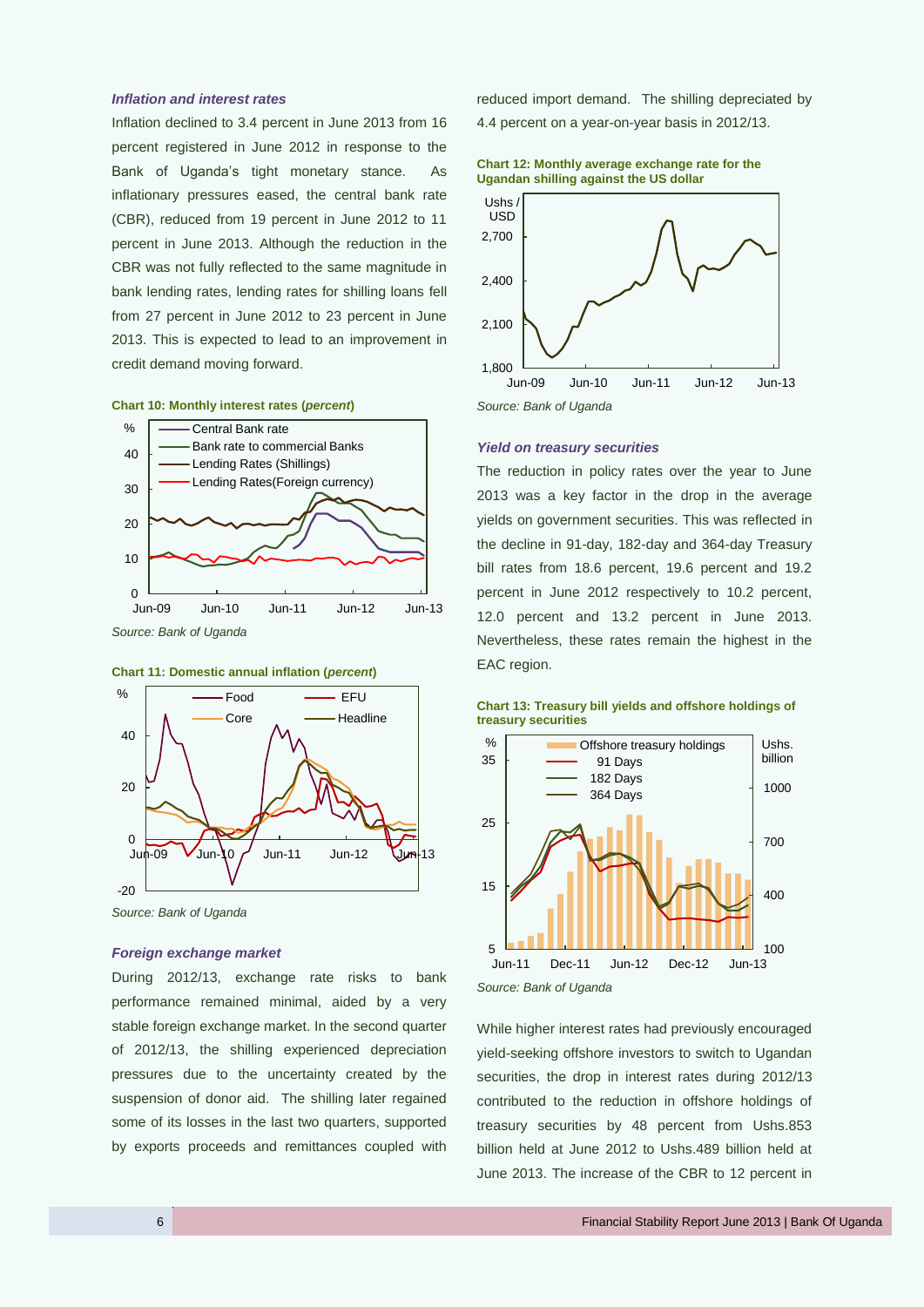August 2013 to dampen inflation pressures is likely to attract increased inflows. In addition, given that banks had increased their investment in government securities, which grew by 20.8 percent in the year to June 2013, higher than 3.2 percent growth rate in June 2012, the recent rise in the CBR is likely to boost their earnings.

### <span id="page-14-0"></span>**1.6. Uganda's real estate sector**

In 2011, Bank of Uganda and UBOS started to collect real estate data and compile real estate indices (REIs). The REI program produces quarterly data on changes in the volume of real estate and prices paid by buyers for a representative basket of real estate properties and related services on a quarterly basis. The global financial crisis which began in 2007 showed how unsustainable real estate booms can lead to a build-up of financial risks and lead to bank failure. The aim of compiling REIs is to facilitate the analysis and amelioration of such risks.

Overall, 2012/13 saw a gradual resurgence in land and housing market activity, which, like in most emerging economies, has been occurring in an environment of stable exchange rate and relative decline in domestic inflation.

## *Land prices*

 $\overline{a}$ 

The land price index (LPI) is measure of the percentage change of the average price of buying a unit of land for commercial or residential purposes. Recent trends in the aggregate  $LPI<sup>2</sup>$  showed that the unit cost of land in the greater Kampala area increased by 25.4 percent between June 2012 and June 2013, compared to a reduction of 21.0 percent between June 2011 and June 2012. The share of bank lending for land purchase to total credit to the real estate sector also rose from 1.1 percent in June 2012 to 1.8 percent as at June 2013. This is not a very significant exposure by commercial banks and represents relatively low risk.

**Chart 14: Land price index and land transfer values**



*Source: Uganda Bureau of Statistics*

Data from Uganda Revenue Authority (URA) also showed a rise in volume of land transfers. It should be noted that the low values of land transferred in the quarter to March 2013 were because of the closure of the land registry in that period and does not contradict the land price index which indicates an increase in the value of land for sale.

#### *Commercial real estate*

 $\overline{a}$ 

The commercial rental cost index $3$  indicated that there was a 22.1 percent decrease in the cost of commercial building rental space between the basequarter of September 2012 and June 2013. The changes in rental cost may be partly caused by changes in exchange rate (for rent charged in foreign currency) or a drop in rental cost due to increased supply of rental space from the construction observed in the regions.

Commercial mortgages comprised 21.2 percent of bank credit extended to the building, construction and real estate sector as at June 2013. Reductions in this index reflect a risk to commercial banks arising from the ability of borrowers/builders to repay loans.

 $2$  The land price index is a weighted quarterly price index that gives a measure of the percentage change in the average price of a unit of land (one square meter). Weights were developed for the land price index with a base period of 2009/10. In the period 2009/2010, Kampala central and Wakiso were allocated the highest weights by region because Wakiso had the largest volume of land on sale while Kampala Central had the highest unit cost of land per square metre.

 $3$  The commercial buildings rental price index (CBRPI) is a weighted quarterly price index that gives a measure of the percentage change in the average rental cost of a unit (one square metre) of rental space in commercial buildings. A frame of 990 commercial buildings in the greater Kampala region was used to develop the weights for the commercial buildings rental cost index.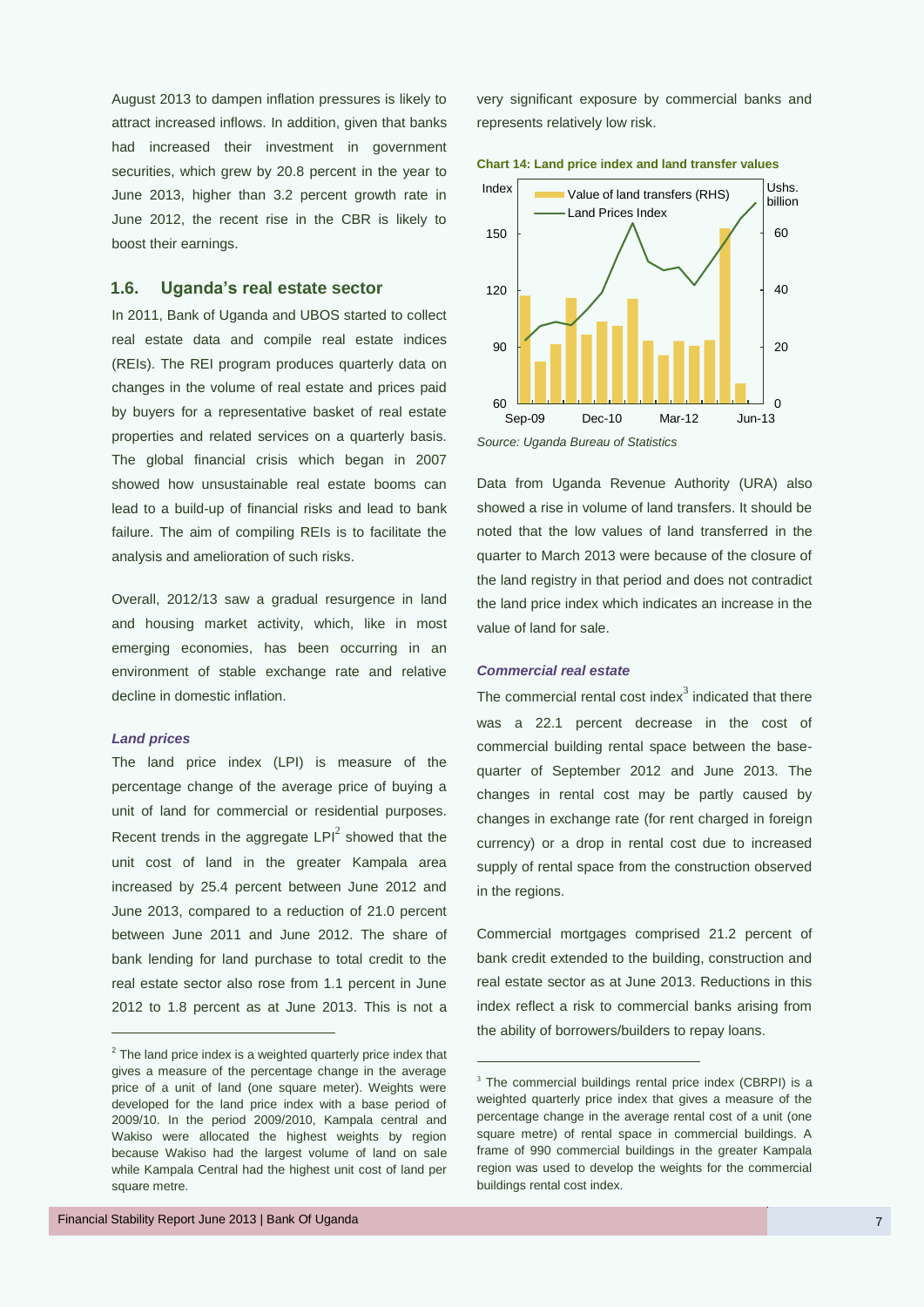| Table 2: Commercial buildings' rental cost index |  |
|--------------------------------------------------|--|
|--------------------------------------------------|--|

| <b>Period</b> | Sept-12 | <b>Dec-12</b> | Mar-13 | $Jun-13$ |
|---------------|---------|---------------|--------|----------|
| Index         | 100.0   | 99.3          | 95.3   | 77.9     |

*Source: Uganda Bureau of Statistics*

#### *Residential property*

There was a 4.2 percent rise in the residential property price index (RPPI) $<sup>4</sup>$  between June 2012 and</sup> June 2013. The rise in house prices was still much lower than the highs seen before 2012 due to lower volume of listings. With economic activity expected to pick up, and banks reporting an easing of credit standards for mortgages, it is expected that house prices are likely to continue rising in the near term. At bank level, as a ratio of lending to the real estate sector, residential mortgages account for 29.3 percent of bank credit and so, banks should take into account the rise in house price inflation to avoid significant exposure.

**Chart 15: Residential property price index and value of mortgages transferred**



## <span id="page-15-0"></span>**1.7. Conclusion**

During 2012/13, macro financial risks to Uganda's banking sector stability eased. The main factors behind the reduction in risks were the improvement in the macroeconomic conditions in the second half of 2012/13, better financial market sentiment and bank performance. However, the outlook could be nuanced

by risks arising from a slow recovery in the Euro zone which may affect business activity and credit, rising domestic inflationary pressures and the risks from portfolio outflows.

-

<sup>4</sup> The Residential Properties Price index (RPPI) is a weighted quarterly price index that gives a measure of the percentage change in the average cost of purchasing a residential house in the greater Kampala area.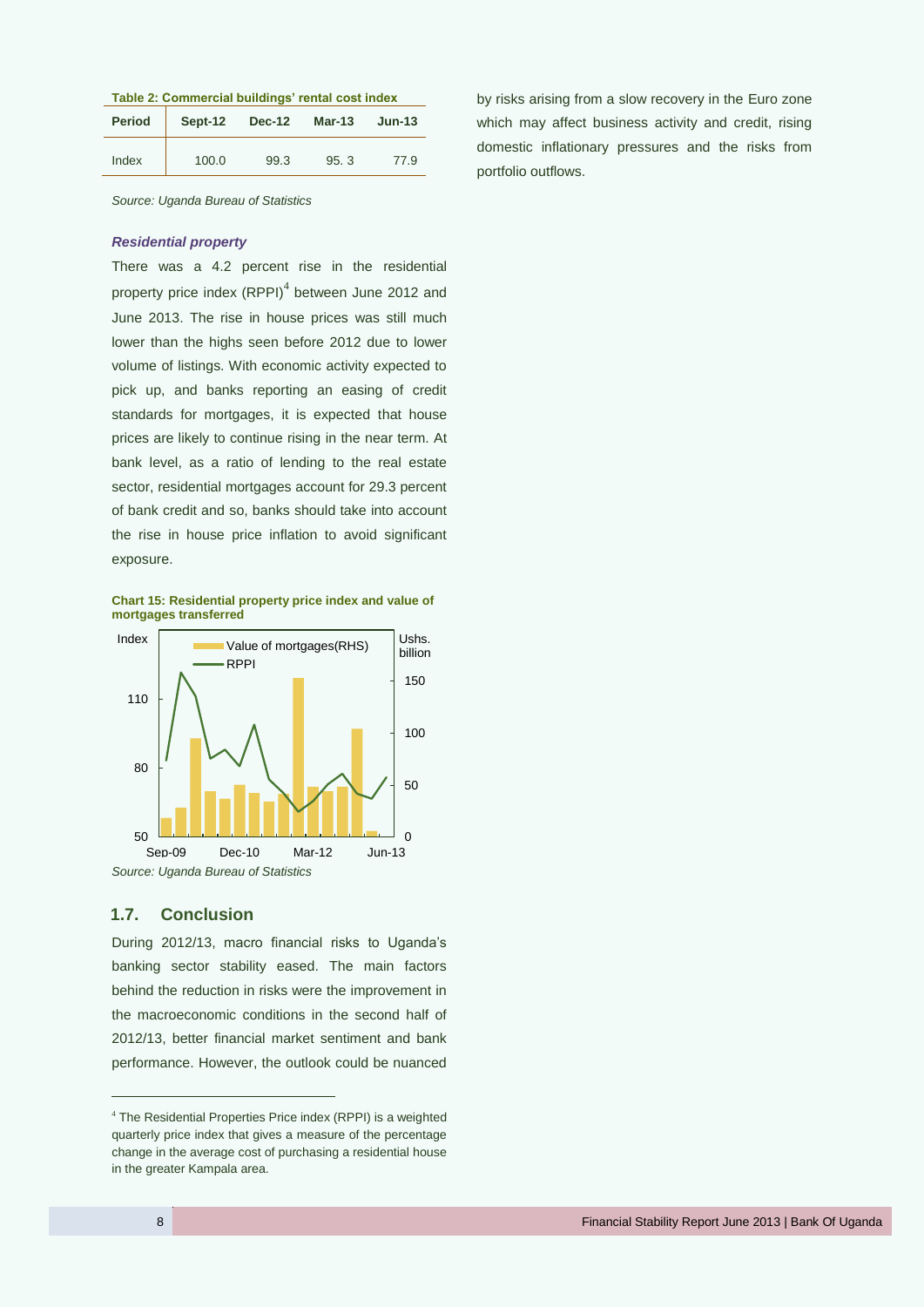## <span id="page-16-0"></span>**2. KEY DEVELOPMENTS IN THE BANKING SYSTEM**

*The Ugandan banking sector performed well in 2012/13. Capital adequacy levels remained strong, aided by high profits, and liquidity and funding conditions improved. However, bank lending growth remained lower than the previous year, with banks reducing their risk-weighted assets and switching to investing in government securities. In addition, asset quality and rapid growth in foreign currency lending remain a concern. Although bank lending has started growing, a rise in interest rates could affect marginal borrowers and bank interest income could be compressed and affect profitability going forward.*

## <span id="page-16-1"></span>**2.1. Capital adequacy**

Ugandan banks remain well capitalised and have adequate capital buffers to withstand shocks. In the year to June 2013, the tier one capital adequacy ratio increased to 21.3 percent from 18.3 percent in the previous year, while the ratio of total regulatory capital to risk-weighted assets rose from 20.7 percent to 24.3 percent, aided by an increase in paid-up capital of 44.3 percent. The rise in capital also led to an improvement in the leverage ratio<sup>5</sup>, which is a new indicator of banks' capital adequacy, from 10.6 percent to 12.2 percent in the year to June 2013, far above the minimum of 3 percent recommended by the Basel Committee on Bank Supervision (BCBS).





-

Regarding the composition of capital, banks' capital is of high quality, composed largely of equity (paid-up capital) and retained reserves. The type of capital held by banks implies that they already meet Basel III capital requirements regarding eligible types of capital.

<sup>&</sup>lt;sup>5</sup> The leverage ratio recommended in Basel III is computed as the ratio of the average three-month regulatory tier one capital to total assets plus off-balance sheet items.





**Chart 17: Composition of banks' shareholders' funds**

The strong rise in the overall level of capital was a result of higher regulatory capital requirements; Bank of Uganda required all banks to increase their minimum unimpaired paid-up capital from Ushs.4 billion to Ushs.25 billion effective 1<sup>st</sup> March 2013, to which all banks complied. In addition, new minimum capital requirements are due to come into effect as part of the Basel III package to improve the soundness and resilience of the banking system. This follows the signing of The Financial Institutions Enhancement of Minimum Ongoing Capital Requirements Instrument on  $24<sup>th</sup>$  May 2013, by the Minister of Finance, which will require all banks to hold a capital conservation buffer and for domestic systemically important banks (D-SIBs), an additional loss absorbency capital buffer.

From January 2015, all banks will be required to hold an additional 2.5 percent of common equity above the minimum requirements in the form of a conservation buffer, while D-SIBs will have to hold an additional 1 percent of common equity. This will result into higher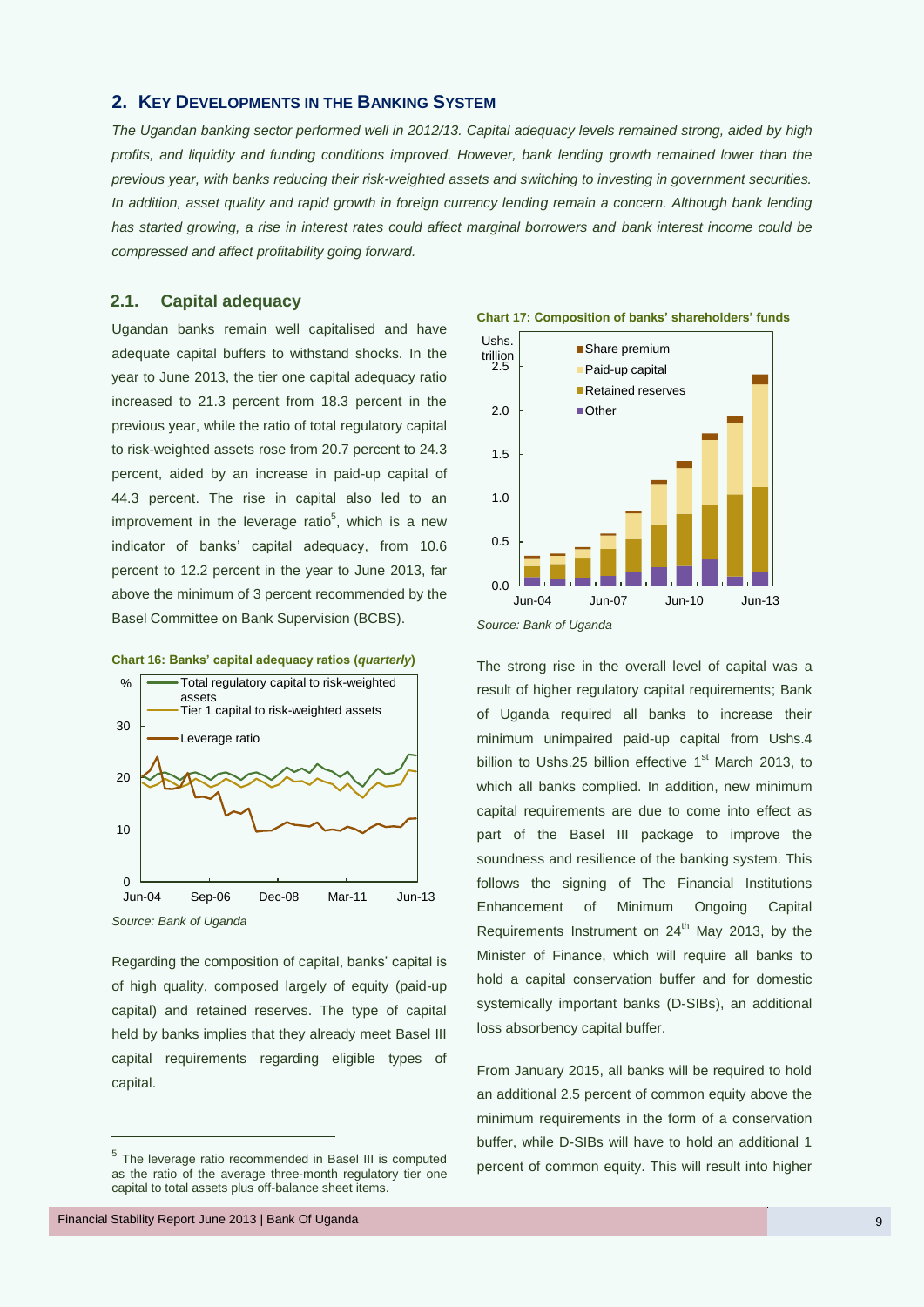minimum ratios; the tier 1 capital ratio will rise from 8 percent to 10.5 percent (11.5 percent for D-SIBs), and the total regulatory capital ratio will rise from 12 percent to 14.5 percent (15.5 percent for D-SIBs).

The current tier one capital adequacy ratios of banks indicate that they are well placed to meet the new regulatory requirements. This level of capital should provide banks with the scope to absorb a significant decline in asset quality without threatening the solvency of the banking system. The Instrument also provides Bank of Uganda with the powers to impose additional macroprudential requirements, including the Basel III counter-cyclical capital buffer, during periods of rising systemic risk to help build greater cyclical resilience and to assist in dampening the credit cycle.

**Chart 18: Banks' ratio of risk-weighted assets to total assets (***percent***)**



#### *Source: Bank of Uganda*

## <span id="page-17-0"></span>**2.2. Earnings and profitability**

In the year to June 2013, Ugandan banks maintained the trend of good profitability recorded in the previous year. The solid profits in the last two years enabled the banking system, via retained earnings, to increase the level of capital available to absorb future losses. The main contributing factor was net interest income, which increased from Ushs.1,262 billion in 2011/12 to Ushs.1,302 billion in 2012/13. As a share of total income, interest income on loans and advances accounted for 54.6 percent, while income on government securities accounted for 12.8 percent of total income, up from 10.1 percent in June 2012. A rise in operating costs, which resulted in the cost-toincome ratio rising from 68.1 percent to 72.4 percent in the year to June 2013, led to a small decline in year-on-year net profit after-tax of Ushs.87 billion to Ushs.501 billion during this period. Although the average return on assets (ROA) and average return on equity (ROE) declined to 3.3 percent and 20.4 percent respectively, the two remain at levels that are higher than those in the EAC region.

|                | Jun-  | <b>Table 3: Indicators of Danking Sector profitability</b><br>Jun-<br>Jun-<br>Jun- |       |       |       |  |
|----------------|-------|------------------------------------------------------------------------------------|-------|-------|-------|--|
|                | 09    | 10                                                                                 | 11    | 12    | 13    |  |
| Net profit     |       |                                                                                    |       |       |       |  |
| after tax      | 280.8 | 224.0                                                                              | 354.7 | 587.0 |       |  |
| (Ushs.         |       |                                                                                    |       |       | 500.7 |  |
| billion)       |       |                                                                                    |       |       |       |  |
| <b>ROA</b> (%) | 3.7   | 2.4                                                                                | 3.1   | 4.4   | 3.3   |  |
| <b>ROE</b> (%) | 25.8  | 16.1                                                                               | 22.4  | 29.5  | 20.4  |  |
| Cost to        |       |                                                                                    |       |       |       |  |
| income         | 69.5  | 79.2                                                                               | 71.3  | 68.1  | 72.4  |  |
| $(\% )$        |       |                                                                                    |       |       |       |  |

#### **Table 3: Indicators of banking sector profitability**

*Source: Bank of Uganda*

The profits made by banks since 2012 were driven by high net interest margins. While margins increased as the central bank rate (CBR) rose in 2012, banks were slow to re-price variable rate loans to reflect the fall in the CBR in the period to June 2013. At the end of June 2013, the interest spread on shilling denominated loans and deposits remained high at 11.0 percent, while that on the foreign currency denominated loans and deposits rose to 5.8 percent from 5.3 percent. Despite nascent upward inflation pressures in August 2013, it is expected that inflation expectations will remain well anchored and not increase further that 7.3 percent, thus banks should reduce the average margins over the next year.



**Chart 19: Banks' net interest margin (***percentage ratios, quarterly***)**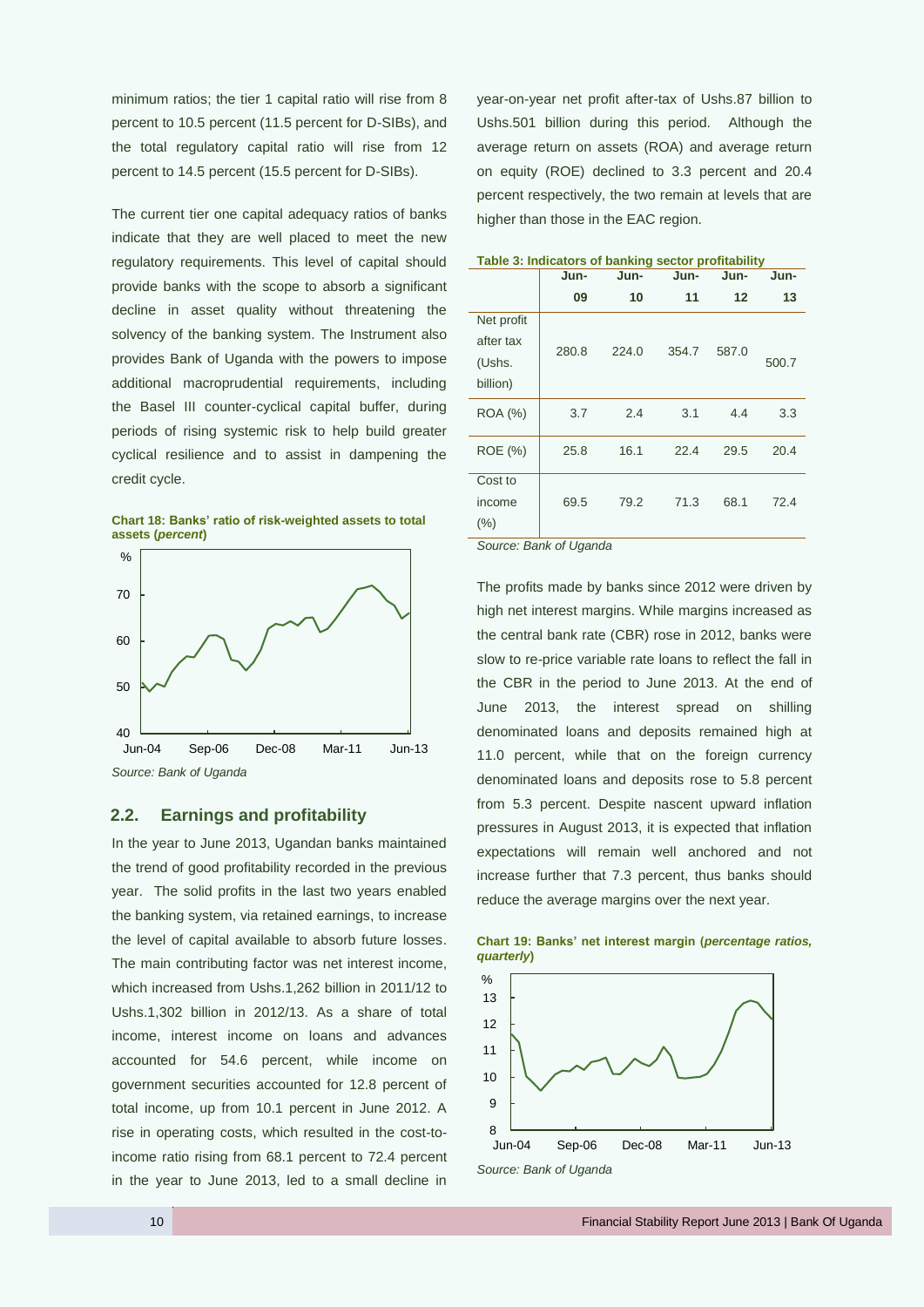



|                        | Jun -  | Jun - | Jun - | Jun   | Jun-    |
|------------------------|--------|-------|-------|-------|---------|
|                        | 09     | 10    | 11    | $-12$ | 13      |
| (%)                    |        |       |       |       |         |
| Off-Balance            |        |       |       |       |         |
| <b>Sheet Items</b>     |        |       |       |       |         |
| Volumes (Ushs.         | 1.8    | 2.1   | 2.2   | 3.3   | 2.4     |
| trillion)              |        |       |       |       |         |
| Annual growth          | $-3.0$ | 21.5  | 2.7   | 51.3  | $-27.7$ |
| (%)                    |        |       |       |       |         |
| Source: Bank of Uganda |        |       |       |       |         |

As a share of total assets, risk-weighted assets dropped from 70.8 percent in June 2012 to 66.1 percent in June 2013. Bank investment in government securities, on the other hand, increased by 20.8 percent during the same period. The rise in holdings of securities occurred in an environment where the government had increased the volume of issuances to meet fiscal needs. Consequently, the real interest yield on government treasury bills and bonds rose, making these assets competitive relative to lending. Looking ahead, if this switching is sustained, bank lending may take longer to revert to strong growth seen before 2011.

The evolution of the Herfindahl Index  $(HHI)^6$  of Uganda's banking sector indicated less concentration within the sector between June 2012 and June 2013. The index declined from 1,003.3 to 939.7 during that period, indicating an increase in competition.





*Source: Bank of Uganda*

.

 $6$  Herfindahl Index (HHI) is the sum of squares of the market shares of all firms in a sector.

*Source: Bank of Uganda*

## <span id="page-18-0"></span>**2.3. Changes in banks' assets**

Strengthening of banks' capital ratios reflected the slow growth of bank assets during the period and the switching of the balance sheet away from riskweighted assets. The total assets of the banking sector increased by 8.9 percent to reach Ushs.15.7 trillion in June 2013, compared to growth of 15.1 percent in the previous year, largely on account of subdued performance of bank loans and advances, normally the strongest driver of banks' assets. The growth of off-balance sheet items, which usually reflect changes in bank business contracts including letters of credit and guarantees, also fell, recording a reduction of 28 percent compared to an increase of 51.3 percent in June 2013. In particular forward/futures contracts declined from Ushs.1,016 billion in June 2012 to Ushs.78 billion in June 2013.

| rabic +. Onangos in banks assets | Jun - | Jun - | Jun - | Jun   | Jun- |
|----------------------------------|-------|-------|-------|-------|------|
|                                  | 09    | 10    | 11    | $-12$ | 13   |
| <b>Assets</b>                    |       |       |       |       |      |
| Volumes (Ushs.<br>trillion)      | 8.3   | 10.2  | 12.5  | 14.4  | 15.7 |
| Annual growth                    | 27.2  | 22.7  | 23.3  | 15.1  | 8.9  |
| (%)                              |       |       |       |       |      |
| Loans                            |       |       |       |       |      |
| Volumes (Ushs.<br>trillion)      | 3.6   | 4.5   | 6.5   | 7.2   | 7.7  |
| Annual growth                    | 31.2  | 25.2  | 43.6  | 10.8  | 6.4  |

#### **Table 4: Changes in banks' assets**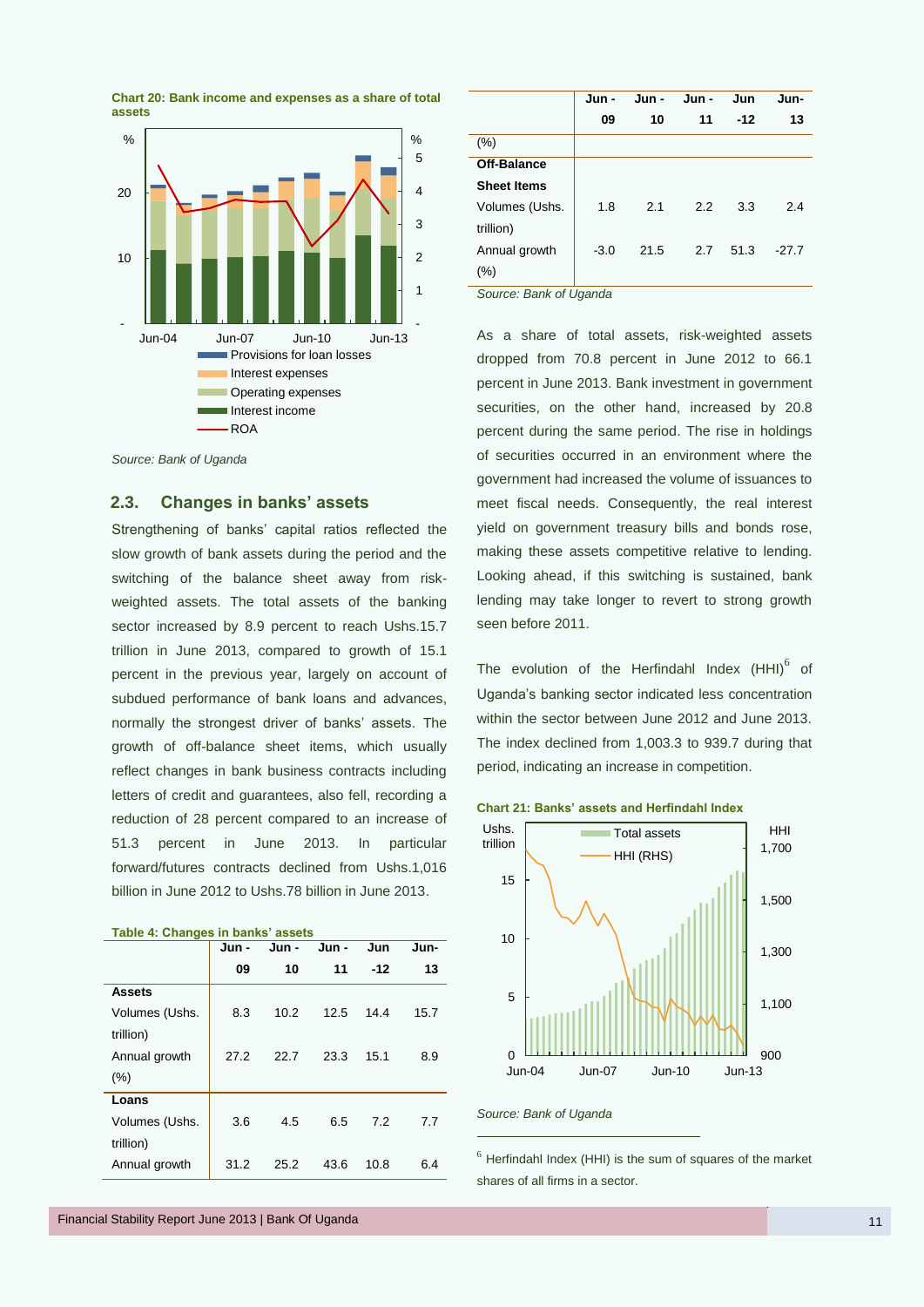## <span id="page-19-0"></span>**2.4. Banks' lending activity**

Although quarterly data shows that bank lending started to pick up in March 2013, overall lending remained subdued over the year to June 2013, and was far below the rates of growth seen before the economic downturn in 2011/12. Total bank loans grew by 6.4 percent during the year to June 2013 compared to 11.6 percent in the year to June 2012. The banking sector is the primary conduit for intermediating credit to households and businesses and the indications that credit growth is starting to pick up will support economic output in the year to June 2014, projected at 6.0 percent, and enhance bank financial performance.



**Chart 22: Annual growth rates of bank credit (***percent***)**

Annual growth in lending was driven almost entirely by growth in the foreign currency denominated loans, which rose by 20.1 percent in June 2013 although this was lower than 34.9 percent in June 2012. On the contrary, shilling loans have recorded zero growth over the last two years.

In terms of sectoral lending, the annual growth of loans to businesses remained subdued, while lending to households and agriculture picked up. As a share of total loans, bank credit as at end-June 2013 was mainly to the building and real estate sector (23.3 percent) and the trade and commerce sector (20.3 percent). The sector with the highest annual loan growth rate was the agriculture sector at 26.1 percent, followed by the manufacturing sector with 10.0 percent. Most of the increase in foreign currency loans was directed towards the building and construction and manufacturing sectors, which accounted for 31.0 percent and 21.4 percent of the rise in foreign currency loans respectively. Banks also increased lending to agriculture which accounted for 20.3 percent of the rise in foreign currency loans, after low performance for the previous two years.





Underlying the performance of bank shilling loans was the relative tight bank lending standards, especially for enterprises. The findings of the Bank of Uganda *Bank Lending Survey* for June 2013 indicate that 46.8 percent of banks reported tightening of credit standards in the three quarters to June 2013. On a net basis, they reported tightened credit standards for the building and real estate and trade sectors. The key factors cited for the tightening of credit standards

*Source: Bank of Uganda*

 $-40$  $0$ <br>Jun-05 40 80 120 Jun-05 Jun-07 Jun-09 Jun-11 Jun-13 % Businesses Households

**Chart 24: Annual growth of bank loans by sector (***percent***)**

*Source: Bank of Uganda*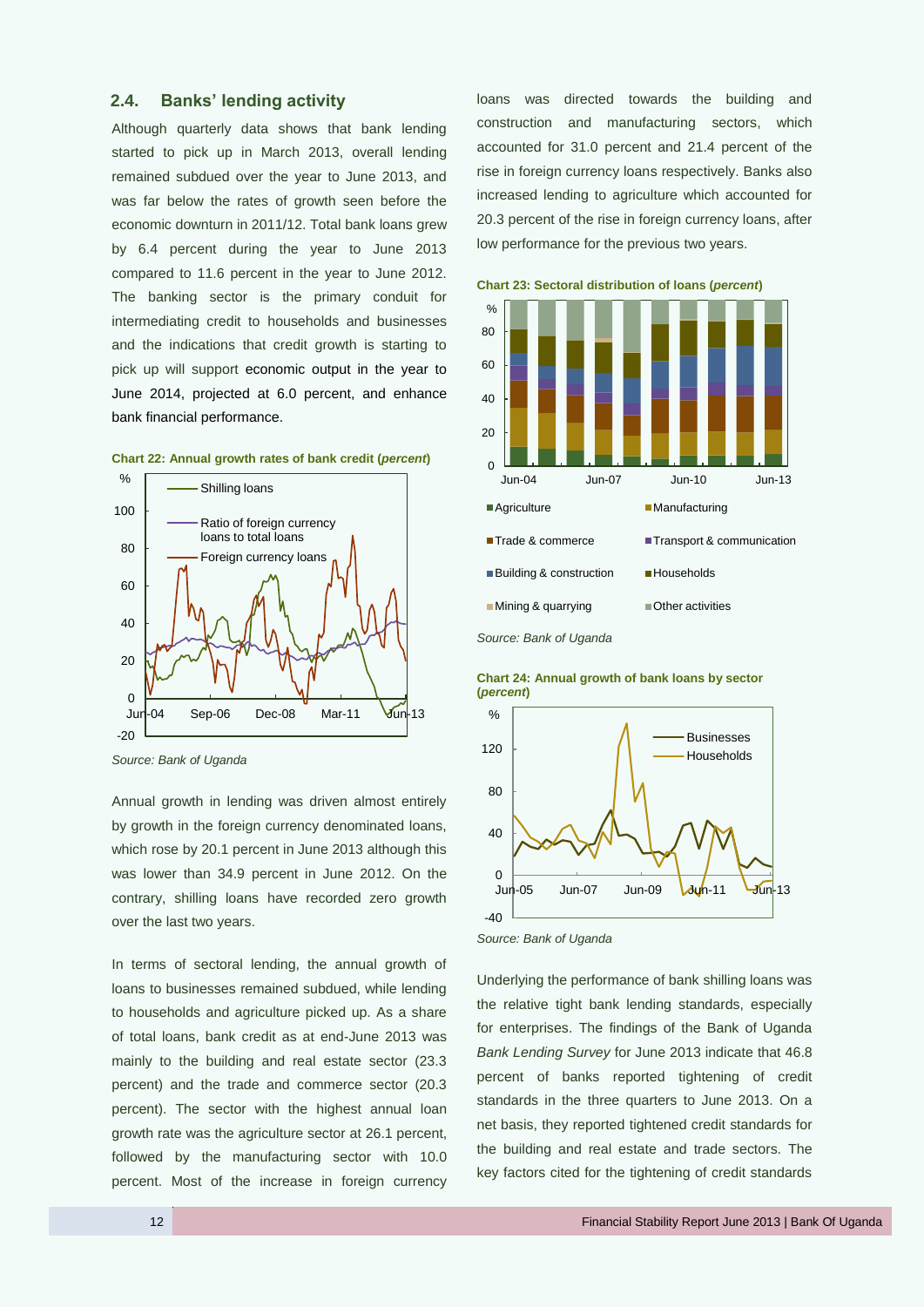were: low credit turnover, low demand, reduction in real estate market valuations, high default rate and slow resumption of operations at the land offices. On the other hand, most banks reported credit easing in the agricultural sector citing the rolling out of the agricultural credit facility by Bank of Uganda.



**Chart 25: Bank lending policy for enterprises**

*Source: Bank of Uganda*

#### **Notes:**

*(a) Net percentage balances are calculated by obtaining the difference between the percentages of lenders reporting that, a factor has tightened/increased and those reporting that it has eased/decreased. A negative balance indicates that more credit is available.* 

*(b) The graphs show the net percentages over the previous three months and the expectation over the next three months.* 

*(c)Expectations have been moved forward one quarter so that they can be compared with the actual outturn in the following quarter.*

Looking forward, most banks expect to ease credit standards on a net basis in the year to June 2014, with a focus on short-term loans rather than long-term loans and, most banks (70.7 per cent) expect the margins on loans to remain broadly unchanged.

The rise in foreign currency loans was also aided by lower and relatively stable interest rates on foreign currency loans at 8.4 percent in June 2012 and 10.3 percent in June 2013. Bank lending rates on shilling loans fell from 27 percent in June 2012 to 22.7 percent in June 2013 following the reduction in the CBR from 19 percent in June 2012 to 11 percent in June 2013.





*Source: Bank of Uganda*

#### <span id="page-20-0"></span>**2.5. Bank asset quality**

#### *Non-performing loans and provisioning*

System-wide non-performing loans as a ratio of total lending fell to 3.9 percent in June 2013 from a peak of 4.7 percent in March 2013. The improvement in the NPL ratio can be observed in the volume of NPLs which grew by only Ushs.21.8 billion between June 2012 and June 2013 after having increased by Ushs.178.5 billion in the previous year. This was partly on account of commercial bank charge-offs and write-offs of Ushs.766.5 billion between July 2012 to June 2013.

#### **Table 5: Sectoral NPL ratios (***percent***)**

|                                                              | Jun-<br>09 | Jun-<br>10 | Jun-<br>11 | Jun-<br>12 | Jun<br>-13 |
|--------------------------------------------------------------|------------|------------|------------|------------|------------|
| Agriculture                                                  | 19.0       | 9.2        | 1.7        | 3.9        | 3.5        |
| Manufacturing                                                | 1.0        | 2.5        | 0.2        | 0.6        | 1.5        |
| Trade                                                        | 5.7        | 4.1        | 1.1        | 5.5        | 5.3        |
| Transport &<br>communication<br>Building &                   | 1.9        | 2.0        | 0.7        | 1.7        | 3.2        |
| construction                                                 | 5.7        | 2.2        | 1.3        | 5.3        | 3.8        |
| Personal loans                                               |            | 1.4        | 1.5        | 2.1        | 3.3        |
| Other activities<br>Overall ratio of<br><b>NPLs to total</b> | 2.3        | 5.5        | 4.9        | 5.9        | 6.1        |
| loans                                                        | 4.0        | 3.4        | 1.6        | 3.9        | 3.9        |
| Cource Bonk of Uganda                                        |            |            |            |            |            |

*Source: Bank of Uganda*

The improvement in asset quality has been particularly pronounced in the building and construction sector whose NPLs ratio reduced by 1.5 percent in the year to June 2013. Sectors that recorded notable growth in NPLs were the manufacturing sector by 160.4 percent and the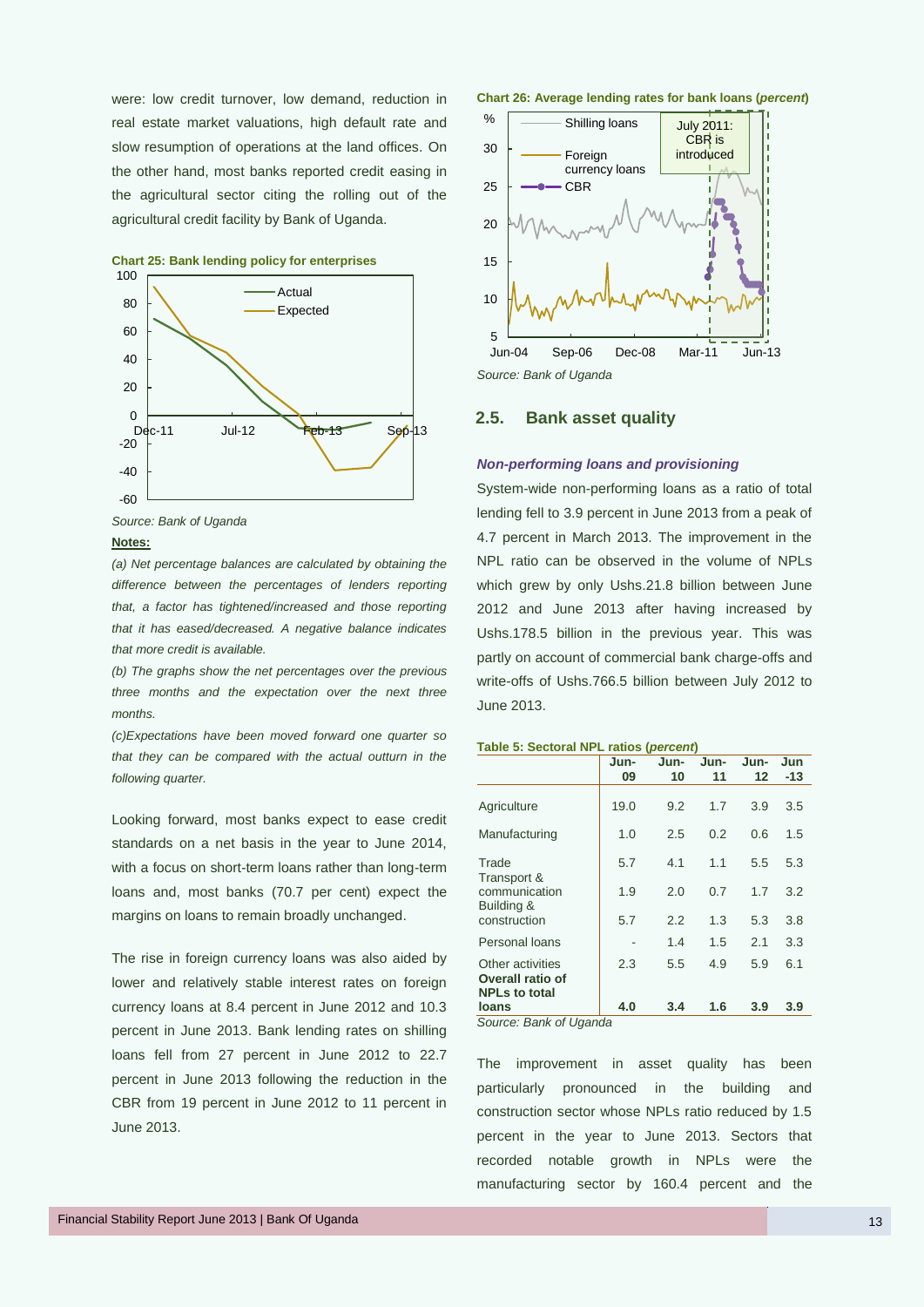transport and communications sector by 74.9 percent. However, manufacturing, which makes up a large share of total bank lending, still has the lowest share of NPLs as a proportion of sectoral lending.

Asset quality is expected to continue to recover on the back of improving economic growth. Despite this positive outturn, going forward, risks remain that could affect asset quality. First, 'watch' loans (loans past due by 1-89 days) – an indicator of banks' expectation of future deterioration in asset quality – increased over the year to June 2013. Banks increased loanloss reserves from Ushs.89.5 billion to Ushs.144.8 billion between June 2012 and June 2013. Moreover, loan losses among marginal borrowers could rise if interest rates go up. Nevertheless, banks remain adequately capitalised to handle potential losses and banks' provisioning against potential credit losses remains adequate with the NPL coverage ratio (*calculated as the ratio of loan loss reserves to total NPLs*) 7 increasing by 15.9 percentage points from 31.6 percent to 47.5 percent at the end of June 2013.





#### *Quality of foreign currency loans*

The rapid growth in foreign currency lending mentioned earlier, brought concerns about the quality of such lending. Bank of Uganda has taken two steps to improve the analysis of foreign currency loans; all banks will start reporting foreign currency nonperforming loans by sector starting September 2013. Also, a survey was conducted amongst banks to obtain information on foreign currency denominated bad loans by sector between 2006 and 2013. The results showed that credit risk from foreign currency loans remains very low. The ratio of foreign currency NPLs to foreign currency loans was only 0.8 percent at June 2013. The trade and commerce and mining and quarrying sectors contributed the highest percentage to the foreign currency NPLs. However, risks remain that a real depreciation of the exchange rate may increase the debt burden of borrowers in foreign currency and increase bad loans.

**Chart 28: Annual growth rate of foreign currency loans to selected sectors (***percent***)**



## <span id="page-21-0"></span>**2.6. Bank funding and liquidity**

#### *Funding*

Ugandan banks fund loans and other assets through equity, retail deposits and wholesale market funds (both short and long term). Over the period between June 2012 to June 2013, banks' funding base from both wholesale and retail funding remained unchanged. The banking system's level of funding from customer deposits remained stable in the year to June 2013, rising at 6.7 percent, similar to the rate of growth in the previous year to June 2012. This is also a marked improvement from the 17.5 percent drop registered in the same period to June 2011. The growth of foreign currency deposits dropped to 8.3 percent from 37.8 percent in the same period.

The continued stability of retail funding was driven by higher growth in savings and time deposits between June 2012 and June 2013, which grew by 14.4 percent to reach Ushs.1.7 trillion, and 15 percent to Ushs.2.3 trillion respectively. This increase in savings

 $\overline{a}$ 

 $7$  The NPL coverage ratio is a measure of a bank's ability to absorb potential losses from its non-performing loans.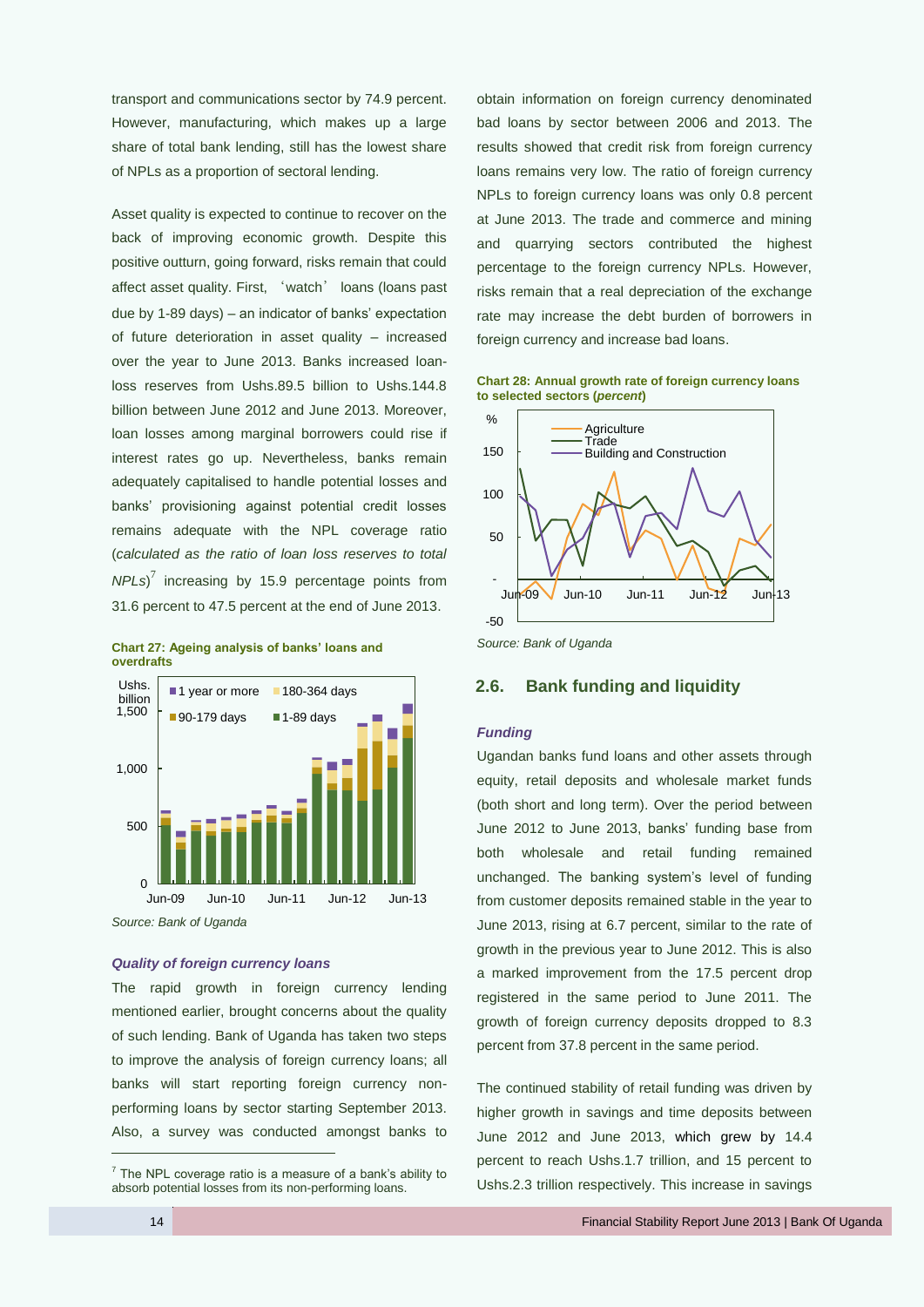and time deposits reflects aggressive deposit mobilisation by banks during this period. The robust deposit mobilisation has, however, contributed to a rise in retail funding costs over the two years to June 2013, with the cost of deposits almost doubling from 2.4 percent in June 2011 to 4.2 percent in June 2013. Banks have continued to bear this high cost of deposits because most of it constitutes contracts on fixed deposits that were taken on in early 2012 when the CBR was at a high of 19 percent.

|                        | Jun-<br>09 | Jun<br>$-10$   | Jun-<br>11 | Jun<br>$-12$ | Jun<br>$-13$ |  |
|------------------------|------------|----------------|------------|--------------|--------------|--|
| <b>Balance sheet</b>   |            |                |            |              |              |  |
| Deposits               | 76         | 84             | 85         | 80           | 80           |  |
| Resident banks         | 6          | $\overline{2}$ | 2          | 4            | 3            |  |
| Non-resident           |            |                |            |              |              |  |
| financial              |            |                |            |              |              |  |
| institutions           | 3          | 3              | 1          | 2            | 2            |  |
| Others                 | 15         | 12             | 13         | 15           | 16           |  |
| Off-balance            |            |                |            |              |              |  |
| sheet                  |            |                |            |              |              |  |
| Foreign exchange       |            |                |            |              |              |  |
| swaps                  | N/A        | N/A            | 3          | 4            | 2            |  |
| Source: Bank of Uganda |            |                |            |              |              |  |

**Table 6: Sources of bank funding as share of total liabilities (***percent***)**





If the volume of these deposits reduces or they are repriced as they mature by end 2013, as is expected, the cost of retail funding is likely to reduce. On the other hand, if inflationary pressures continue to rise, actions by the central bank to raise the CBR may likely result in a rise in the cost of funding, and these costs could be passed on to retail lending rates.

Regarding wholesale funding, during the past year, Ugandan banks' reliance on short-term wholesale funding from offshore banks did not change. This type of funding shifts the currency composition of funds available for banks. Borrowing of shillings through foreign exchange swaps from financial institutions abroad fell, with net amounts payable on swap transactions reducing to Ushs.96.7 billion and US\$58.9 million in June 2013 compared to Ushs.172.9 billion and US\$116.1 million in June 2012. In addition, loans from banks abroad reduced. In June 2011, borrowings from non-resident banks were at Ushs.263 billion, which increased by 98.2 percent to Ushs.450 billion in June 2012. By June 2013, however, they had declined by 27.6 percent to Ushs.326 billion. This decline in offshore wholesale funding reflected the stability of the retail funding and preference by Ugandan banks to borrow shillings at relatively lower rates from the domestic interbank markets, whose rates have significantly declined.

**Chart 30: Outstanding amounts due to financial institutions on swaps**





#### *The interbank market*

Over the 12 months to June 2013, an easing of financial sentiment, aided by a reduction in inflationary pressures, led to improved availability and a significant decline in cost of wholesale interbank market funding for banks. The total volume traded in the market increased to Ushs.1.7 trillion in June 2013, up from Ushs.1.2 in June 2012. There was also a decline in interbank rates within the period, with the overnight and seven-day weighted average rates dropping to 7.8 percent and 11.1 percent in June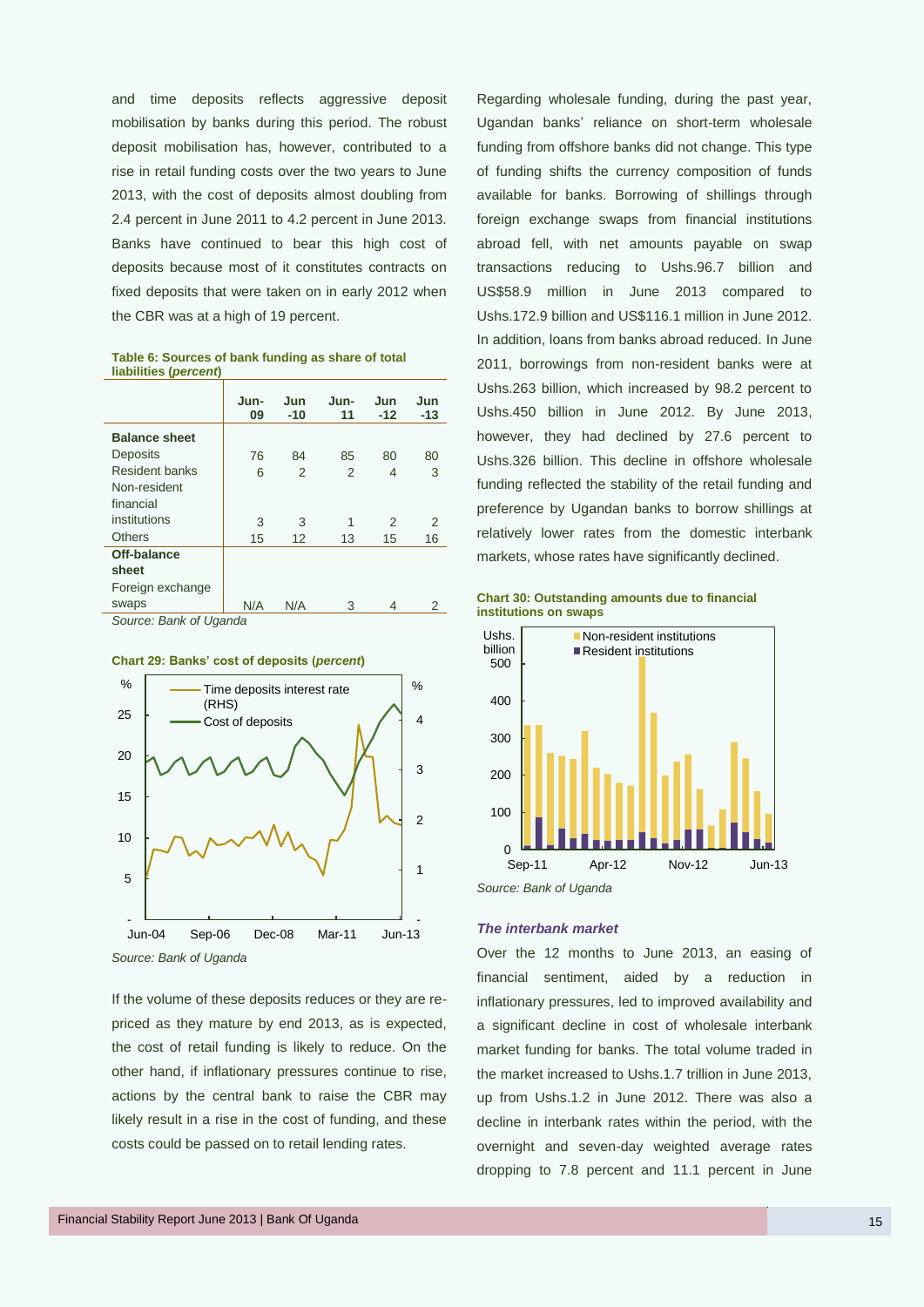2013 from 17.6 percent and 20.0 percent in June 2012 respectively. The decrease in these rates followed the lowering of the central bank rate from 20 percent in June 2012 to 11 percent in June 2013.



#### **Chart 31: Monthly interbank activity**

*Source: Bank of Uganda*

**Chart 32: Monthly average weighted overnight interbank rates (***percent***)**



*Source: Bank of Uganda*

### *Indicators of liquidity*

Ugandan banks' holdings of liquid assets increased in the year to June 2013, thereby enhancing their ability to withstand periods of severe liquidity stress. The ratio of liquid assets to total deposits increased from 38.9 percent in June 2012 to 41.1 percent in June 2013, far above the regulatory minimum of 20 percent. The improvement in liquidity indicators was aided by the increase in banks' investment in government securities, which grew by 20.8 percent between June 2012 and June 2013, compared to 3.2 percent in the previous year. Total loans as a share of total deposits declined from 74.2 percent in June

2012 to 73.9 percent in June 2013, due to a decline in the annual shilling loan growth.

**Table 7: Banks' key indicators of liquidity (***percentage ratios***)**

| Jun-<br>09 | Jun-<br>10                     | Jun-<br>11 | Jun-<br>$12 \,$ | Jun-<br>13 |
|------------|--------------------------------|------------|-----------------|------------|
| 68.9       | 61.8                           | 71.5       | 74.2            | 73.9       |
| 42.2       | 41.6                           | 35.6       | 38.9            | 41.1       |
|            |                                | 68.6       | 67.1            | 72.8       |
|            |                                |            |                 |            |
|            | 57.3<br>Source: Bank of Uganda | 52.1       |                 |            |

## <span id="page-23-0"></span>**2.7. Exposure to exchange rate risk**

In the year to June 2013, there was a marked growth in banks' foreign currency assets as a share of their total assets. This was largely aided by the high demand for foreign currency loans. As a share of total loans, foreign currency denominated loans increased from 35.2 percent in June 2012 to 39.7 percent at the end of June 2013, while the ratio of foreign currency loans to foreign currency deposits rose from 63.2 percent in June 2013 to 72.8 percent in June 2013. In March 2013, a number of banks exceeded the regulatory limit of 80 percent, with the overall ratio peaking at 82.3 percent in March 2013. Bank of Uganda responded by enforcing the Foreign Currency Business Rules (2010), and all banks complied with the limit by June 2013.

#### **Table 8: Indicators of banks' exposure to foreign currency (***percentage ratios***)**

|                      | Jun-  | Jun   | Jun-  | Jun-  | Jun-  |
|----------------------|-------|-------|-------|-------|-------|
|                      | 09    | $-10$ | 11    | 12    | 13    |
| Foreign currency     |       |       |       |       |       |
| deposits to total    |       |       |       |       |       |
| deposits             | 27.4  | 29.0  | 30.1  | 34.9  | 33.2  |
| Foreign currency     |       |       |       |       |       |
| loans to total       |       |       |       |       |       |
| loans                | 22.8  | 24.5  | 28.9  | 35.2  | 39.7  |
| Foreign currency     |       |       |       |       |       |
| assets to total      |       |       |       |       |       |
| assets               | 24.9  | 25.3  | 26.6  | 33.2  | 30.8  |
| Foreign currency     |       |       |       |       |       |
| assets to foreign    |       |       |       |       |       |
| currency liabilities | 111.3 | 98.4  | 100.1 | 103.4 | 104.9 |
| Foreign currency     |       |       |       |       |       |
| loans to foreign     |       |       |       |       |       |
| currency deposits    | 57.3  | 52.1  | 64.2  | 63.2  | 72.8  |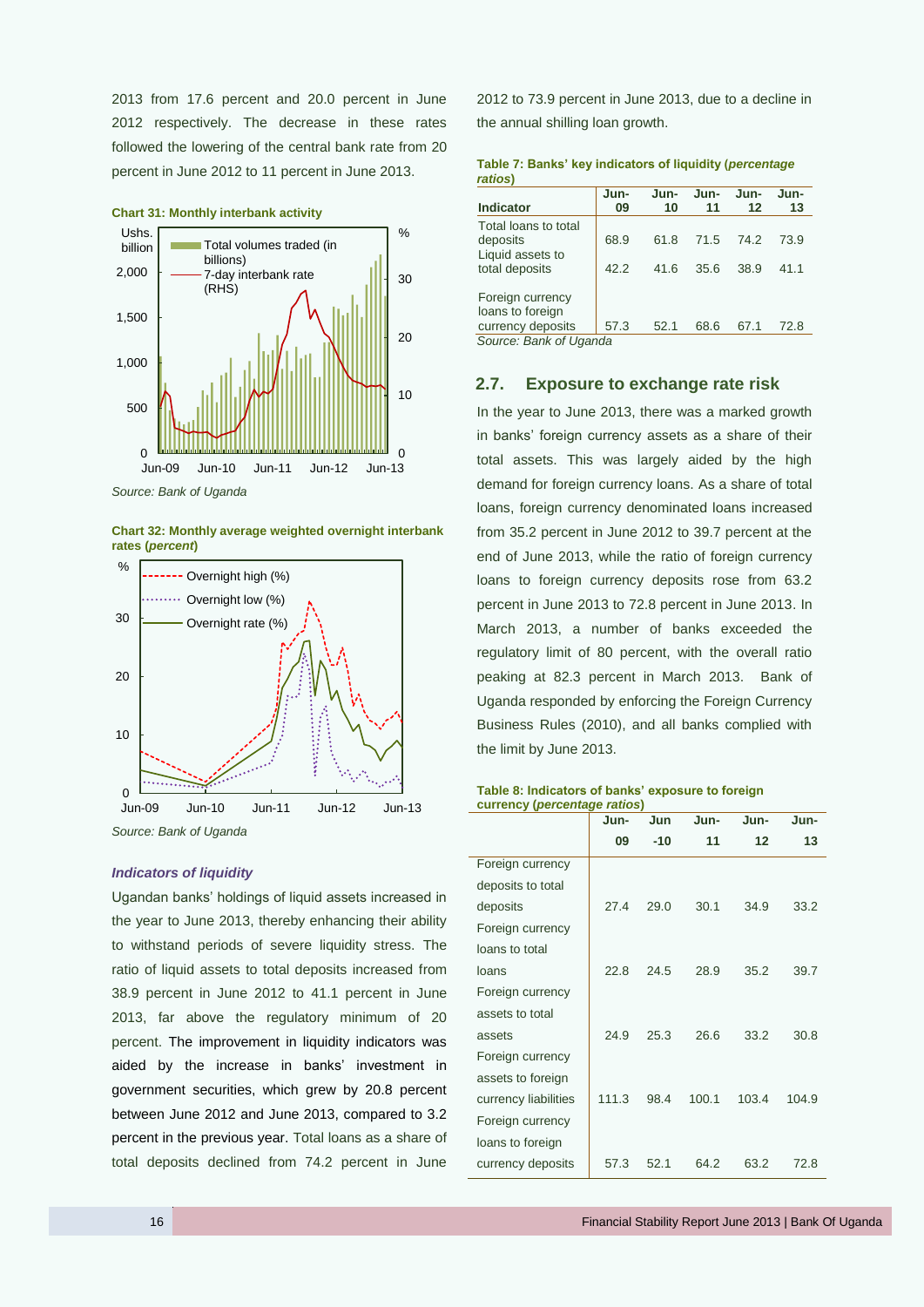|                        | Jun- | Jun   | Jun- | Jun- | Jun- |  |  |
|------------------------|------|-------|------|------|------|--|--|
|                        | 09   | $-10$ | 11   | 12   | 13   |  |  |
| Foreign currency       |      |       |      |      |      |  |  |
| liabilities to total   |      |       |      |      |      |  |  |
| liabilities            | 26.5 | 29.9  | 30.7 | 35.8 | 36.6 |  |  |
| Source: Bank of Hoanda |      |       |      |      |      |  |  |

In spite of the rising foreign currency exposure, overall exchange rate risk remains low, with the ratio of foreign currency assets to foreign currency liabilities standing at 104.9 percent in June 2013.

## <span id="page-24-0"></span>**2.8. Other providers of intermediated credit**

The non-bank deposit-taking and lending sector continued to grow. The sector, which is made of credit institutions (CIs) and microfinance deposit-taking institutions (MDIs) supervised by Bank of Uganda, had combined assets of Ushs.542.5 billion at end July 2013, comprising about 4 percent of banking assets,

up from Ushs.450 billion in July 2012. MDIs' total loans stood at Ushs.199.1 billion as at June 2013, higher than Ushs.175.2 billion in June 2012, while loans by credit institutions were Ushs.123.3 billion at June 2013, an increase of 14.2 percent from Ushs.108.0 billion in June 2012.

However, asset quality remains a concern with MDIs portfolio at risk (ratio of non-performing loans to total loans) rising from 5.2 percent in June 2012 to 5.3 percent in June 2013, while that for credit institutions rose from 3.8 percent in June 2012 to 5.6 percent in June 2013, largely on account of inadequate lending practices at one institution. Three more MDIs are expected to be licensed during 2013/2014. These firms, with their country-wide reach and focus on micro lending, could help alleviate supply-side constraints to credit growth, although their impact is likely to remain small at this point.

## <span id="page-24-1"></span>**2.9. Conclusion**

Since the first half of 2013, there have been signs of an improvement in bank performance. Asset quality has picked up, bank liquidity has strengthened and banks remain well capitalised with their efforts to boost capital supported by strong profits. Despite the rise in foreign currency loans as a ratio of foreign currency deposits, foreign currency NPLs remain low and overall exchange rate risk is minimal because banks' exposure to foreign exchange denominated liabilities was closely matched by their foreign exchange denominated assets.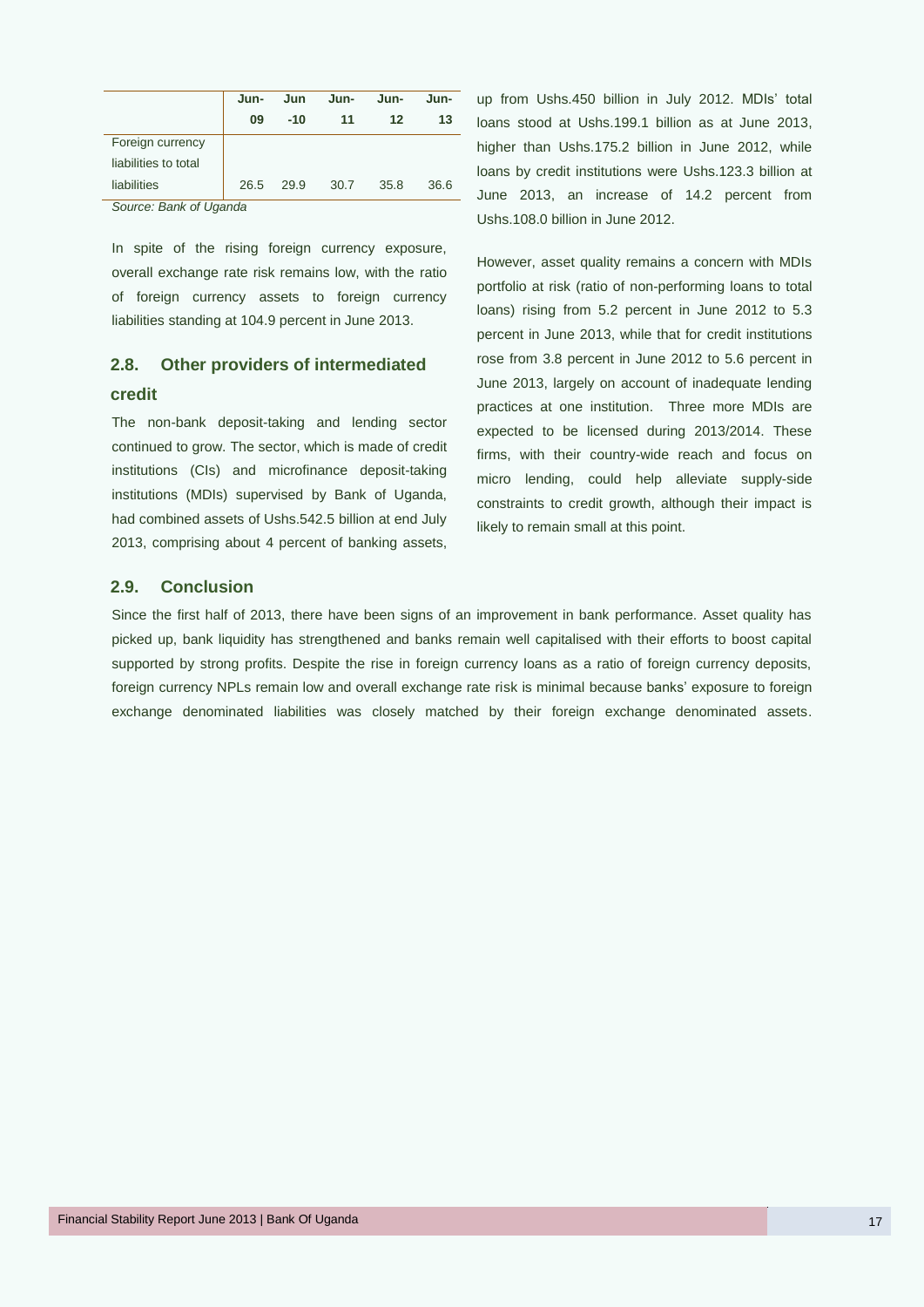## <span id="page-25-0"></span>**3. THE OUTLOOK FOR FINANCIAL STABILITY**

## <span id="page-25-1"></span>**3.1. Assessment of systemic risk**

#### *Bank resilience improved in the year to June 2012*

In the period leading up to our last *Report* of June 2012, banks faced a difficult macroeconomic environment which included a sharp rise in inflation, a slowdown in economic growth and substantial exchange rate volatility. These conditions continued to the end of December 2012 and led to slower deposit growth, a rise in non-performing loans and higher funding costs.

Since the first half of 2013, there have been signs of an improvement in bank performance from the downward trends observed before regarding the two main risks Ugandan banks face, that is, credit risk and liquidity risk. Regarding credit risk, asset quality has picked up and since May 2013, bank lending has started to grow again.

**Chart 33: Quarterly growth of total bank loans (***percent***)**



*Source: Bank of Uganda*

In addition, banks remain well capitalised. Bank liquidity has strengthened and overall exchange rate risk is minimal because banks' exposure to foreign exchange denominated liabilities is closely matched by their foreign exchange denominated assets.

The overall assessment of systemic risk in the financial sector shows that bank's resilience has improved in the year to June 2013. Going forward, the banking system is likely to face some challenges, whose triggers include the high level of nonperforming loans among small and new banks, which is likely to affect interest income and profitability. The rising exposure of banks to the building and construction sector also remains a concern given the rise in house and land prices; regarding liquidity risk, there is rising exposure to parent/group banks.

#### **a) Credit risk**

#### *High non-performing loans among small banks*

While loan quality among commercial banks has generally started to improve, with the ratio of nonperforming loans to total loans reducing to 4.0 percent in June 2013 compared to 4.2 percent in March 2013, BOU policy actions may reduce the ability of marginal borrowers to service their loans. This is likely to reduce banks' profitability moving forward. Risks from the rise in foreign currency lending that we highlighted in our last R*eport* also remain pertinent.

The performance of new banks licensed since 2007 continues to be mixed. Many of the small and new banks, in a bid to increase market share, have increased their lending, but loan quality among these banks remains a concern. Overall, most of the new banks are still loss-making, and their NPL ratios have increased as they strive to attain market share. The rise in NPLs poses a challenge in maintaining adequate capital at new banks, whose collective losses may give rise to systemic risk.

**Table 9: Selected FSIs for new banks (***percent***)**

| <b>Indicator</b>                                          |         |         | Jun-10 Jun-11 Jun-12 Jun-13 |         |
|-----------------------------------------------------------|---------|---------|-----------------------------|---------|
| Core capital ratio<br>NPLs to total gross                 | 33.4    | 41.3    | 30.8                        | 41.9    |
| loans                                                     | 5.8     | 1.7     | 6.3                         | 10.0    |
| Return on assets<br>Liquid assets to                      | $-19.1$ | $-3.4$  | $-0.7$                      | $-3.8$  |
| total deposits<br>Year-on-year profit<br>after tax (Ushs. | 61.2    | 42.2    | 51.4                        | 58.3    |
| billion)<br>Total assets as a<br>ratio of total bank      | $-77.6$ | $-25.9$ | $-6.5$                      | $-29.3$ |
| assets                                                    | 5.4     | 7.7     | 8.1                         | 9.7     |
| Source: Rank of Unanda                                    |         |         |                             |         |

*Source: Bank of Uganda*

#### *Performance of the real estate sector*

Commercial banks' lending exposure to the building and construction sector has continued to rise, and the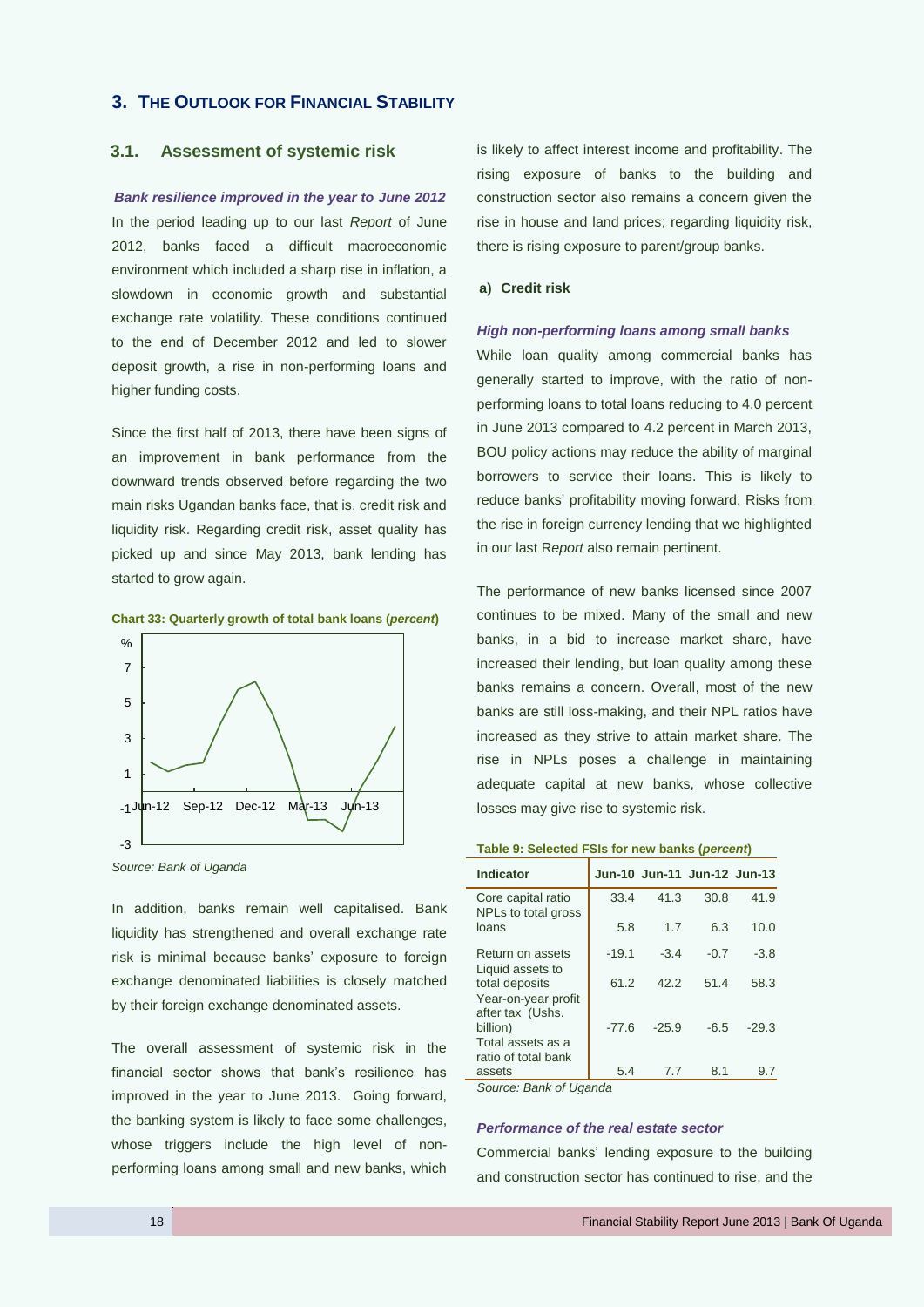sector had the largest share of total bank loans at 23 percent and 25 percent of foreign currency loans in June 2013. This exposure makes the banking system susceptible to changes in the value of house prices and land prices as the 2007 global crisis showed. Indicators show that property prices have started showing significant growth, especially land prices as shown in the land price index.



The rise in the land price index of 25.4 percent in the year to June 2013, combined with a greater willingness on the part of banks to lend for mortgages and land purchase relative to the same period last year, suggests that many new borrowers will be acquiring homes and land with higher values. However, the increase in the underlying indebtedness of households is likely to increase their vulnerability to a rise in interest rates. Given the rise in the central bank policy rate in August 2013, lenders should ensure borrowers will be able to service loans even if interest rates rise substantially. Rapid increases in house prices should also make banks more careful about high loan-to-value ratio (LVR) lending. High-LVR lending would increase losses to the banking system and the wider economy in the event of significant reversal in house prices.

#### **b) Liquidity risk**

Overall liquidity in the banking sector improved as shown by the ratio of liquid assets to total deposits increasing from 38.9 percent to 41.1 percent in the year to June 2013. However, there is growing reliance on offshore markets, including parent banks, to cover liquidity positions among Ugandan banks. Foreign currency borrowing from non-resident banks rose

significantly during the financial year from Ushs.115 billion in June 2012 to Ushs.230 billion in June 2013. In addition, amounts due to parent banks abroad more than doubled to reach Ushs.496 billion in June 2013. Although this is mainly due to exposure at two banks, it is approximately 9.6 percent of total foreign currency liabilities. This increases risks of spill-over effects in the event of distress in the parent bank or deterioration in global market conditions.

**Chart 35: Borrowing from parent companies**



*Source: Bank of Uganda*

#### <span id="page-26-0"></span>**3.2. Stress test results**

To assess the resilience of the banking sector to systemic risks, the Bank of Uganda carries out quarterly stress tests. These tests use a framework based on work by Cihak<sup>8</sup> to identify the breaking point for each risk i.e. shocks are applied to selected variables until banks fail to meet a minimum requirement. The stress tests for June 2013 focused on the two main potential sources of vulnerabilities for the Ugandan banking sector i.e. *credit* and *liquidity* risks. BOU's stress tests employ sensitivity analysis as opposed to a scenario-based analysis. The different breaking points<sup>9</sup> which were defined for each type of shock are summarised in Table 10.

.

<sup>8</sup> Cihak, M. "*Introduction to applied stress testing"* (2007) IMF Working Paper No. WP/07/59, International Monetary Fund, Washington DC

<sup>&</sup>lt;sup>9</sup>IMF Working paper Ong et al. This approach analyses the maximum magnitude of a specific type of shock before which banks breach a regulatory requirement or 'fail'. This reverse analysis, called the **breaking point method**, involves "stressing until the system breaks". For each risk factor, this method applies shocks to different variables until a bank(s) fails to meet a regulatory requirement.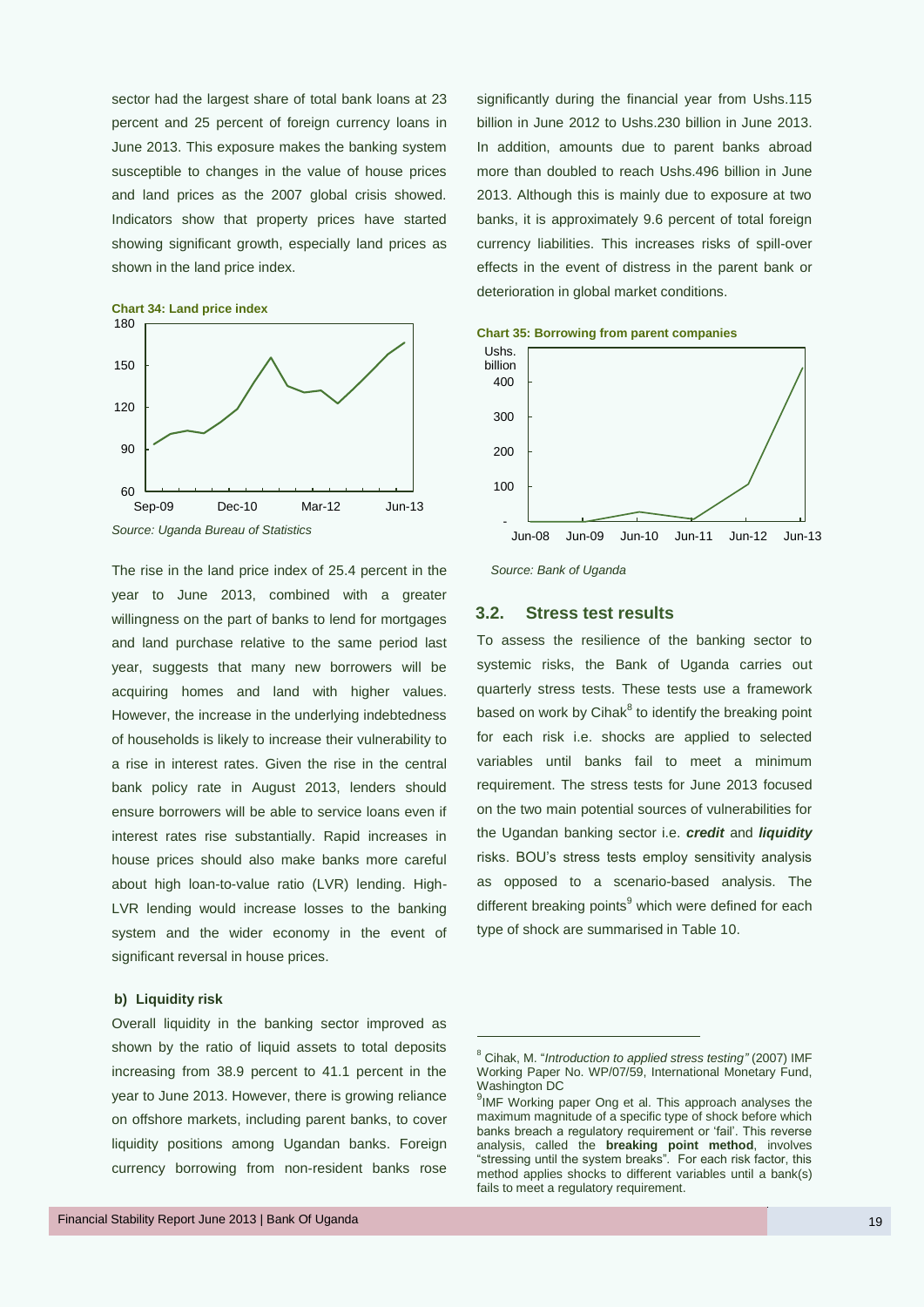| <b>RISK-TYPE</b> | <b>SHOCK</b>                                                                                                                                                                       | <b>BREAKING POINT</b>                                                                   |
|------------------|------------------------------------------------------------------------------------------------------------------------------------------------------------------------------------|-----------------------------------------------------------------------------------------|
| <b>Credit</b>    | Assesses the effect of a decline in banks'<br>existing total and sectoral performing loans.                                                                                        | The first large bank fails following a gradual<br>increase in NPLs.                     |
| Liquidity        | A simulated bank run test which models the<br>number of days banks would be able to<br>survive a systemic liquidity drain without<br>resorting to liquidity from external sources. | The first bank's liquid assets are depleted<br>following sudden withdrawal of deposits. |

#### **Table 10: Summary of stress test shocks and breaking points**

#### *Credit risk*

Three credit shocks were conducted to assess the effect a further deterioration in asset quality would have on bank capital. The ratio of non-performing loans to total loans is taken as the main measure of credit risk, since credit risk is associated with the quality of the sector's loan portfolio.

The first test applied a uniform shock to the baseline level of performing loans so that a proportion of them became non-performing loans. The results showed

**Table 11: Summary of stress test results for credit risk**

that the NPL ratio would have to increase by 5.8 percent over a six-month period for the first large bank to fall below the regulatory minimum capital adequacy requirement, along with ten other banks. The capital adequacy and NPL ratios for the banking system at this point are 16.2 percent and 9.2 percent respectively. Furthermore, if the changes in asset quality that were registered between December 2012 and June 2013 carried on to the end of 2013, four banks would require capital injections.

|                                                                  | <b>CAR (%)</b>                                          | <b>Tier 1 capital</b><br>(in Ushs.<br>billion) | $(\%)$             | No. of<br>under-<br><b>NPL ratio capitalised</b><br><b>banks</b> |
|------------------------------------------------------------------|---------------------------------------------------------|------------------------------------------------|--------------------|------------------------------------------------------------------|
| <b>BASELINE SCENARIO</b>                                         | 21.2                                                    | 2,200.6                                        | 4.0                | $\overline{2}$                                                   |
| <b>Shock</b>                                                     | <b>Key indicators</b>                                   | Jun<br>2013                                    | <b>Dec</b><br>2012 | Jun<br>2012                                                      |
| Reduction in performing loans that<br>fails the first large bank | Change in NPL ratio that breaks<br>first large bank (%) | 5.8                                            | 5.4                | 4.7                                                              |
|                                                                  | CAR (%)                                                 | 16.2                                           | 12.1               | 12.7                                                             |
|                                                                  | <b>NPL</b> ratio                                        | 9.2                                            | 9.6                | 8.6                                                              |
|                                                                  | Tier 1 capital (Ushs. bn)                               | 1,584.1                                        | 1,176.4            | 1,207.0                                                          |
|                                                                  | No. of undercapitalised banks                           | 11                                             | 10                 | $\overline{7}$                                                   |
|                                                                  |                                                         |                                                |                    |                                                                  |
| Increase in NPL ratio equivalent to 6-<br>month trend            | CAR (%)                                                 | 20.3                                           | 17.2               | 15.6                                                             |
|                                                                  | NPL ratio                                               | 3.7                                            | 4.5                | 5.6                                                              |
|                                                                  | Tier 1 capital (Ushs. bn)                               | 2,013.3                                        | 1,766.2            | 1,533.6                                                          |
|                                                                  | No. of undercapitalised banks                           | $\overline{4}$                                 | 5                  | 3                                                                |

The second shock aimed to establish the effect of a deterioration of bank loans to four key sectors, that is, manufacturing, trade and commerce, building and construction and personal and household loans, on bank capital. The results showed that the building and

construction sector has the highest sensitivity to loan losses; because an increase in NPLs equivalent to only 5.0 percent of performing loans would require three banks (two of which have significant exposure to the sector) to recapitalise. Banks appear to be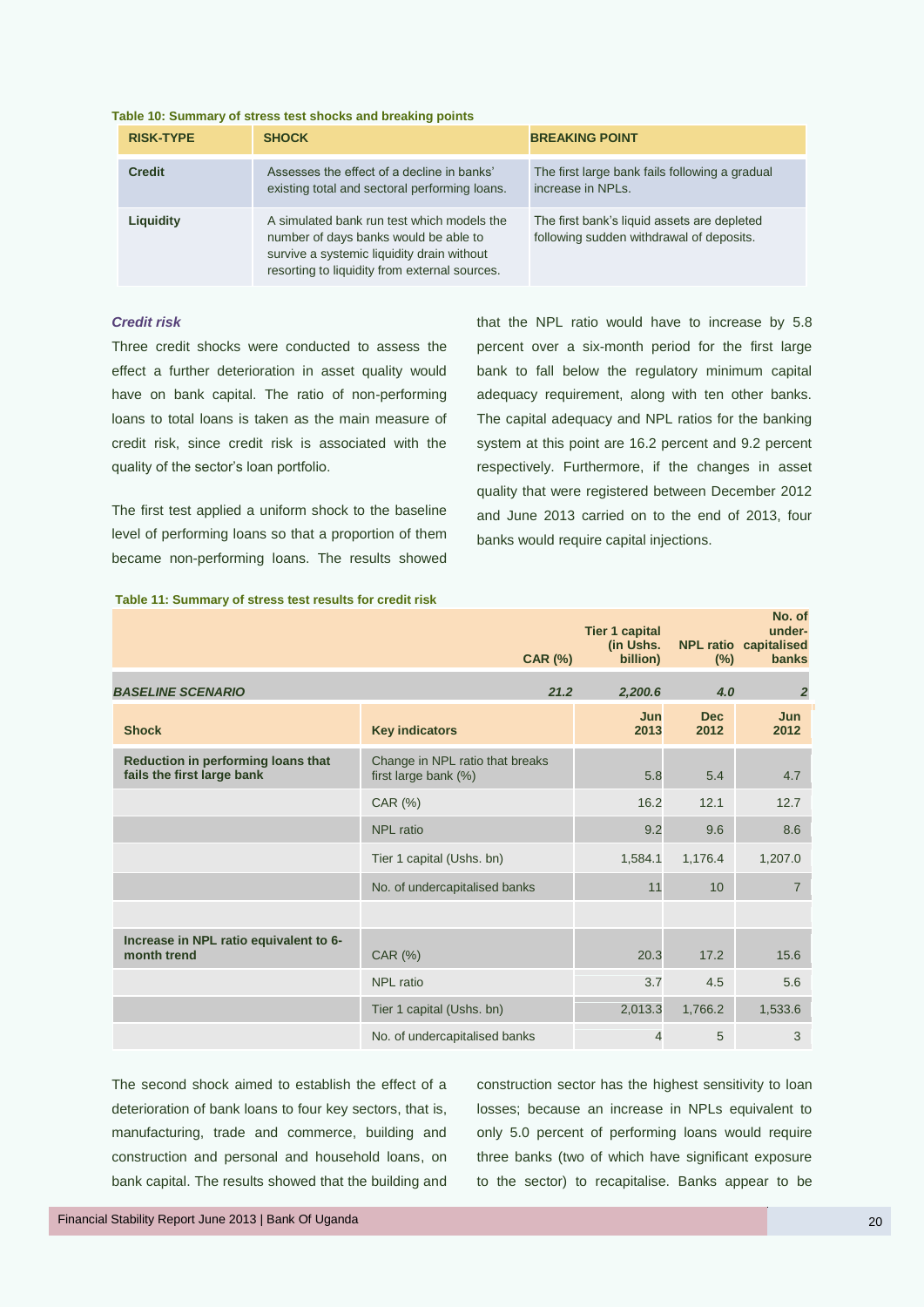more resilient to losses from other sectors and would require relatively larger losses in these sectors' performing loans to have a significant impact on capital.

|                                                                         | Breaking point (%) CAR (%) |      | Tier 1 capital (in<br>Ushs. billion) NPL ratio (%) |      | No. of under-capitalised<br><b>banks</b> |
|-------------------------------------------------------------------------|----------------------------|------|----------------------------------------------------|------|------------------------------------------|
| <b>BASELINE SCENARIO</b>                                                |                            | 21.2 | 2200.6                                             | 4.0  | $\overline{2}$                           |
| <b>SHOCKS &amp; RESULTS FOR</b><br><b>JUNE 2013</b>                     |                            |      |                                                    |      |                                          |
| Reduction in performing loans that<br>fails the first exposed bank for: |                            |      |                                                    |      |                                          |
| Manufacturing                                                           | 348.5                      | 3.7  | 317.2                                              | 53.2 | 6                                        |
| Trade & commerce                                                        | 12.7                       | 20.6 | 2,117.2                                            | 6.3  | $\overline{4}$                           |
| Building & construction                                                 | 5.0                        | 21.0 | 2,168.3                                            | 5.0  | 3                                        |
| Households                                                              | 67.0                       | 18.6 | 1,869.6                                            | 12.8 | 6                                        |

**Table 12: Stress test results for sectoral shocks**

Although the tests do not assist in determining the likelihood of the stated shocks or give an indication of the probability of default on loans, they do reveal that as at the end of June 2013, the aggregate impact of a shock to the banking system's credit portfolio was mild given the significant increase in non-performing loans required to bring banks to the point of recapitalisation. The resilience of the banking sector to these shocks is attributed to the high levels of capital held by banks. However, a bank-by-bank analysis shows a mixed picture with some banks having low resilience to credit shocks. In addition, note should be taken of the higher impact a shock on the loan performance of the building and construction sector would have on bank soundness.

### *Liquidity risk*

Although indicators show that overall liquidity risk for banks reduced in the year to June 2013, concerns remained about the potential risks from capital flow volatility and whether some banks have adequate

**Table 11: Summary of stress test results for liquidity risk**

liquid assets to fund their activities in a period of stressed liquidity.

BOU conducted a stress test for liquidity risk, in which a simple bank run was simulated to determine the impact of adverse uniform shocks to banks' liquidity, brought on by a sudden withdrawal of customer deposits. The resilience of banks to liquidity risk is judged by the number of days banking institutions would be able to withstand a liquidity drain without resorting to external liquidity support. This test does not consider assumptions about rollovers, increases in borrowings and maturity extensions. The results from the test revealed that liquid assets of nine banks would be depleted over a 7-day period of distress, assuming a daily withdrawal rate of 6.8 percent of total deposits. Compared to June 2012, the results suggest that as at the end of June 2013, banks were more sensitive to liquidity risk since the bank run test resulted in more bank failures and a higher reduction in deposits.

| <b>Shock</b>       | <b>Key indicators</b>                 |      | Jun 2013 Dec 2012 | <b>Jun 2012</b> |
|--------------------|---------------------------------------|------|-------------------|-----------------|
| Simulated bank run | Liquid assets to total deposits (%)   | 18.3 | 20.9              | 15.4            |
|                    | Reduction in total deposits (%)       | 40.8 | 37.8              | 39.9            |
|                    | No. of days to depleted liquid assets | 6.5  | 6                 |                 |
|                    | No. of banks failing test             | 9    |                   |                 |

In addition, a number of banks passed this test marginally and all banks should assess and ensure

the stability of their funding on a continuous basis. However, most banks continue to hold enough funds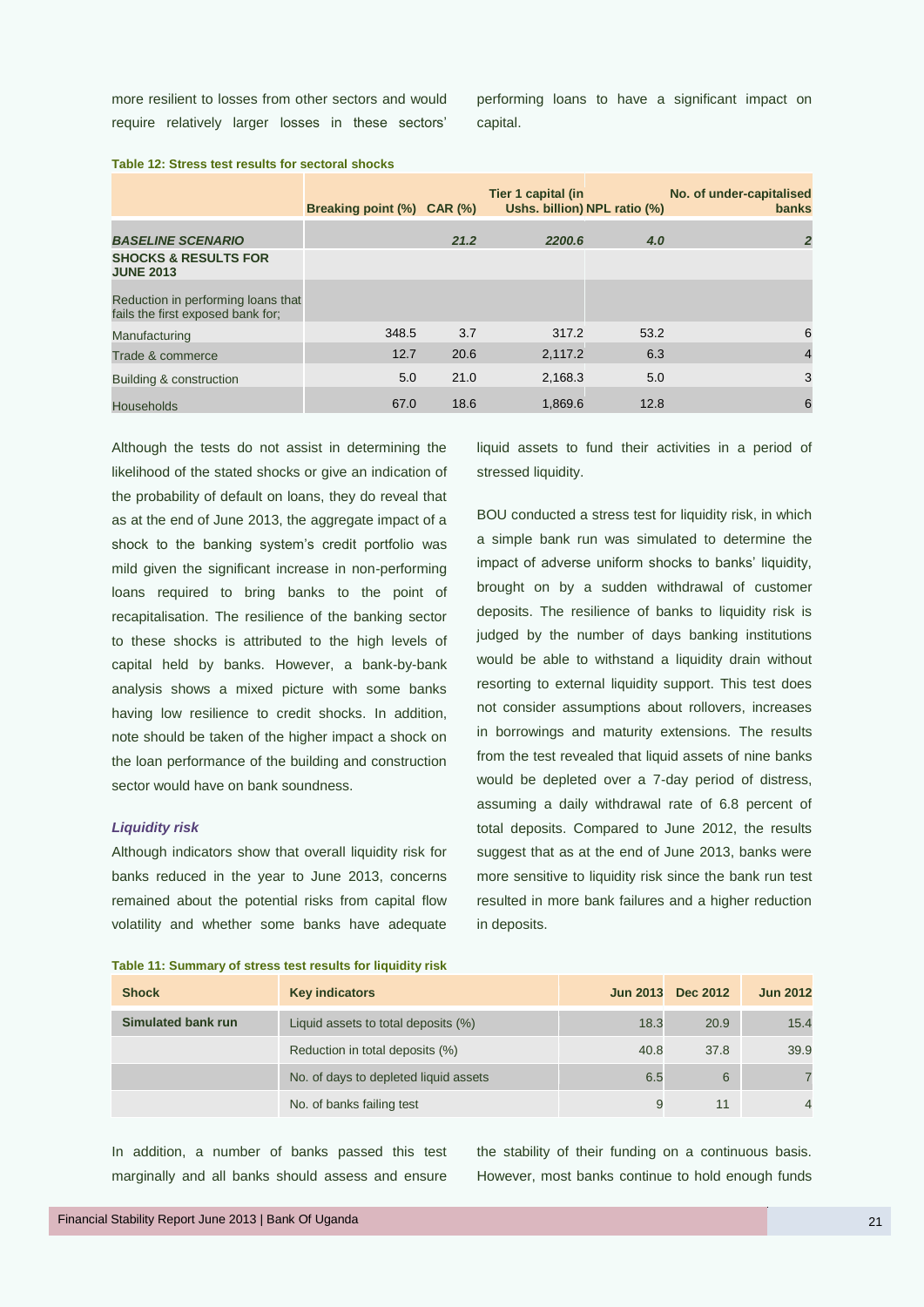to meet their short-term obligations, with the ratio of liquid assets to total deposits rising to 41.2 percent as at end-June 2013, well above the regulatory minimum<sup>10</sup>.

## <span id="page-29-0"></span>**3.3. Conclusion and way forward**

Looking forward to 2013/2014, banks' operating environment is likely to continue to improve, aided by an improvement in financial market sentiments, higher economic growth and a decline in non-performing loans.

Bank of Uganda has taken several measures to reduce systemic risk. Regarding credit risk, the Bank will continue to enforce the commercial banks Foreign Exchange Business Guidelines 2010. This will ensure that commercial banks only lend money to borrowers with proven foreign income streams. In addition, all commercial banks will be required to provide data on foreign currency non-performing loans starting from September 2013. BOU will also start publishing quarterly property price indices on its website and other publications, to increase the information available to banks and borrowers for credit decisions.

With regard to liquidity risk, Bank of Uganda will roll out the liquidity coverage ratio (LCR) to all commercial banks starting in September 2013. This is a Basel III measure which aims to ensure that banks hold sufficient high quality liquid assets to cover their net cash outflow over a 30-day period of stressed funding conditions. The pilot phase involving four systemically important banks showed that it is an effective tool at mitigating liquidity risk and enabling banks to maintain liquidity buffers.

 $\overline{a}$ 

<sup>&</sup>lt;sup>10</sup> The BOU liquidity regulation requires banks to hold liquid assets (defined as cash, net due to and from other banks, balances with BOU, and government securities) of at least 20 percent of total deposits.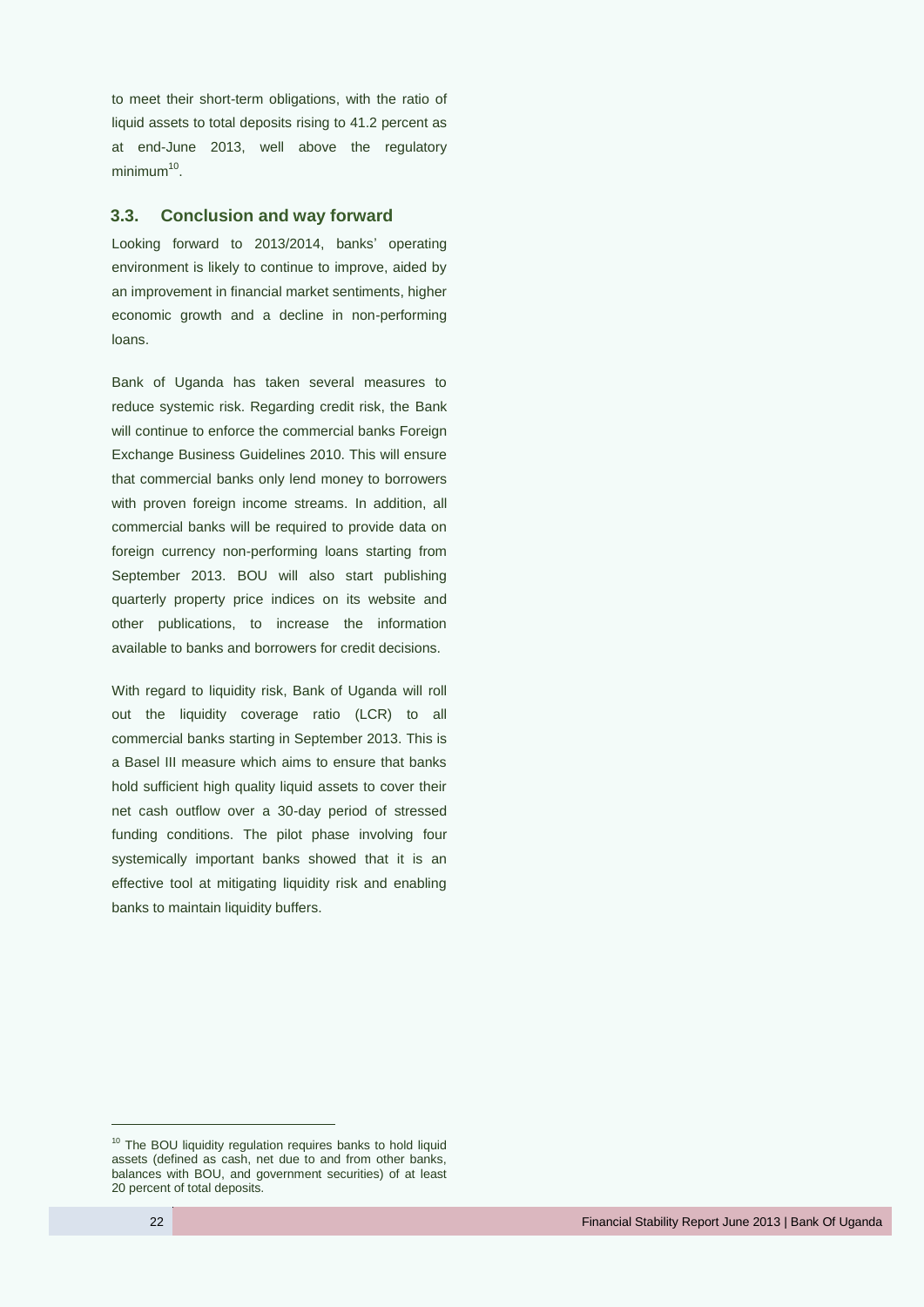## <span id="page-30-0"></span>**4. SPECIAL TOPIC: IDENTIFYING DOMESTIC SYSTEMICALLY IMPORTANT BANKS (D-SIBS) IN UGANDA**

## <span id="page-30-1"></span>**4.1. Introduction**

On 24<sup>th</sup> May 2013, the Minister of Finance signed The Financial Institutions Enhancement of Minimum Ongoing Capital Requirements Instrument of 2013. The objective of the Instrument is to further strengthen the stability and resilience of Uganda's banking system, by requiring banks to hold a capital conservation buffer of 2.5 percent of risk-weighted assets. The instrument also allows BOU to impose a countercyclical capital buffer of 2.5 percent above the minimum ratios during periods when excessive credit growth threatens financial stability. Domestic systemically important banks (D-SIBs) will be required to hold an additional loss absorbency capital buffer of 1-3.5 percent of RWAs. The Instrument empowers the BOU to designate a commercial bank as a D-SIB and impose, remove and/or vary the level of the SIBs capital requirement based on its assessment of the systemic importance of the bank. The Instrument also requires the BOU to prescribe the framework it will use to identify and designate SIBs. In June 2013, the Bank's Financial Stability Committee (FSC) discussed and approved the publication of the proposed criteria for designating D-SIBs, which are presented in this section, with a view to soliciting comments before they are finalised in December 2013.

## **4.1.1. What is a systemically important financial institution?**

The Financial Stability Board (FSB, 2010) defines a systemically important financial institution (SIFI) as a firm, market or instrument whose failure, because of its size, complexity and systemic interconnectedness, would cause significant disruption to the financial system and economic activity. Similarly, under the Dodd-Frank Act, the US Financial Stability Oversight Council (FSOC) can designate an institution as a SIFI if its material financial distress or whose scope, size and scale of activities could pose a threat to the financial stability of the United States. A non-bank financial company can be designated a SIFI if it "predominantly engages in financial activities" that is,

either: (i) its annual revenues derived from financial activities represent 85 percent or more of its consolidated annual gross revenues, or (ii) its assets related to financial activities represent 85 percent or more of its total consolidated assets.

When referring specifically to banks, the term systemically important bank is used rather than SIFI. The Basel Committee on Banking Supervision (BCBS, 2012) differentiates between global systemically important banks (G-SIBs) and domestic systemically important banks (D-SIBs). D-SIBs are defined as banks that may not be significant from an international perspective, but nevertheless have an important impact on their domestic financial system and economy.

Echoing the definitions reviewed above, the BOU will designate a bank as a D-SIB if its material financial distress or failure could pose a threat to the stability of the financial system.

## <span id="page-30-2"></span>**4.2. Rationale and BOU**

### **macroprudential policy objectives**

### **4.2.1. SIBs and financial stability**

The negative externalities posed by large SIBs were starkly exposed in the last global financial crisis that started in 2007. During the crisis, many jurisdictions experienced the failure or impairment of a number of large, sometimes global financial institutions which, in turn, harmed the real economy. Supervisors had limited options to prevent problems affecting individual firms from spreading and thereby undermining financial stability and as a consequence, public sector intervention to restore financial stability during the crisis.

The operations of SIBs generate negative externalities because of the perception that they will not be allowed to fail ('too big to fail') by the authorities, because the cost of failure would be too large. This perception gives rise to moral hazard concerns. To the extent that creditors of a SIB can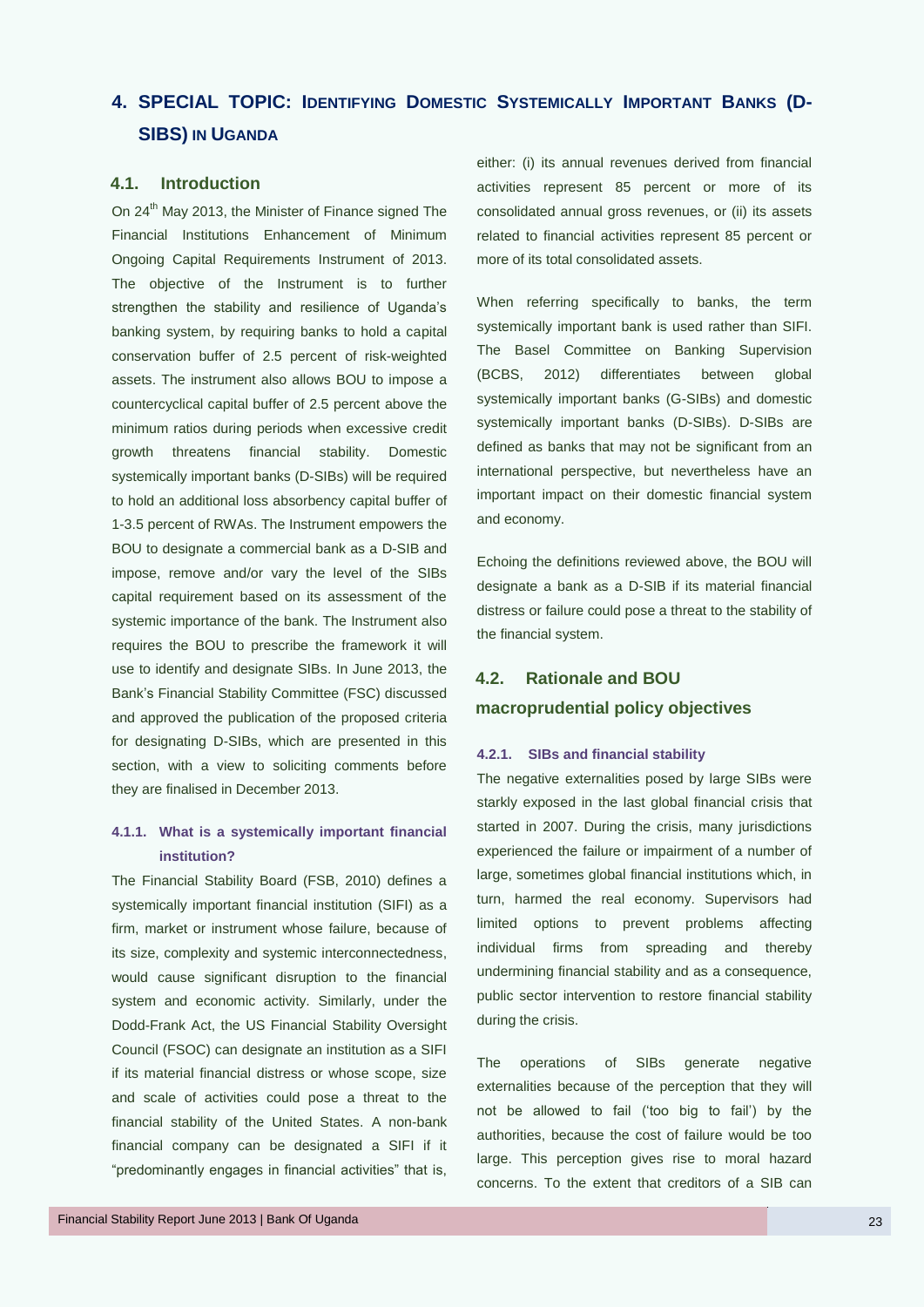expect to be bailed-out in case of its failure, incentives for risk management are reduced. The investors in, and creditors of, a SIB benefit from the upside risktaking whereas the risks are shared with tax payers. Moral hazard amplifies risk-taking, reduces market discipline and creates competitive distortions in the financial system, which increases the probability of financial distress. As a result, the costs associated with moral hazard add to any direct costs of support that may be borne by taxpayers (FSOC 2011).



#### *Source: Bank of Uganda*

Reforms by the Basel Committee and other authorities to reduce moral hazard are underway internationally. It is a Basel Committee regulatory requirement that all jurisdictions should put in place a policy framework to reduce the risks and externalities associated with domestic and global systemically important financial institutions in their jurisdictions. In addition, SIBs resolution regimes and supervisory frameworks and policies will be the subject of FSB thematic or country peer review assessments for all member jurisdictions and they will also be assessed as part of the IMF/World Bank Financial Sector Assessment Programme (FSAP) (FSB 2010).

#### **4.2.2. Bank of Uganda D-SIB policy objectives**

The policy measures pertaining to D-SIBs are intended to enhance the BOU's macroprudential toolkit for mitigating systemic risk. The broad aims of the policy, as illustrated in [Figure 2,](#page-31-0) are threefold; to reduce the probability of the failure of D-SIBs by requiring them to hold more capital, to reduce the cost of failure of D-SIBs by improving recovery and resolution planning and, to improve the resolvability of D-SIBs through early intervention, bail in tools and crisis recovery and management arrangements.

<span id="page-31-0"></span>

|  | Figure 2: BOU D-SIB policy regime: Core measures |
|--|--------------------------------------------------|
|--|--------------------------------------------------|

| Reduce the probability<br>of failure              |                                                               | Reduce the extent or<br>impact of failure |  | Improving resolution<br>and resolvability                                       |                                                                |  |
|---------------------------------------------------|---------------------------------------------------------------|-------------------------------------------|--|---------------------------------------------------------------------------------|----------------------------------------------------------------|--|
| <b>Capital</b>                                    |                                                               | <b>Liquidity</b>                          |  | <b>Resolution</b><br><b>Planning</b>                                            | <b>Resolution</b><br><b>Regime</b>                             |  |
| • Higher loss<br>absorbency<br>•Leverage<br>ratio | •Liquidity<br>buffer<br>•Emergency<br>liquidity<br>facilities |                                           |  | $\cdot$ RRPs<br>•Resolvability<br>improvements<br>·International<br>cooperation | •Early<br>intervention<br>•Bail-in tool<br>•Assets<br>transfer |  |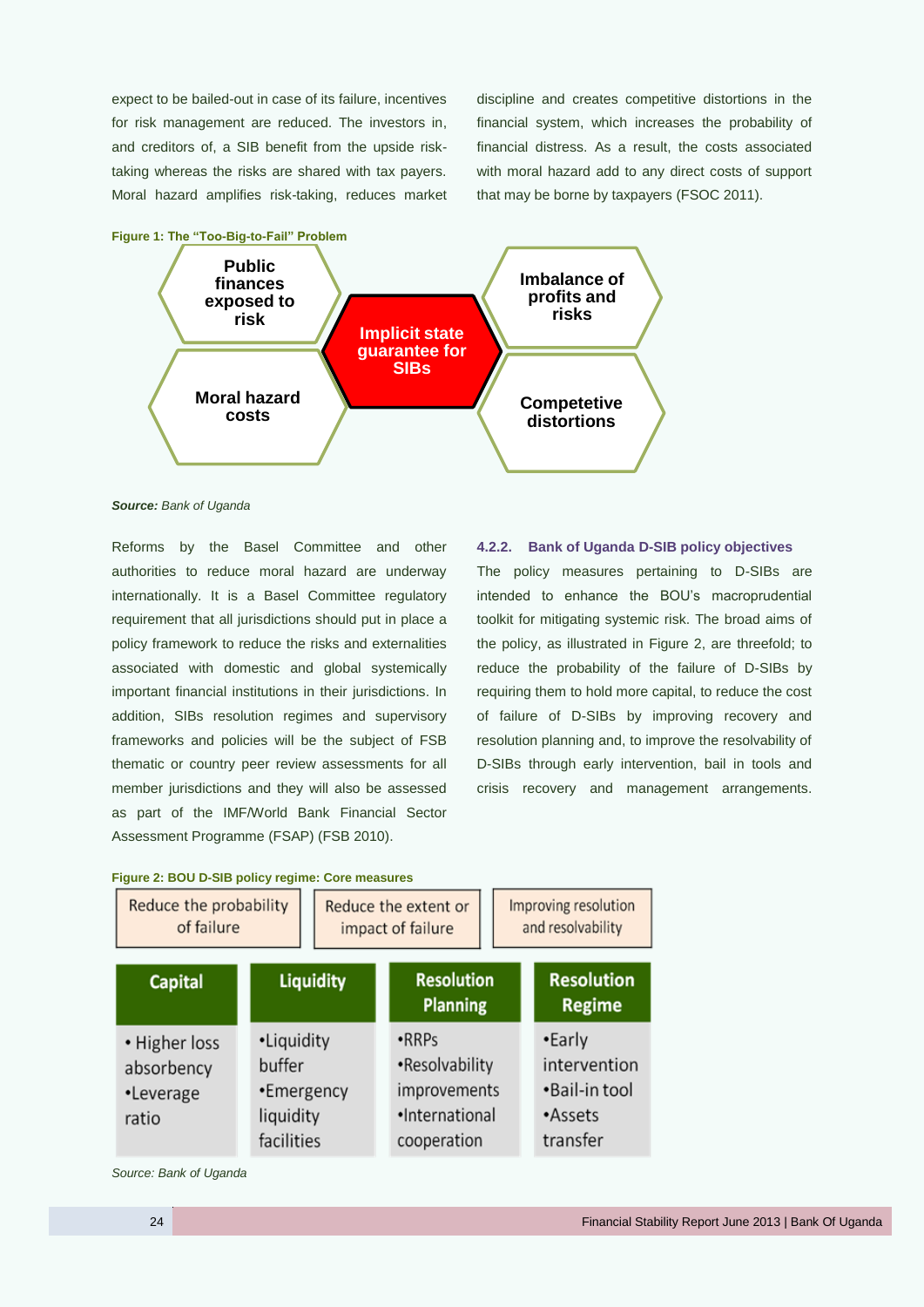How will this framework be implemented? The key implementation steps are summarised in [Figure 3.](#page-32-1) The Instrument that empowers the BOU to enhance additional ongoing capital requirements for DSIBs has already been approved. The next step will be the designation of D-SIBs, the criteria for which are set out in this section. Following the designation of D-SIBs, the BOU will conduct further work on the introduction of additional capital and liquidity requirements for D-SIBs, and banks will be given a grace period to comply with these requirements.

<span id="page-32-1"></span>

*Source: Bank of Uganda*

## <span id="page-32-0"></span>**4.3. Review of criteria for identifying**

## **SIFIs**

A review of empirical and theoretical studies shows that two basic ways to identify systemically important banks can be distinguished, both of which are supplemented by supervisory judgment. The first is the **model-based approach** which applies methodologies such as models of risk based on market data, stress testing and scenario analysis to extract information on systemic risk in a portfolio context. Modelling work in this area is largely based on asset price correlations and other market-based risk measures, such as CoVaR developed by Adrian and Brunnermeier (2011) and marginal expected shortfall (MES) studies led by Acharya *et al* (2010). Although market-based measures of systemic importance have their role in risk monitoring and supervision, they share a number of traits that make them less suitable as supervisory benchmarks. More importantly, these measures require market-based indicators, which are not available for many banks in

Financial Stability Report June 2013 | Bank Of Uganda 25

Uganda and even where available, are not stable over the business cycle.

The second is an **indicator-based approach** which incorporates bank-level data. The indicator-based measurement of systemic importance is the preferred approach from a supervisory perspective (IMF 2011) because it is often effective in assessing systemic importance. At the international level, work in this area is fairly advanced and indicators have been developed by IMF (2010), BCBS (2010) and the Dodd Frank Act of 2009. The BCBS in October 2012 proposed five indicators and used them to designate G-SIBS. The indicators include size, the degree of substitutability/concentration, interconnectedness, complexity, and cross jurisdictional activity. A framework for dealing with D-SIBs has also been set out by the BCBS and it indicates that domestic systemic importance should be assessed with reference to the impact that a bank's failure could have on the domestic economy. Further, it notes that this assessment should consider bank-specific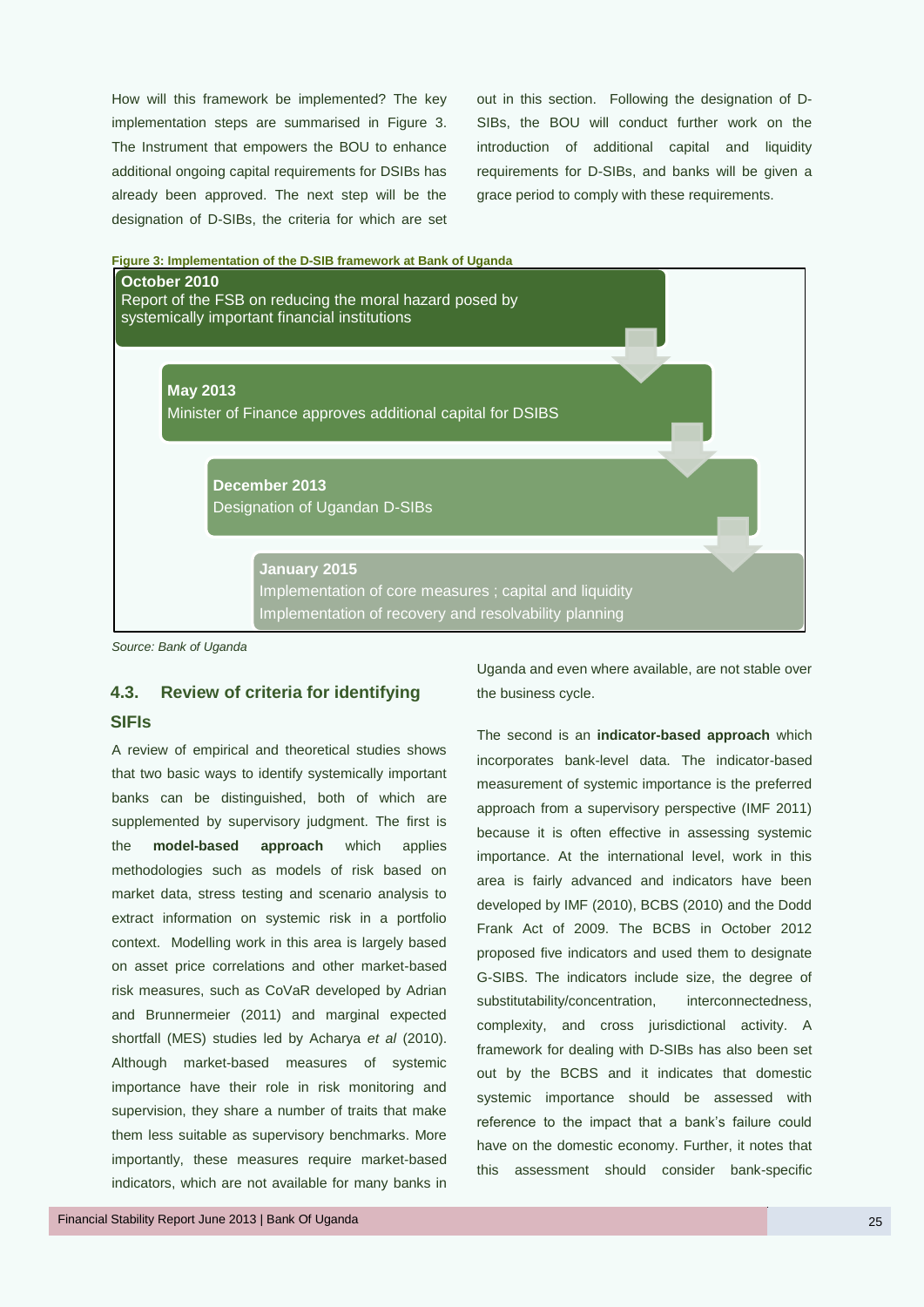characteristics of systemic importance, such as size, interconnectedness and substitutability, which are correlated with the systemic impact of failure. An important drawback is the inability of the indicatorbased measures to differentiate between an institution's systemic risk contribution and its probability of participation in a systemic event. The indicator-based measures provide a guide to the systemic impact of an institution in the event of failure, but provide no information on the likelihood of failure.

## **4.3.1. Proposed methodology for identifying Ugandan D-SIBs**

The BOU will utilise an indicator framework based on the guidelines issued by the BCBS (2010) and IMF (2011) to measure the systemic importance of Ugandan banks and to designate D-SIBs. This framework will utilise four indicators; size, degree of substitutability, interconnectedness and complexity. It should be noted that while the Basel Committee proposed an additional indicators i.e. *crossjurisdictional activity* in identifying G-SIBs, it is excluded in identifying D-SIBs because it is not directly relevant since it measures the degree of global (cross-jurisdictional) activity of a bank, which is not the focus of the D-SIBs framework.

#### **Table 12: Adjusted indicator-based measurement approach for identifying Ugandan D-SIBs**

| Category                     | Individual indicator                                    |  |  |
|------------------------------|---------------------------------------------------------|--|--|
| 1. Size (25%)                | Total exposures (including off-<br>balance sheet items) |  |  |
| 2.<br>Interconnectedness     | Intra-financial system assets                           |  |  |
| (25%)                        | Intra-financial system liabilities                      |  |  |
|                              | Wholesale funding ratio                                 |  |  |
| 3. Substitutability<br>(25%) | <b>Branch network</b>                                   |  |  |
|                              | Payments cleared and settled<br>through payment systems |  |  |
|                              | Sectoral lending                                        |  |  |
| 4. Complexity (25%)          | Swaps notional value                                    |  |  |
|                              | Trading book value and available<br>for sale value      |  |  |

*Source: Bank of Uganda* 

Following the BCBS approach, a weight of 25 percent is allocated to each of the four categories of systemic importance as shown in the Table below. Note that summing the scores for all the individual indicators

gives the overall score for each bank out of 100 being maximum possible total score (i.e. if there were only one bank in the country).

Below, a description of each indicator is provided.

### *a) Size*

In general, a bank's distress or failure is more likely to damage the Ugandan financial system or economy if its activities comprise a large share of domestic banking activity. The failure of a large bank will affect more bank customers in the real economy, borrowers who will face disruption to their access to credit and depositors who risk the loss of their savings, than in a small bank. It is also indicative of the extent to which its clients will be starved of funds, its business with other institutions will be disrupted and the magnitude of losses its counterparties may face. In the Ugandan framework, the size of a bank will be measured as the sum of its total consolidated assets and off-balance sheet items.

#### *b) Interconnectedness*

The more interconnected a bank is to other financial institutions, the greater is the potential for the failure of that bank to transmit financial distress throughout the financial system and to the broader economy because of the network of contractual relations in which the institution operates. The Ugandan framework adopts FSB and BCBS guidelines that measure interconnectedness by the volume of its intra-financial system assets and/or intra-financial system liabilities. The former reflects an institution's credit exposure to the rest of the system and determines its participation in a systemic event. The latter captures credit risk to the rest of the system and thus an institution's potential contribution to a systemic event. The BOU proposes to adopt the recommendation of the Basel Committee to use the wholesale funding ratio, i.e. the share of funding raised from sources other than retail deposits in total liabilities.

#### *c) Substitutability/concentration*

The systemic impact of a bank's distress or failure is greater the less easily it can be replaced as both a market participant and a financial service provider.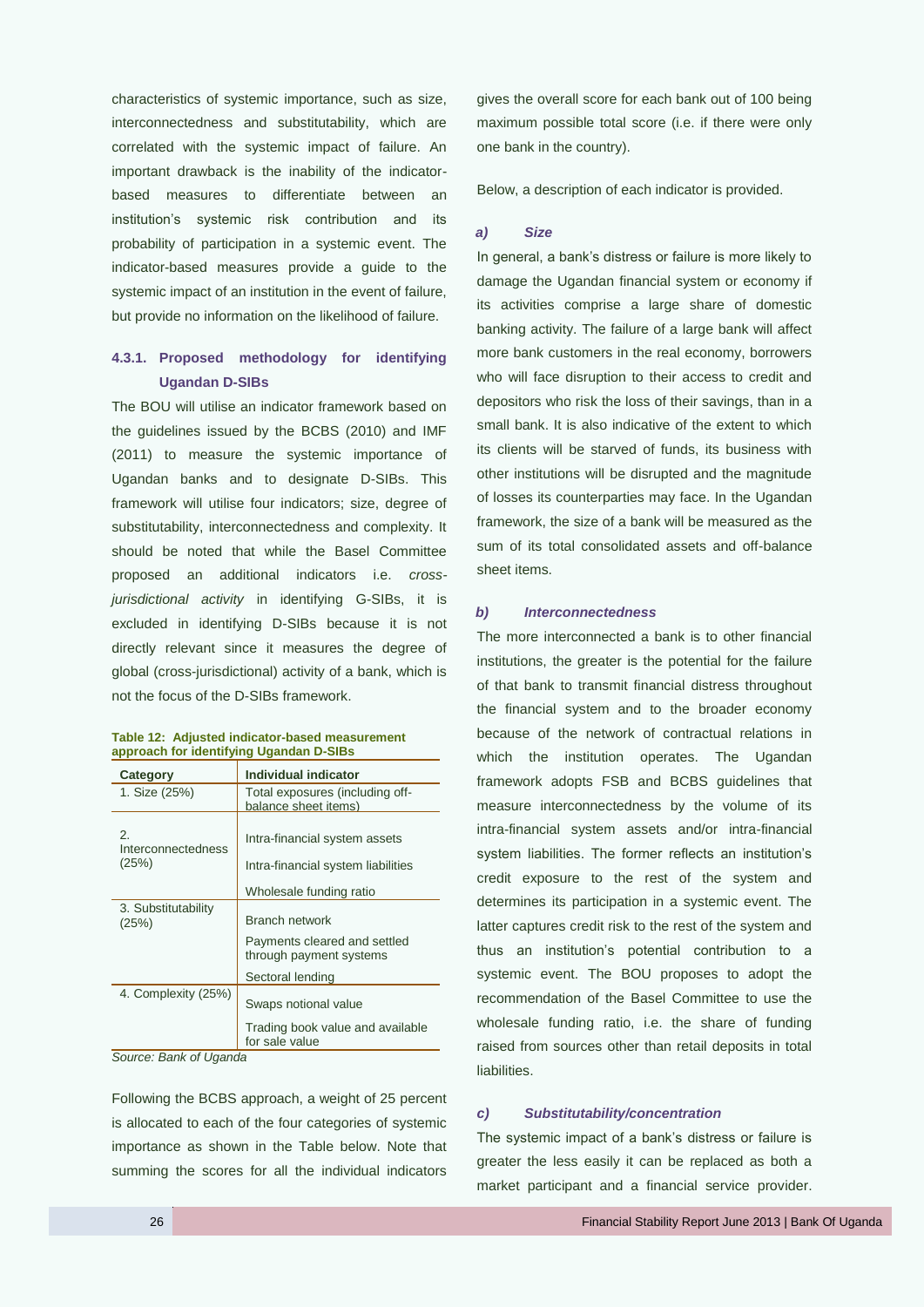Some institutions lack immediate substitutes for the key role they play in the economy. As a result, identification of D-SIBs also takes into account the types of roles that banks play in domestic financial markets and in domestic financial infrastructures, which inform views regarding substitutability. The BOU has revised the BCBS metrics of substitutability (assets under custody, value of payments cleared and settled, as well as values of underwritten transactions in debt and equity markets) and substituted these for branch network, the bank's sectoral lending exposure and payments that are cleared through the payment system.

#### *d) Complexity*

The use of complexity as a measure of systemic relevance rests on the notion that more complex financial institutions are more difficult to resolve if they fail. More complex assets are harder to sell and more complex corporate structures more difficult to disentangle. The IMF (2010) defines a complex institution as an institution or financial group that (a) operates diverse types of activities through numerous legal entities. The BCBS measures complexity by the notional value of OTC derivatives, level 3 assets for which no market value can be observed, as well as the value of assets held on the trading book or available for sale. The nature of financial institutions business in Uganda at present does not include overly complex assets. Complexity will therefore be determined by the bank's swap notional value, its trading book value and available for sale value.

### <span id="page-34-0"></span>**4.4. Preliminary list of Ugandan SIBs**

Utilising quarterly bank data, the BOU has applied the criteria described above to identify and track D-SIBs over the last two years, with a view to testing the consistency of the indicators. When Ugandan banks are ranked according to their score on the first indicator; **size,** as measured by total consolidated assets and off balance sheet items, the data show that the largest two banks account for more than a third of total banking assets and relative importance declines rapidly after the top three banks. Regarding **interconnectedness**, comparing Ugandan banks according to measures of intra-financial assets (i.e. claims on other financial institutions) and intrafinancial liabilities (i.e. obligations to other financial institutions) again points to the dominance of the largest three banks. The rank-ordering among these banks, however, depends on the specific interconnectedness measure under consideration. On the element of **substitutability and complexity**, the largest banks are also the dominant participants in the payment systems particularly the RTGS and almost exclusively the only participants in the foreign currency swap market.

What is the threshold of systemic importance? The overall benchmark score for systemic importance is set at 10 percent. Thus, a bank will be designated as a D-SIB if its weighted score (including size, interconnectedness, substitutability and complexity) is 10 percent and above, supplemented with supervisory judgement. Given these various considerations, the D-SIBs at end June 2013 are Stanbic Bank, Standard Chartered Bank and Citibank. The designation of D-SIB status will be reviewed and updated at December 31 of each year.

## **4.4.1. Higher loss absorbency capital targets for D-SIBs**

D-SIBs will be subject to additional loss absorbency capital targets compared to non-systemic institutions, with the goal of reducing their probability of failure, reflecting the greater impact that a D-SIB failure may have on the domestic financial system and the economy.

The Basel Committee has proposed a five-bucket tiered approach to setting this additional capital for G-SIFIs. A tiered bucket for additional capital is important to provide banks an incentive to reduce their risk profile, or otherwise face being upgraded to a higher bucket and higher capital requirement. However, the BCBS D-SIB framework provides for national discretion to accommodate the characteristics of the domestic financial system including the domestic policy framework. Thus, taking into account the structure of the Ugandan financial system and the expanded supervisory and regulatory capacity requirements of implementing a D-SIB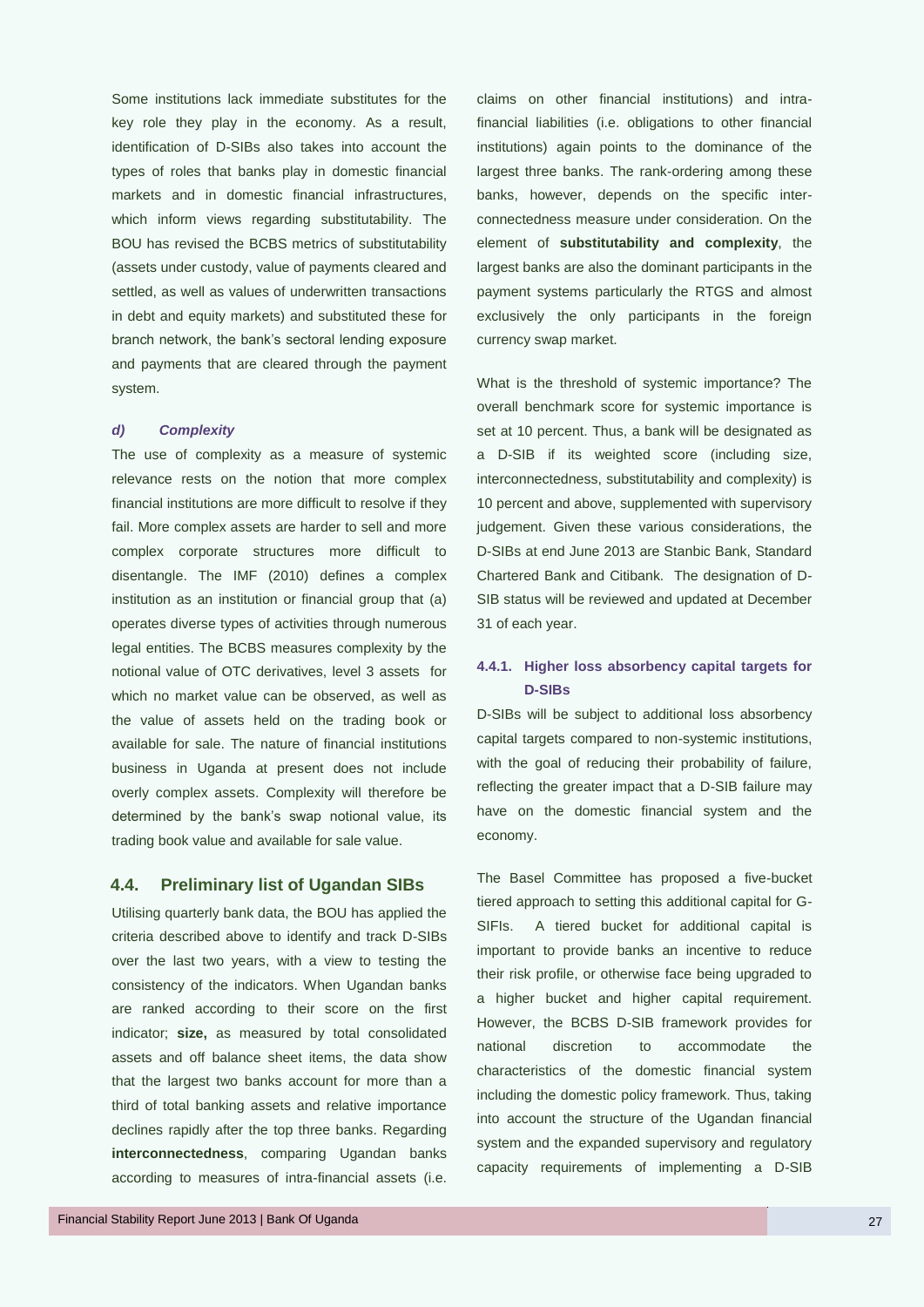framework, a simplified three-bucket approach is proposed for Ugandan D-SIBs with the additional capital starting at 1 percent, then 2 percent and the upper limit set at 3.5 percent of RWA.

At the introduction of the D-SIB framework, the common equity surcharge associated with D-SIB status in Uganda will be set by BOU as follows; a weighted score above 30 percent will have a capital surcharge of 3.5 percent of RWAs, for a weighted score between 20 percent and 30 percent, the capital surcharge will be 2 percent, and for a weighted score between 10 percent and 20 percent the additional capital will be 1 percent. For each D-SIB the capital surcharge can be reduced or increased by Bank of Uganda if the systemic importance of the SIB changes.

#### *Relationship with other capital arrangements*

The capital surcharge for D-SIBs will be implemented through an extension of the capital conservation buffer. Thus, all banks subject to a D-SIB surcharge will have an additional capital requirement added to the minimum capital ratios.

| Table 13: Capital targets for D-SIBs as a ratio of risk- |  |  |  |
|----------------------------------------------------------|--|--|--|
| weighted assets (percent)                                |  |  |  |

| Capital                   | Tier 1 | Tier 2 |
|---------------------------|--------|--------|
| Plus additional capital   | 11.5   | 15.5   |
| for D-SIBs (for a bank    |        |        |
| set at 1 percent)         |        |        |
| Plus capital              | 10.5   | 14.5   |
| conservation buffer - for |        |        |
| all banks (2.5 percent)   |        |        |
| Minimum ongoing           | 8.0    | 12.0   |
| capital requirement - for |        |        |
| all banks                 |        |        |

*Source: Bank of Uganda*

This is in line with the treatment of the additional loss absorbency requirement for global systemically important banks (G-SIBs). Given that all banks will have to maintain the minimum capital ratios of 8 percent and 12 percent plus a capital conservation buffer of 2.5 percent, this means that a bank designated as a D-SIB will be required to meet a tier one capital target of at least 11.5 percent of RWAs

and total regulatory capital of 15.5 percent of RWAs commencing 1<sup>st</sup> January 2015.

## <span id="page-35-0"></span>**4.5. Conclusion and way forward**

In response to the externalities created by systemic institutions during the 2007 financial crisis, it has become important to develop a framework to deal with the too-big-to-fail problem in banks. A main building block of this new regime will be enhanced regulatory and supervisory requirements to be met by domestic systemically important banks.

The objective of this section was to put forward Bank of Uganda proposals on how D-SIBs will be identified and the additional capital targets they will have to meet. This analysis utilised indicators adopted from the Basel Committee indicator approach, to propose the way D-SIBs will be identified in Uganda, and to outline the proposed capital framework associated with D-SIB status. The final criteria will incorporate comments on the proposals outlined here, which must received by BOU by 31<sup>st</sup> December 2013.

## <span id="page-35-1"></span>**4.6. References**

Acharya, Viral V. (2009), A theory of systemic risk and design of prudential bank regulation. Journal of Financial Stability 5. 224-255.

Acharya, Viral. V., Lasse H. Pedersen, Thomas Philippon and Matthew Richardson (2009). Regulating systemic risk. Chapter 13 in Acharya, Viral. V, and Matthew Richardson, Restoring Financial Stability: How to repair a failed system. John Wiley & Sons.

Adrian, Tobias and Markus K. Brunnermeier (2010). CoVaR. Federal Reserve Bank of New York. Staff Reports No. 348. November 2010.

Bank for International Settlements (2011), Consultative Document: Global systemically important banks: Assessment methodology and the additional loss requirement. BCBS. Geneva.

Borio C., Furfine C. and Lowe, 2009, "Procyclicality of the financial system and financial stability: issues and policy options".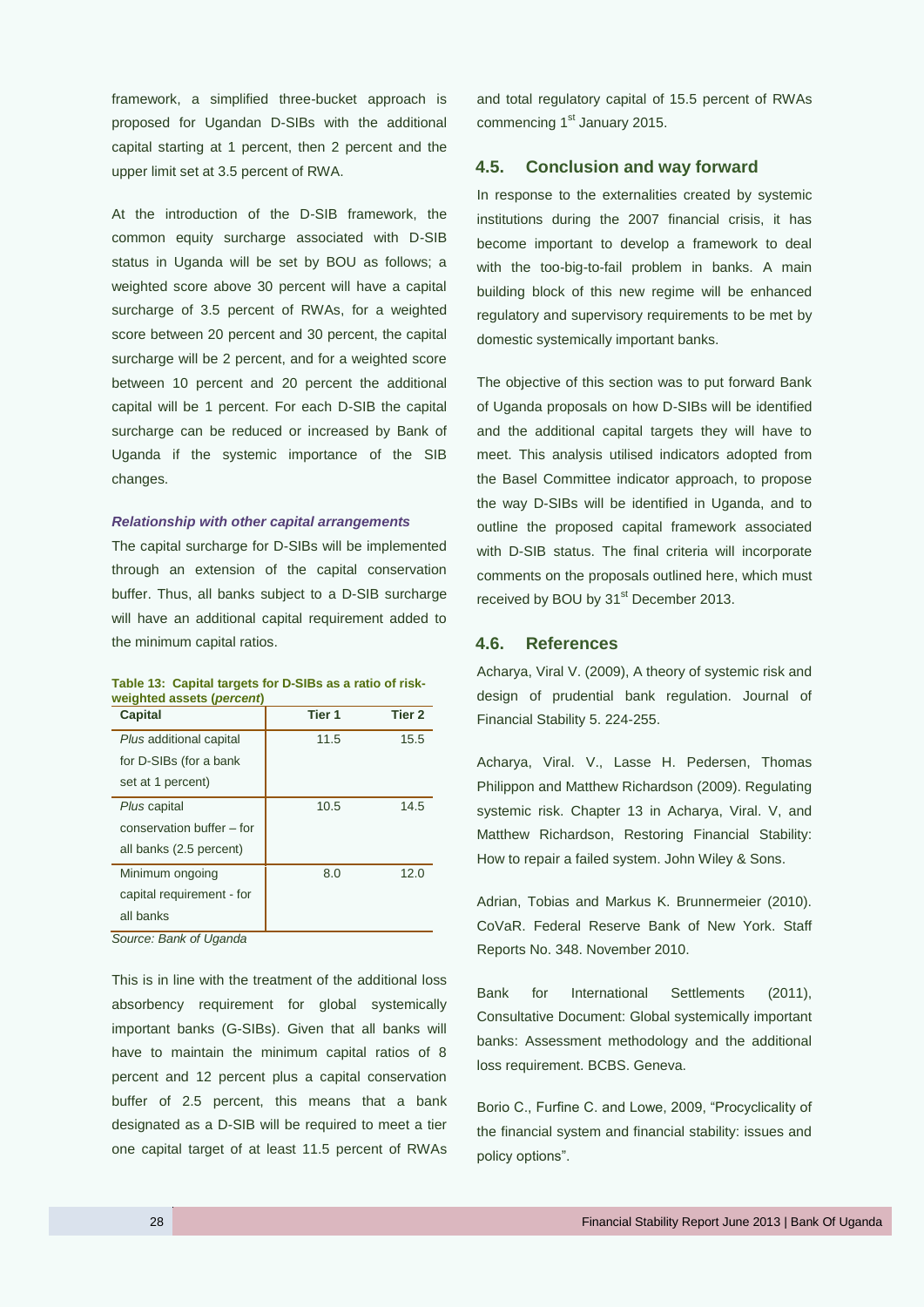Brownlees, Christian T. and Robert Engle (2010), Volatility, Correlation and Tails for Systemic Risk Management. Working Paper. NYU Stern School of Business.

Chan-Lau, Jorge A. (2009). Regulatory Capital Charges for Too-Connected-to-Fail Institutions: A Practical Proposal. IMF Working Paper No. 10/98.

Dreshmann, Mathias and Nikola Tarashev (2011), Measuring the Systemic Importance of Interconnected Banks. BIS Working Paper No 34.

Financial Stability Board (2010), Reducing the moral hazard posed by systemically important financial institutions. FSB Recommendations and Time Lines. October 2010.

Huang, Xin; Hao Zhou and Haibin Zhu (2009). A Framework for Assessing the Systemic Risk of Major Financial Institutions. Journal of Banking and Finance vol. 33, 2036–2049.

IMF, BIS, FSB (2009). Guidance to Assess the Systemic Importance of Financial Institutions, Markets and Instruments: Initial Considerations. Report to the G20 Finance Ministers and Governors. October 2009.

Segoviano Basurto, Miguel and Goodhart, Charles A.E. (2009). Banking Stability Measures. IMF Working Paper No. 09/4.

Tarashev, Nikola, Claudio Borio and Kostas Tsatsaronis (2010). Attributing systemic risk to individual institutions. Methodology and policy implications. BIS Working Paper No. 308.

Thomson James (2009), On Systemically Important Financial Institutions and Progressive Systemic Mitigation. Federal Reserve Bank of Cleveland. Policy Discussion Papers No. 27.

Weistroffer Christian (2011), Identifying Systemically Important Financial Institutions (SIFIs). Deutsche Bundesbank Research. Current Issues. August 2011. Frankfurt am Main.

Zhou C., 2010, "Are banks too big to fail? Measuring Systemic Importance of Financial Institutions" International Journal of Central Banking, vol. 6, no.4, pp. 206-250.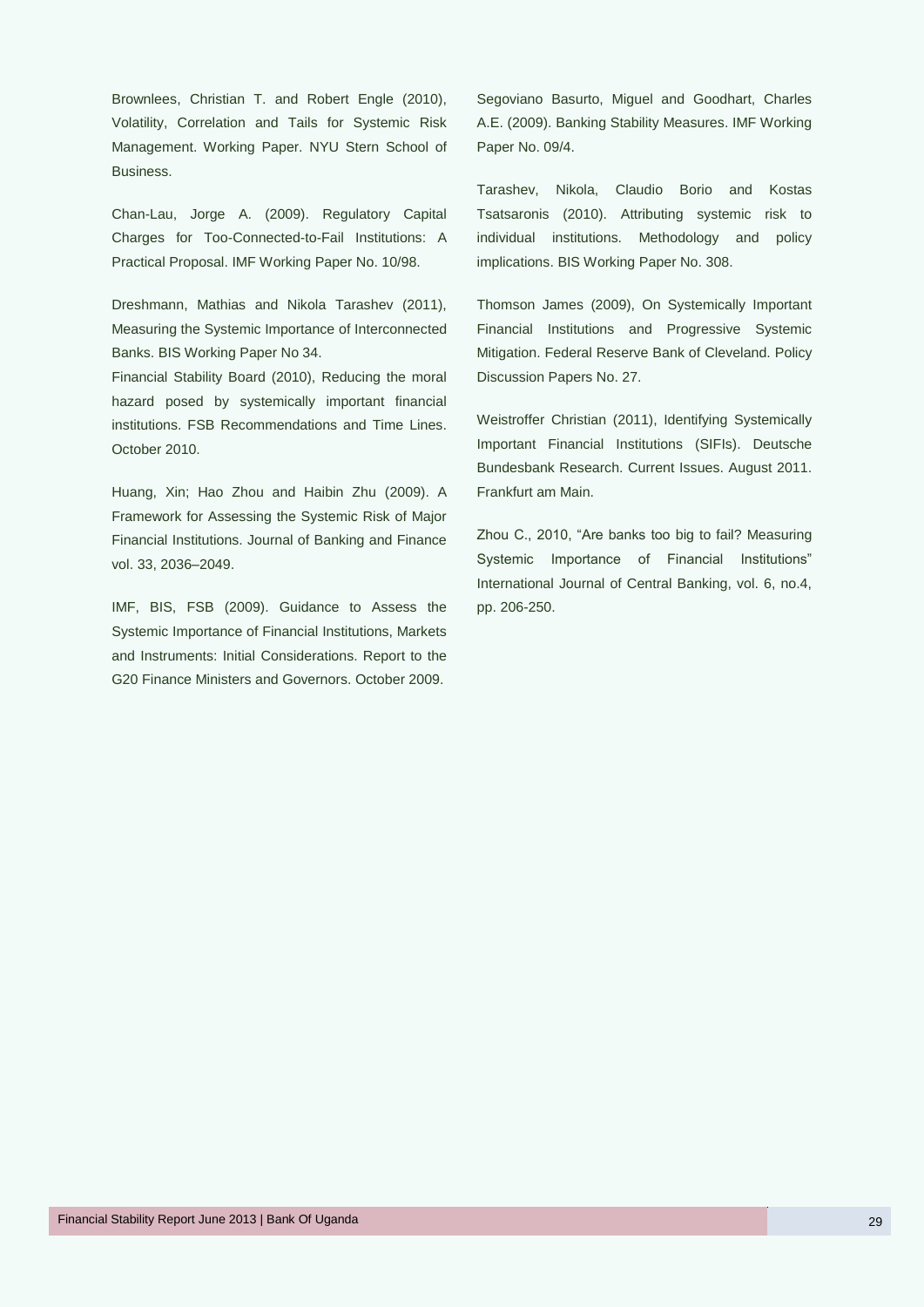## <span id="page-37-0"></span>**5. STATISTICAL APPENDICES**

**TABLE 1: Selected quarterly financial soundness indicators for East African countries (***percentage ratios***)**

|                                                     |                | $Jun-11$       | $Sep-11$ | <b>Dec-11</b> |      | Mar-12 Jun-12 Sep-12 |      | <b>Dec-12</b> | $Mar-13$ | $Jun-13$ |
|-----------------------------------------------------|----------------|----------------|----------|---------------|------|----------------------|------|---------------|----------|----------|
| <b>Regulatory Capital to</b>                        |                |                |          |               |      |                      |      |               |          |          |
| <b>Risk-Weighted Assets</b>                         | Uganda         | 19.3           | 18.3     | 20.3          | 21.8 | 20.7                 | 20.9 | 21.9          | 24.5     | 24.3     |
|                                                     | Kenya          | 19.0           | 18.1     | 19.4          | 20.3 | 20.3                 | 20.5 | 21.9          | 23.2     | 23.3     |
|                                                     | Tanzania       | 18.2           | 17.4     | 17.6          | 18.5 | 18.1                 | 17.7 | 17.9          | 19.5     | 18.1     |
|                                                     | Rwanda         | ÷,             | 25.7     | 25.0          | 26.6 | 25.4                 | 24.1 | 23.9          |          | 23.1     |
|                                                     | <b>Burundi</b> | 20.7           | 20.0     | 19.8          | 19.8 |                      | 19.8 | 20.2          | 23.9     | 21.8     |
|                                                     |                |                |          |               |      |                      |      |               |          |          |
| <b>NPLS</b> to Total Gross<br>Loans                 | Uganda         | 1.6            | 1.8      | 2.2           | 3.4  | 3.9                  | 4.7  | 4.2           | 4.7      | 4.0      |
|                                                     | Kenya          | 5.4            | 4.9      | 4.4           | 4.4  | 4.5                  | 4.6  | 4.5           | 5.0      | 5.3      |
|                                                     | Tanzania       | 9.1            | 8.1      | 6.8           | 6.5  | 8.1                  | 7.6  | 7.3           | 7.9      | 8.1      |
|                                                     | Rwanda         | $\blacksquare$ | 9.3      | 8.0           | 6.3  | 5.8                  | 6.3  | 6.0           |          | 6.9      |
|                                                     | <b>Burundi</b> | 7.6            | 7.3      | 7.7           | 8.1  |                      | 8.0  | 8.7           | 10.0     | 10.1     |
|                                                     |                |                |          |               |      |                      |      |               |          |          |
| Return on Assets (ROA) Uganda                       |                | 4.2            | 4.8      | 5.3           | 5.8  | 5.8                  | 5.8  | 5.3           | 4.9      | 4.7      |
|                                                     | Kenya          | 3.3            | 3.1      | 3.3           | 3.8  | 4.0                  | 3.7  | 3.7           | 4.4      | 3.9      |
|                                                     | Tanzania       | 3.0            | 3.0      | 2.5           | 3.0  | 2.5                  | 2.7  | 2.5           | 2.9      | 2.7      |
|                                                     | Rwanda         | ٠              | 2.4      | 2.2           | 2.5  | 2.3                  | 2.3  | 2.2           |          | 2.1      |
|                                                     | <b>Burundi</b> | 1.9            | 2.9      | 3.2           | 3.2  |                      | 2.1  | 2.4           | 0.6      | 1.1      |
|                                                     |                |                |          |               |      |                      |      |               |          |          |
| Return on Equity (ROE)                              | Uganda         | 22.4           | 25.4     | 27.4          | 28.1 | 29.5                 | 27.9 | 24.2          | 21.0     | 20.4     |
|                                                     | Kenya          | 30.8           | 30.2     | 32.2          | 33.0 | 33.3                 | 32.0 | 29.7          | 30.1     | 31.2     |
|                                                     | Tanzania       | 17.9           | 17.3     | 14.5          | 17.5 | 13.6                 | 14.5 | 13.2          | 16.0     | 15.1     |
|                                                     | Rwanda         |                | 11.9     | 10.6          | 11.6 | 10.9                 | 11.1 | 10.4          |          | 9.9      |
|                                                     | <b>Burundi</b> | 13.2           | 20.3     | 23.0          | 23.0 |                      | 10.2 | 10.1          | 2.0      | 5.0      |
|                                                     |                |                |          |               |      |                      |      |               |          |          |
| <b>Foreign Currency</b>                             |                |                |          |               |      |                      |      |               |          |          |
| <b>Denominated Assets to</b><br><b>Total Assets</b> | Uganda         | 26.6           | 29.6     | 27.9          | 30.9 | 33.2                 | 30.7 | 31.7          | 31.5     | 30.8     |
|                                                     | Kenya          | 12.4           | 13.5     | 11.8          | 12.1 | 12.9                 | 12.8 | 13.2          | 12.9     | 12.1     |
|                                                     | Tanzania       | 31.8           | 33.1     | 33.8          | 31.2 | 30.2                 | 30.4 | 31.2          | 30.9     | 30.4     |
|                                                     | Rwanda         | ÷,             | 15.2     | 16.5          | 14.8 | 8.4                  | 12.8 | 13.3          |          | $12.5$   |
|                                                     | <b>Burundi</b> |                | 16.1     | 13.0          | 19.0 |                      | 14.3 | 19.1          | 20.1     | 17.4     |

*Source: Central banks of Burundi, Kenya, Rwanda, Tanzania and Uganda*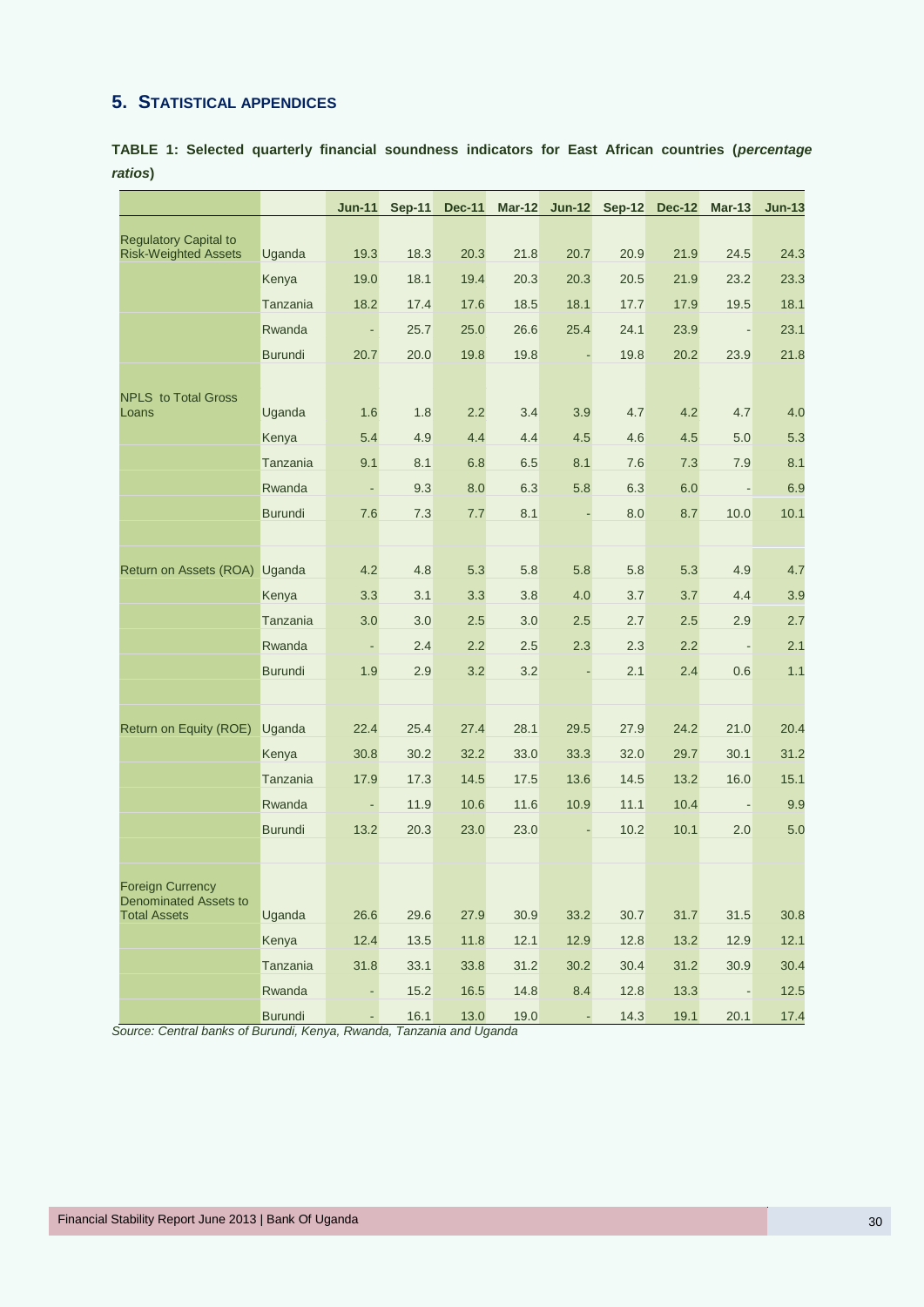|                                                            | <b>Jun-11</b> | <b>Sep-11</b> | <b>Dec-11</b> | <b>Mar-12</b> | <b>Jun-12</b> | <b>Sep-12</b> | <b>Dec-12</b> | <b>Mar-13</b> | $Jun-13$ |
|------------------------------------------------------------|---------------|---------------|---------------|---------------|---------------|---------------|---------------|---------------|----------|
| <b>Capital Adequacy</b>                                    |               |               |               |               |               |               |               |               |          |
| Regulatory capital to risk-<br>weighted assets             | 19.3          | 18.3          | 20.3          | 21.8          | 20.7          | 20.9          | 21.9          | 24.5          | 24.3     |
| Regulatory tier 1 capital to<br>risk-weighted assets       | 17.3          | 16.2          | 17.9          | 19.0          | 18.3          | 18.5          | 18.8          | 21.4          | 21.3     |
| Leverage ratio                                             | 10.2          | 9.4           | 10.4          | 11.2          | 10.6          | 10.7          | 10.6          | 12.1          | 12.2     |
|                                                            |               |               |               |               |               |               |               |               |          |
| <b>Asset quality</b>                                       |               |               |               |               |               |               |               |               |          |
| NPLs to total gross loans                                  | 1.6           | 1.8           | 2.2           | 3.4           | 3.9           | 4.7           | 4.2           | 4.7           | 4.0      |
| NPLs to total deposits                                     | 1.1           | 1.4           | 1.7           | 2.6           | 2.9           | 3.4           | 3.2           | 3.5           | 2.9      |
| Sectoral distribution of loans                             |               |               |               |               |               |               |               |               |          |
| Agriculture                                                | 6.5           | 6.7           | 6.9           | 6.9           | 6.4           | 6.0           | 7.2           | 7.3           | 7.3      |
| Mining and quarrying                                       | 0.3           | 0.2           | 0.3           | 0.3           | 0.4           | 0.5           | 0.5           | 0.4           | 0.4      |
| Manufacturing                                              | 14.1          | 13.0          | 12.7          | 12.4          | 13.9          | 14.9          | 15.6          | 14.0          | 14.4     |
| <b>Trade</b>                                               | 21.5          | 22.0          | 20.8          | 22.0          | 21.7          | 19.9          | 19.3          | 21.5          | 20.3     |
| Transport and comm                                         | 7.8           | 7.1           | 6.8           | 7.3           | 6.6           | 6.5           | 6.9           | 5.5           | 5.8      |
| <b>Utilities</b>                                           | 0.5           |               |               |               |               |               |               |               |          |
| Building and construction                                  | 20.5          | 20.4          | 21.0          | 21.7          | 23.3          | 24.6          | 23.7          | 23.8          | 23.3     |
| <b>Personal loans</b>                                      | 15.8          | 16.6          | 16.7          | 15.4          | 15.4          | 13.8          | 13.0          | 13.4          | 13.8     |
| <b>Others</b>                                              | 13.5          | 14.1          | 14.8          | 14.1          | 12.3          | 12.6          | 12.2          | 12.6          | 13.4     |
| Large exposures to total<br>capital                        | 156.2         | 145.4         | 120.8         | 109.4         | 111.5         | 104.2         | 104.8         | 95.4          | 103.4    |
| <b>Earnings &amp; profitability</b>                        |               |               |               |               |               |               |               |               |          |
| <b>Return on assets</b>                                    | 3.1           | 3.6           | 4.0           | 4.4           | 4.4           | 4.3           | 3.9           | 3.6           | 3.3      |
| Return on equity                                           | 22.4          | 25.4          | 27.4          | 28.1          | 29.5          | 27.9          | 24.2          | 21.0          | 20.4     |
| Net interest margin                                        | 10.5          | 11.0          | 11.7          | 12.5          | 12.8          | 12.9          | 12.8          | 12.5          | 12.2     |
| Cost of deposits                                           | 2.5           | 2.8           | 3.2           | 3.4           | 3.6           | 4.0           | 4.2           | 4.3           | 4.1      |
| Cost to income                                             | 71.2          | 68.8          | 68.2          | 67.5          | 68.1          | 68.8          | 70.9          | 72.0          | 72.4     |
| Overhead to income                                         | 50.4          | 47.5          | 43.9          | 40.9          | 39.6          | 38.5          | 40.1          | 41.9          | 43.2     |
|                                                            |               |               |               |               |               |               |               |               |          |
| <b>Liquidity</b>                                           |               |               |               |               |               |               |               |               |          |
| Liquid assets to total deposits                            | 35.6          | 36.2          | 37.6          | 37.5          | 38.9          | 42.5          | 42.0          | 42.7          | 41.1     |
| Total loans to total deposits                              | 71.5          | 76.4          | 78.4          | 77.9          | 74.2          | 73.3          | 74.5          | 74.3          | 73.9     |
|                                                            |               |               |               |               |               |               |               |               |          |
| <b>Market Sensitivity</b>                                  |               |               |               |               |               |               |               |               |          |
| Foreign currency exposure to<br>regulatory tier 1 capital  | $-0.9$        | $-3.4$        | $-3.6$        | $-4.1$        | $-5.2$        | $-5.2$        | $-0.6$        | $-5.1$        | $-6.7$   |
| Foreign currency loans to<br>foreign currency deposits     | 68.6          | 66.8          | 67.9          | 74.7          | 67.1          | 67.2          | 79.3          | 72.3          | 70.6     |
| Foreign currency assets to<br>foreign currency liabilities | 100.1         | 98.1          | 100.2         | 103.2         | 103.4         | 100.7         | 105.0         | 104.8         | 104.9    |

**TABLE 2: Commercial banks' quarterly financial soundness indicators (***percentage ratios***)**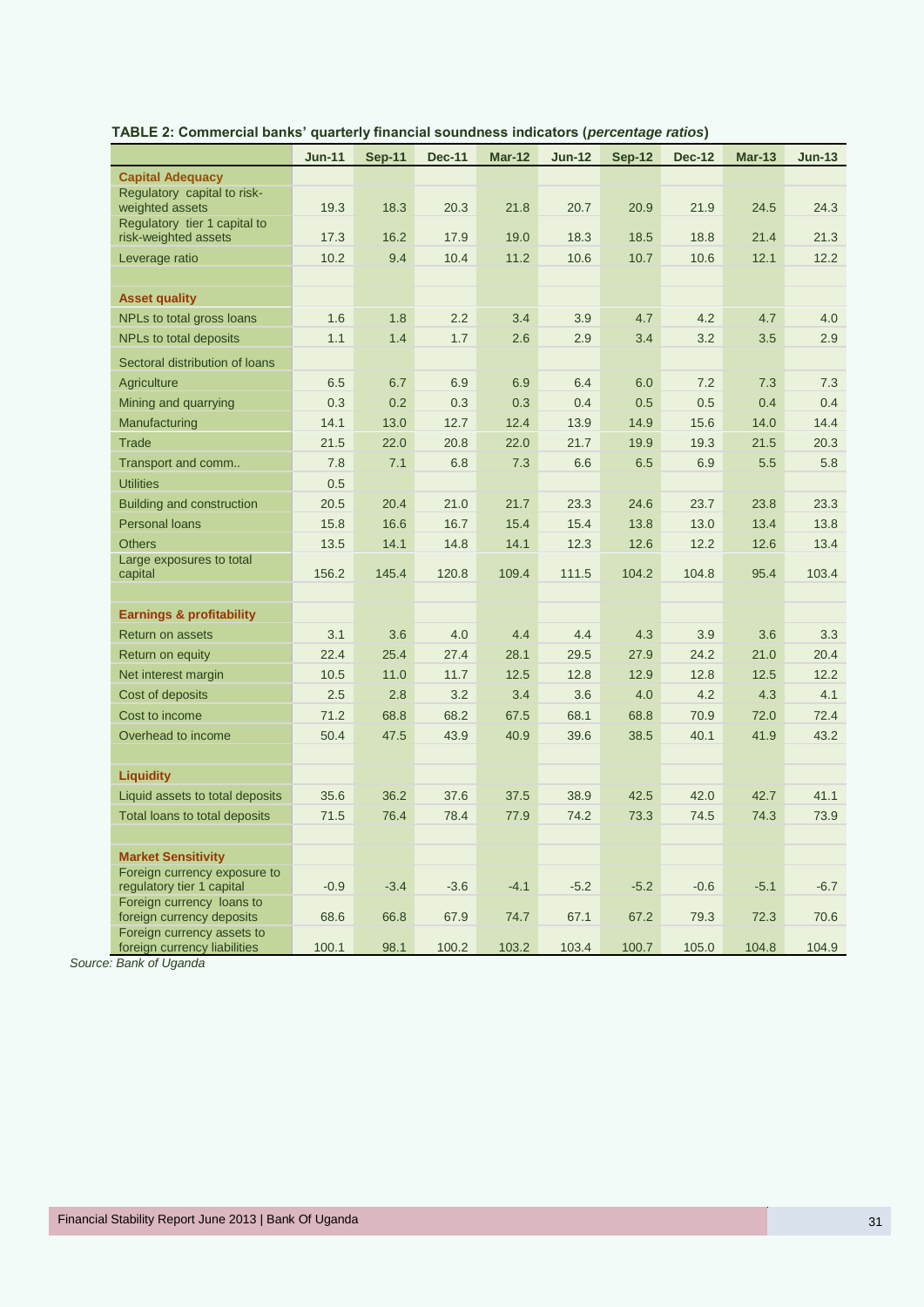| TABLE 3: Commercial banks' quarterly balance sheet |  |
|----------------------------------------------------|--|
|----------------------------------------------------|--|

|                                                | <b>Jun-11</b> | Sep-11  | <b>Dec-11</b> | <b>Mar-12</b> | <b>Jun-12</b> | Sep-12   | <b>Dec-12</b> | $Mar-13$ | $Jun-13$ |
|------------------------------------------------|---------------|---------|---------------|---------------|---------------|----------|---------------|----------|----------|
| <b>ASSETS (Ushs. Billion)</b>                  |               |         |               |               |               |          |               |          |          |
| Cash & cash assets                             | 476.7         | 519.9   | 583.0         | 411.4         | 384.9         | 460.3    | 667.4         | 523.1    | 519.4    |
| <b>Balances with BOU</b>                       | 817.6         | 792.5   | 835.8         | 917.0         | 874.7         | 1087.9   | 1341.6        | 1601.5   | 1689.5   |
| Due from financial institutions                | 1338.9        | 1711.2  | 1681.1        | 1842.1        | 2384.9        | 2116.4   | 1649.6        | 1904.3   | 1753.5   |
| Government securities                          | 2498.2        | 2158.6  | 2073.5        | 2327.0        | 2579.3        | 2932.6   | 3053.2        | 2969.9   | 3116.2   |
| Total gross loans & advances                   | 6516.2        | 7061.7  | 6981.0        | 7098.8        | 7217.0        | 7334.4   | 7789.7        | 7665.6   | 7677.4   |
| <b>LESS: Provisions</b>                        | $-77.2$       | $-85.7$ | $-89.5$       | $-124.4$      | $-156.8$      | $-192.2$ | $-187.9$      | $-239.7$ | $-198.2$ |
| Net loans & advances                           | 6439.0        | 6975.9  | 6891.5        | 6974.4        | 7060.2        | 7142.1   | 7601.8        | 7425.9   | 7479.2   |
| Net fixed assets                               | 400.9         | 402.1   | 429.5         | 437.6         | 462.1         | 485.6    | 519.3         | 520.6    | 522.3    |
| Other assets                                   | 545.2         | 517     | 488           | 553.4         | 665.6         | 550.6    | 633           | 866.2    | 612.9    |
| <b>TOTAL ASSETS</b>                            | 12516.5       | 13077.2 | 12982.4       | 13462.9       | 14411.7       | 14775.5  | 15465.9       | 15811.5  | 15693.0  |
|                                                |               |         |               |               |               |          |               |          |          |
| <b>LIABILITIES (Ushs. Billion)</b>             |               |         |               |               |               |          |               |          |          |
| <b>Deposits</b>                                | 9118.7        | 9244.4  | 8903.7        | 9115.1        | 9732.5        | 10003.4  | 10457.7       | 10316.6  | 10385.3  |
| Due to financial institutions                  | 308.2         | 350.1   | 377.7         | 623.1         | 661.8         | 566.6    | 513.7         | 515.0    | 540.9    |
| <b>Administered funds</b>                      | 303.9         | 344.3   | 339.9         | 327.5         | 364.7         | 372.4    | 359.1         | 455.8    | 484.5    |
| <b>Other liabilities</b>                       | 1046.2        | 1278.6  | 1359.5        | 1210.6        | 1412.3        | 1399.9   | 1558.3        | 1726.1   | 1611.8   |
| <b>TOTAL LIABILITIES</b>                       | 10777.0       | 11217.4 | 10980.8       | 11276.3       | 12171.3       | 12342.3  | 12888.8       | 13013.5  | 13022.5  |
|                                                |               |         |               |               |               |          |               |          |          |
| <b>CAPITAL (Ushs. Billion)</b>                 |               |         |               |               |               |          |               |          |          |
| Paid-up capital                                | 743.4         | 749.2   | 789.6         | 796.0         | 812.3         | 917.7    | 973.6         | 1057.5   | 1172.4   |
| Share premium                                  | 77.0          | 77.0    | 81.5          | 81.5          | 81.5          | 61.1     | 75.7          | 108.4    | 114.8    |
| <b>Retained reserves</b>                       | 621.6         | 610.4   | 581.2         | 1054.8        | 939.0         | 867.4    | 830.6         | 1346.4   | 975.4    |
| Other reserves/subordinated debt               | 84.9          | 81.6    | 61.0          | 104.3         | 103.8         | 139.8    | 152.7         | 160.3    | 150.6    |
| Profit – Loss (current year)                   | 212.6         | 341.6   | 488.3         | 150.0         | 303.7         | 447.2    | 544.5         | 125.5    | 257.3    |
| <b>TOTAL SHAREHOLDERS' FUNDS</b>               | 1739.5        | 1859.8  | 2001.6        | 2186.6        | 2240.4        | 2433.2   | 2577.0        | 2798.0   | 2670.5   |
|                                                |               |         |               |               |               |          |               |          |          |
| OFF BALANCE SHEET ITEMS<br>(Ushs. Billion)     |               |         |               |               |               |          |               |          |          |
| <b>Letters of Credit</b>                       | 419.6         | 442.8   | 392.4         | 351.0         | 307.4         | 335.8    | 352.0         | 329.3    | 347.6    |
| Guarantees & performance bonds                 | 706.5         | 712.3   | 786.6         | 1010.1        | 1022.8        | 1060.5   | 1046.3        | 1071.0   | 983.0    |
| Unused loans/overdrafts commitment             | 601.5         | 852.9   | 802.2         | 825.7         | 925.5         | 925.8    | 1023.3        | 838.3    | 938.4    |
| Other off balance sheet items                  | 457.3         | 984.0   | 1000.2        | 913.6         | 1050.3        | 444.7    | 765.1         | 660.6    | 409.5    |
| <b>TOTAL OFF BALANCE SHEET</b><br><b>ITEMS</b> | 2184.9        | 2992.0  | 2981.4        | 3100.4        | 3306.0        | 2766.9   | 3186.7        | 2320.8   | 2389.5   |